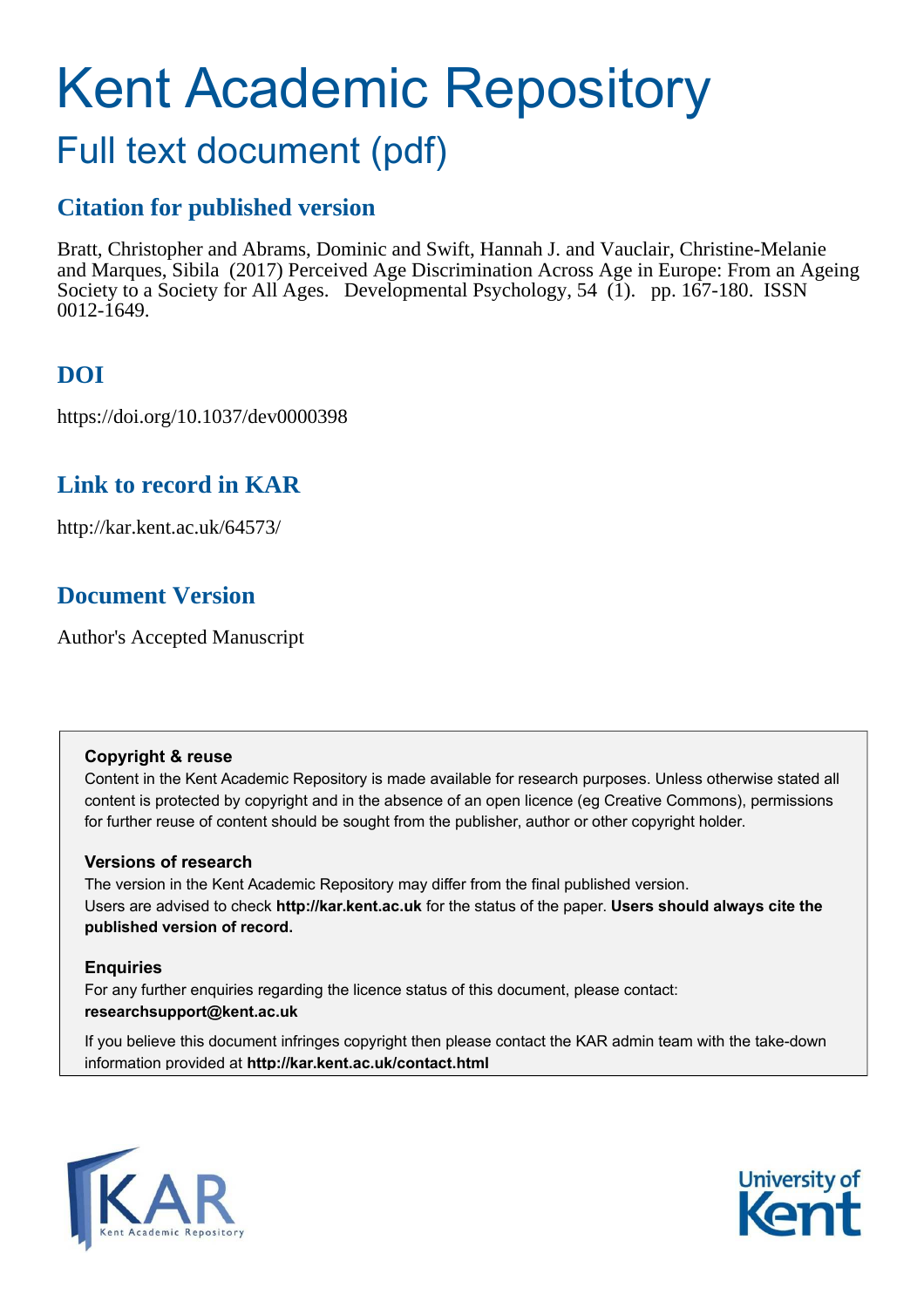## Perceived Age Discrimination across Age in Europe: From an Ageing Society to a Society for All Ages

Christopher Bratt

Dominic Abrams

Hannah J. Swift

Christin-Melanie Vauclair

Sibila Marques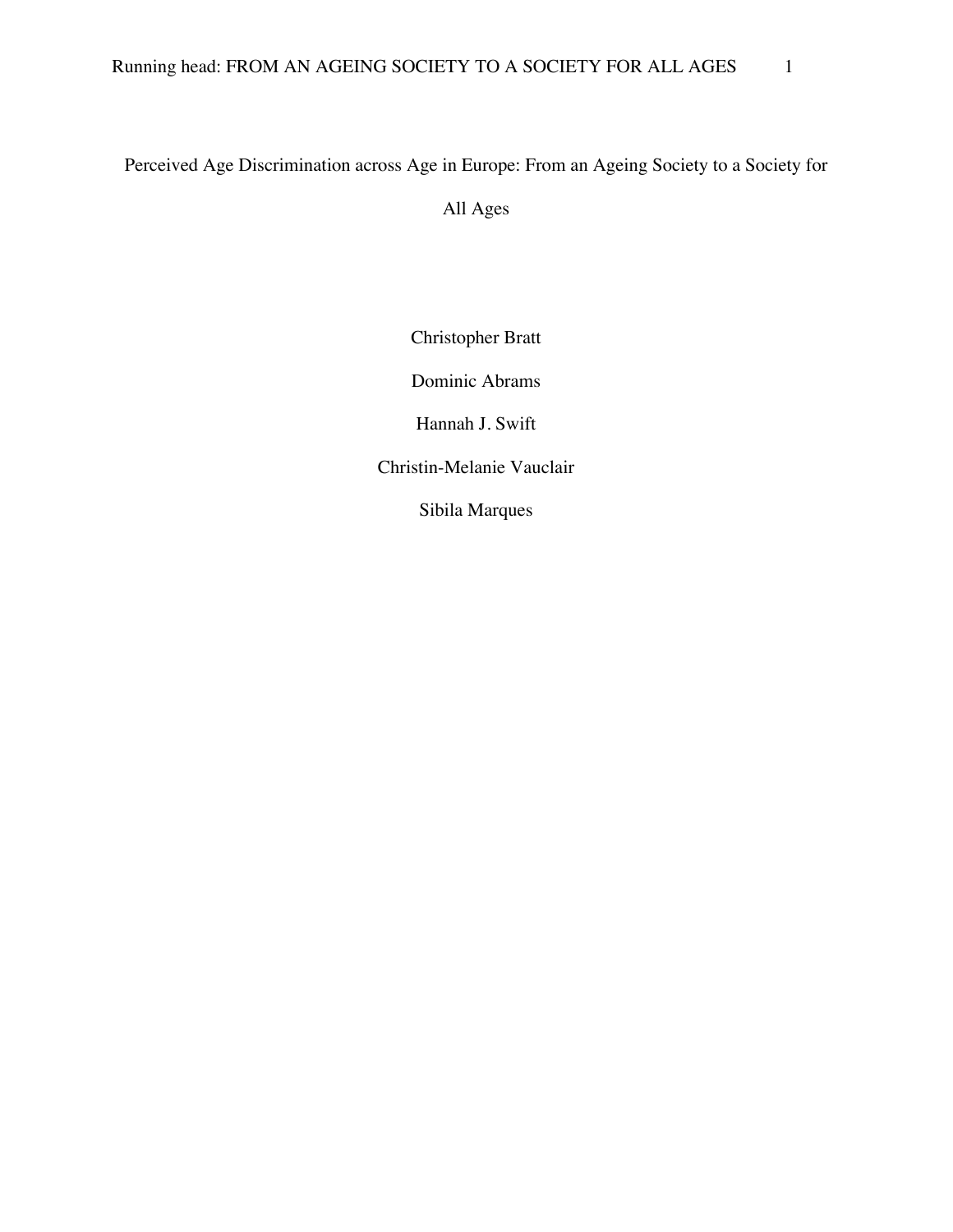**Abstract**

Ageism is recognized as a significant obstacle to older people's well-being, but age discrimination against younger people has attracted less attention. We investigate levels of perceived age discrimination across early to late adulthood, using data from the European Social Survey (ESS), collected in 29 countries ( $N = 56,272$ ). We test for approximate measurement invariance across countries. We use local structural equation modeling as well as moderated nonlinear factor analysis to test for measurement invariance across age as a continuous variable. Using models that account for the moderate degree of non-invariance we find that younger people report experiencing the highest levels of age discrimination. We also find that national context substantially affects levels of ageism experienced among older respondents. The evidence highlights that more research is needed to address ageism in youth and across the life span, not just old adulthood. It also highlights the need to consider factors that differently contribute to forms of ageism experienced by people at different life stages and ages.

*Keywords:* perceived discrimination, ageism, measurement invariance, European Social Survey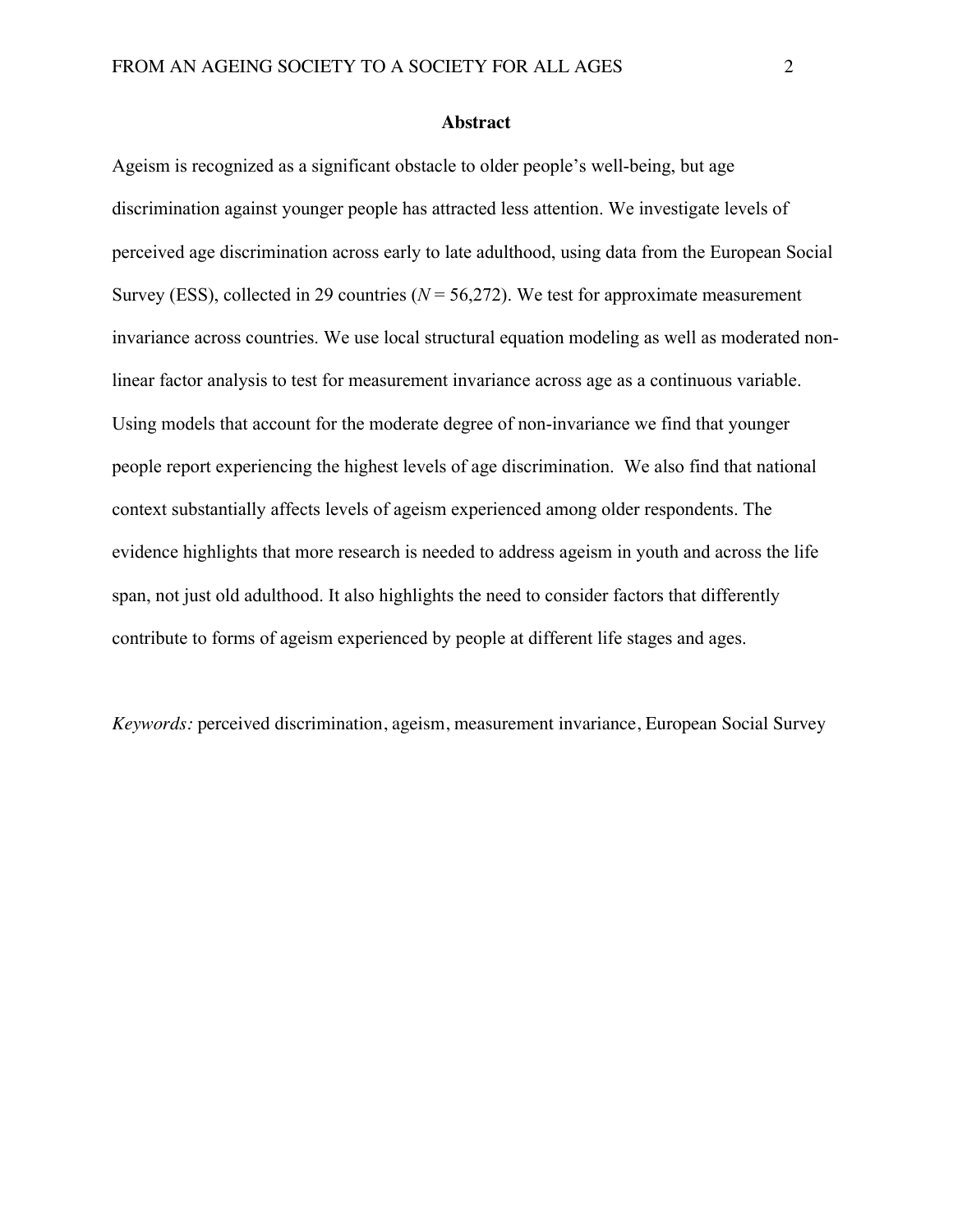## **From and Ageing Society to a Society for All Ages: Perceived Age Discrimination across Age in Europe**

Older people's experiences as targets of ageism has become an increasingly important avenue of research especially in the context of global population ageing (Levy & Macdonald, 2016; Nelson, 2005). As a form of social exclusion, age discrimination can negatively impact social cohesion, health, and well-being (Garstka, Schmitt, Branscombe, & Hummert, 2004; Hagestad & Uhlenberg, 2005; Levy & Macdonald, 2016; Stuckelberger, Abrams, & Chastonay, 2012), and poses significant challenges to the organization of labor (WHO, 2011).

Whereas discrimination against older people is widely acknowledged, research has relatively neglected that a high proportion of younger people also report experiences of age discrimination (Abrams & Houston, 2006; Garstka et al., 2004; Hagestad & Uhlenberg, 2005; Snape & Redman, 2003). Relatively little is known about the prevalence of younger people's experiences of age discrimination compared to older people's, or whether their experiences differ across the cultural and national contexts of different countries. A potential obstacle to such research, is the need to establish measures of perceived age discrimination that have comparable meaning across age and across different cultural contexts. Only then is it possible to make meaningful comparisons across age and context. The present research therefore uses data from 29 countries and the whole adult age range to explore whether a measure of perceived age discrimination that was developed for use in the European region does meet these requirements for comparability across country and age. We then consider substantive differences in perceived age discrimination across age, and address whether the evidence is consistent with the common assumption that age discrimination is a problem faced primarily by older people.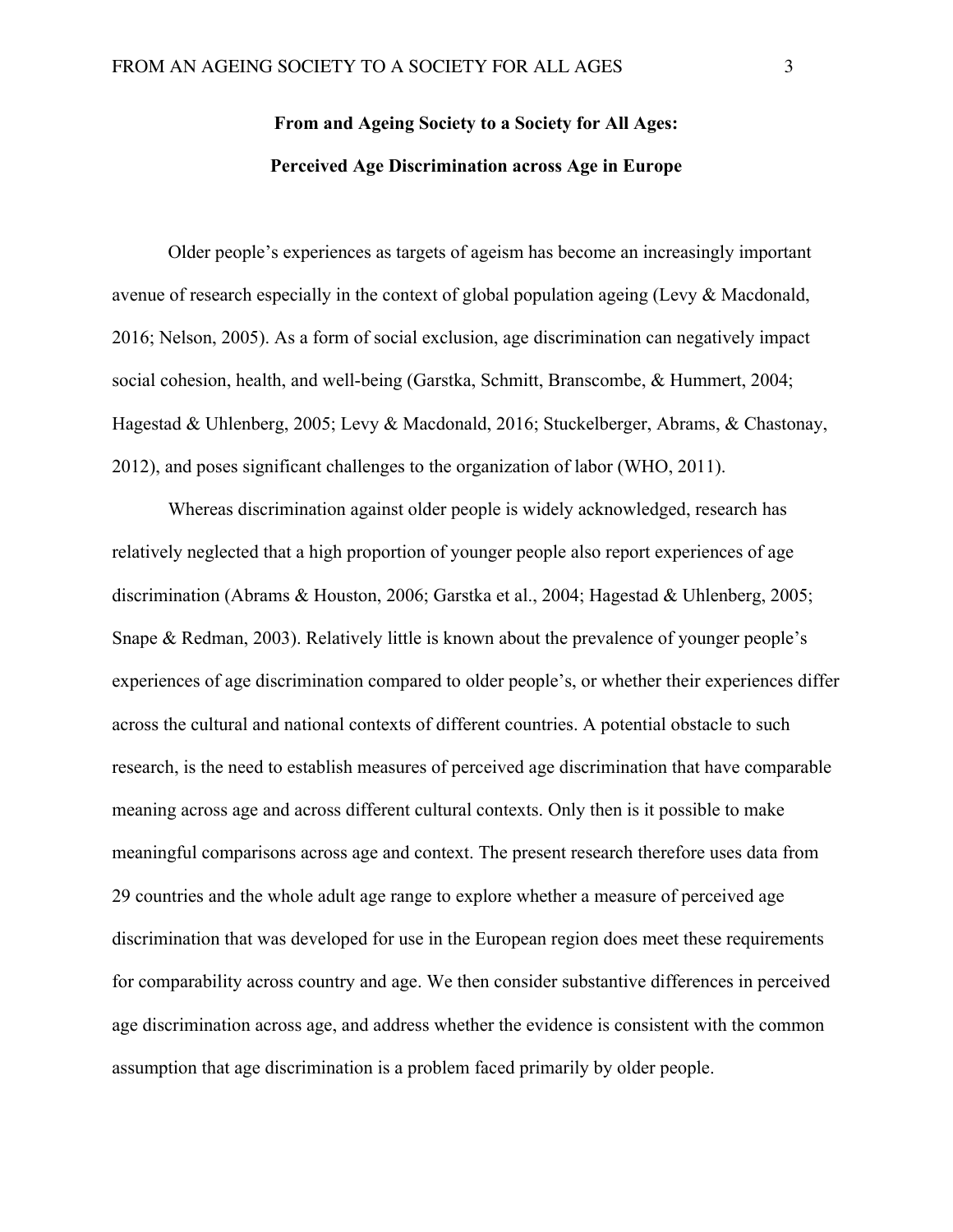Based on prior research with Age UK, the largest charity working with older people in the United Kingdom (see Abrams, Eilola, & Swift, 2009; Ray, Sharp, & Abrams, 2006), Abrams, Lima and Coudin (2007) constructed three items to assess experiences of age-based discrimination, which formed part of the "Experiences and Expressions of Ageism Module" in the 2008/9 European Social Survey. These three items assessed perceived age discrimination among older and younger respondents, and across 29 countries in the European region (plus Israel).

Finding support for the assumed cross-national and cross-age validity of the age discrimination measure would be valuable both for analyses of the ESS data and for providing confidence that the present measurement of age discrimination offers an internationally comparable tool for more global use. However, nuances in languages as well as cultural and contextual differences between countries might result in different meanings being attributed to the same questions in each country. Also, there could be generational differences in how the items are interpreted. Consequently, the data might not satisfy the requirement of measurement invariance, which is a prerequisite of analyses of differences among countries or across age, or more generally, a prerequisite of analyzing differences across groups (Horn & McArdle, 2007; Vandenberg & Lance, 2000). Therefore, one aim of this research is to determine whether the measure of age discrimination can be compared across countries and age to ensure high-quality cross-generational and cross-national comparative evidence. These tests of measurement invariance are prerequisites for the main aim of the present research: to use these measures to conduct the first large scale empirical test of whether the prevalence of ageism toward older people differs from that toward younger people.

In analyses of measurement invariance *across countries* we use the recently developed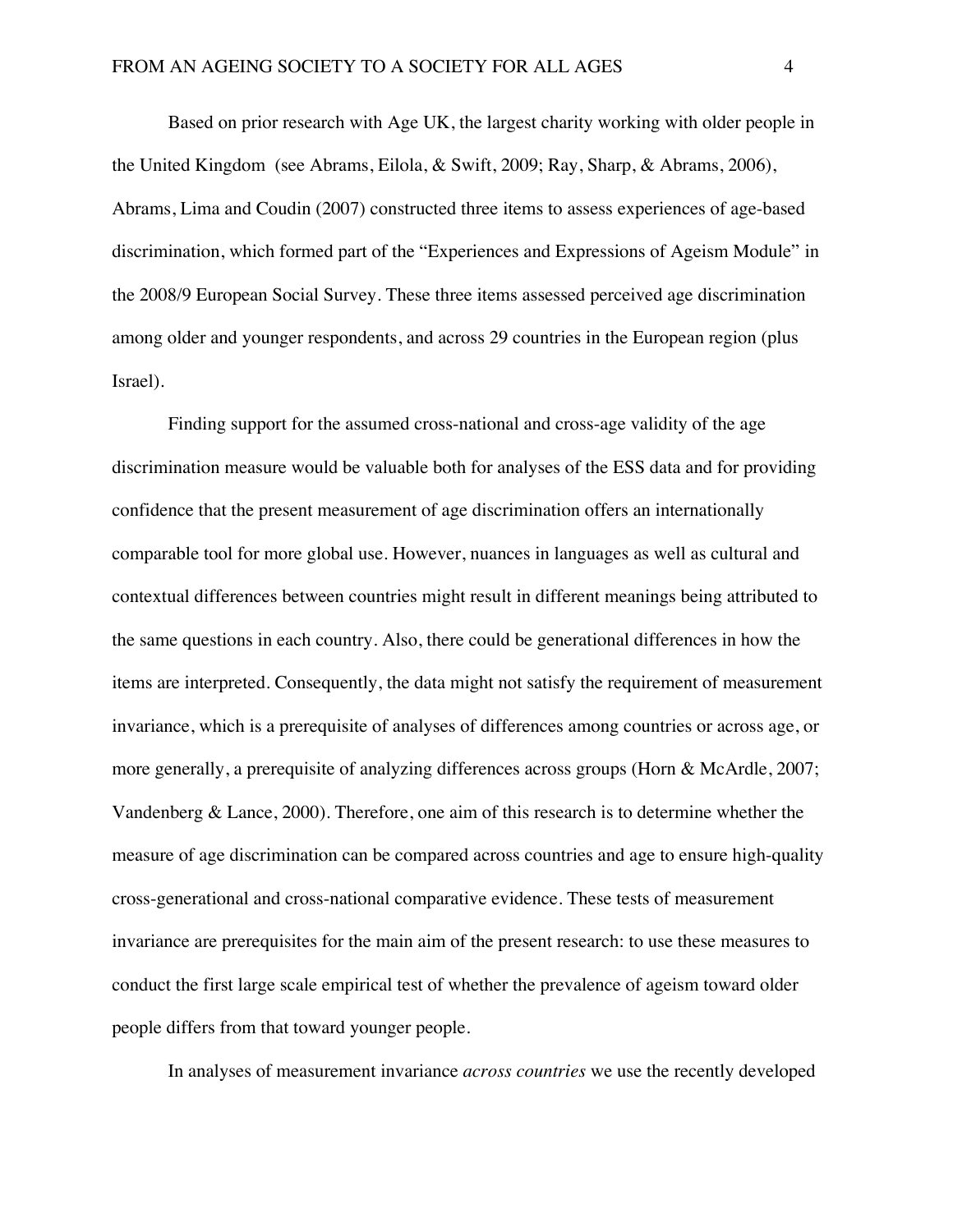test of approximate measurement invariance (Asparouhov & Muthén, 2014). In analyses of measurement invariance *across age* we treat age explicitly as a continuous variable, using two recently developed methods: local structural equation modeling, LSEM (Hildebrandt, Lüdtke, Robitzsch, Sommer, & Wilhelm, 2016; Hildebrandt, Wilhelm, & Robitzsch, 2009), and moderated non-linear factor analysis, MNLFA (Bauer, 2016). In addition, we use a narrow agespan (5 years) to define 15 age groups from ages 15 to 89 and investigate approximate measurement invariance across these age groups. The tests of approximate measurement invariance across narrowly defined age groups go beyond identifying measurement noninvariance across age (as done in LSEM and MNLFA) by also identifying at what age measurement invariance does not hold. We conclude the analysis by using MNLFA and approximate measurement invariance to estimate how levels of perceived age discrimination vary across age, while accounting for age-dependent partial measurement non-invariance.

#### **Ageism against Older and Younger People**

The term ageism was introduced by Robert N. Butler (1969), referring to a set of beliefs, stereotypes and prejudices held about the ageing process and older people. However, Butler acknowledged that it is not only older people that may be targeted by ageism (Butler, 2005, p. 85):

"At the time I wrote that ageism could work in both ways—that older people could be negative toward youth in the same way as younger people could be negative toward the old. However, I recognized that, in general, ageism was most prevalent against older people."

Ageism is still predominantly defined as "negative attitudes toward older adults" (Levy  $\&$ Macdonald, 2016). Older adults are liable to be stereotyped as warmer but less competent than younger people (Abrams, Swift, & Drury, 2016), a burden on economic and health resources,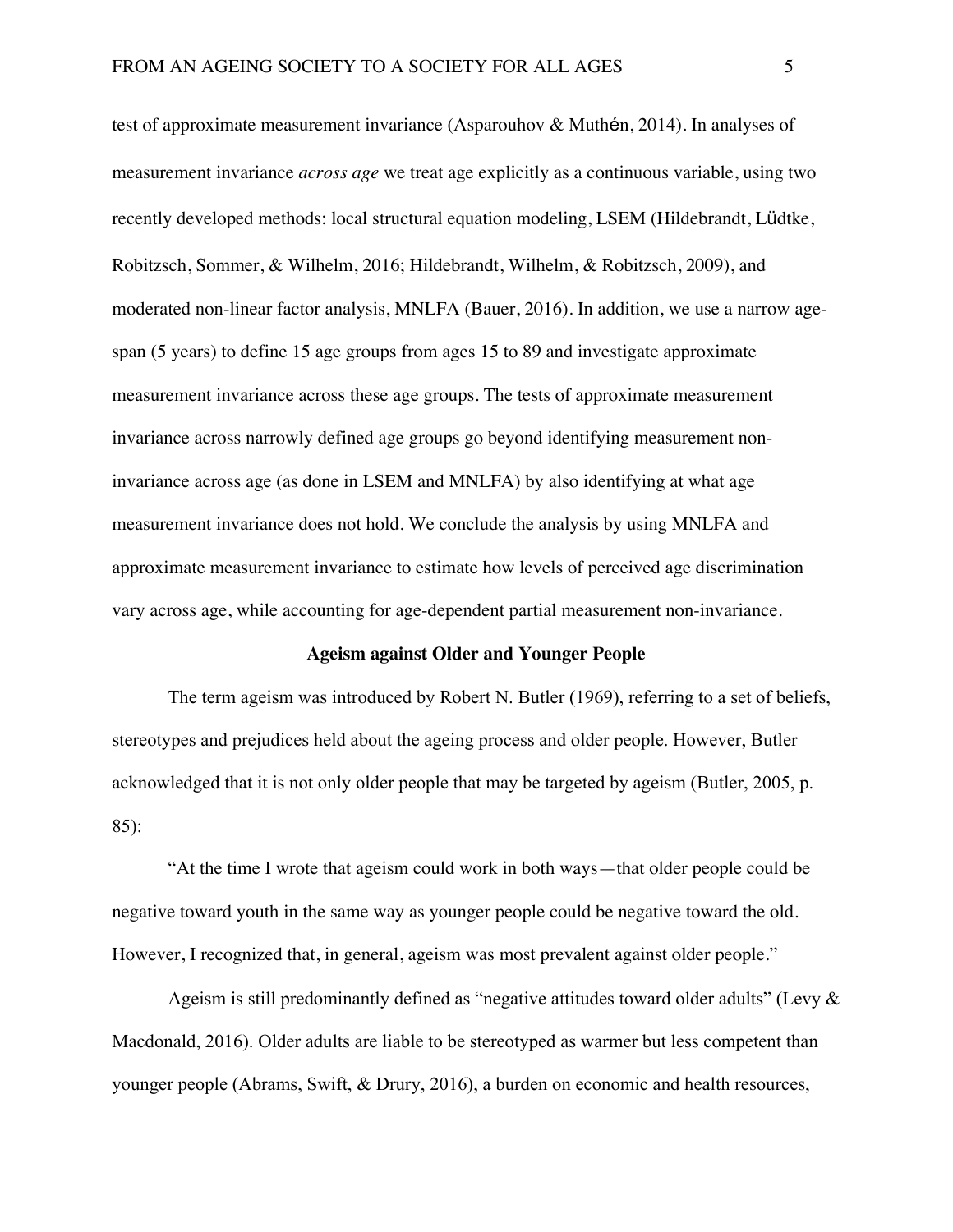forgetful, ill and unattractive (e.g., Cuddy, Norton, & Fiske, 2005; Kite, Stockdale, Whitley, & Johnson, 2005). Ageism negatively affects older people's cognitive, mental and physical health (e.g., Lamont, Swift, & Abrams, 2015). The media also tend to reinforce the idea that ageism is primarily a problem for older people. For example, the British newspaper The Observer reported findings from the ESS, Round 4 (2008) with the headline, "UK among Europe's worst countries for ageism" (Boffey, 2011), accompanied by a photo of five elderly people, implying strongly that older people but not younger people in the UK were the target of age discrimination.

Ageism toward older people has been the focus of most ageism research (Butler, 2005; Iversen, Larsen, & Solem, 2009; North & Fiske, 2012), and there is some evidence that people tend to hold more negative attitudes toward older than younger adults (Kite et al., 2005). Discrimination against younger people may be perceived to be less severe than discrimination against older people since youth is a temporary status (Garstka et al., 2004; Iversen et al., 2009). However, we believe that a developmentally balanced account of ageism should consider both older and younger people as targets of age discrimination (e.g., Duncan & Loretto, 2004; Hehman & Bugental, 2013; Zebrowitz & Montepare, 2000). Young people might experience age discrimination and it is quite possible that the consequences of age-based discrimination against younger people (e.g. Hammer, 2003) may be as serious for their material and psychological wellbeing, or even their physical health, as has been found among older adults.

Furthermore, theories of ageism would benefit from an exploration of the extent to which ageism directed at older people is interrelated with ageism directed at younger people. Sociologists suggest age segregation in modern societies as a source of separation and prejudice between age groups, resulting in ageist attitudes between older and younger people (Coleman, 1982; Hagestad & Uhlenberg, 2005). Psychological theory also suggests that age-based prejudice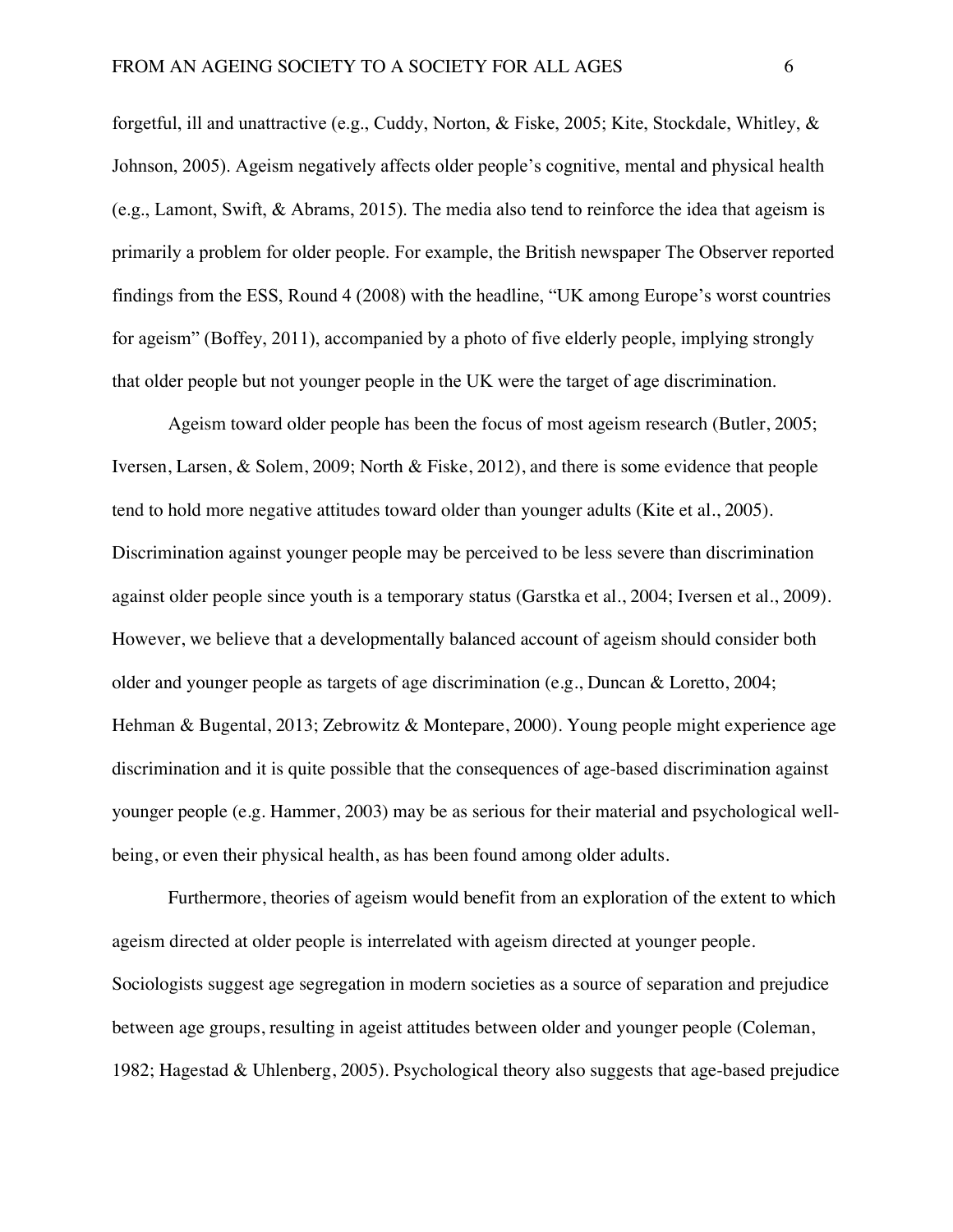should go both ways. Social identity theory (Tajfel & Turner, 1986) explains why younger people develop discriminatory attitudes toward older people (Kite et al., 2005; North & Fiske, 2012), and why older people maintain negative evaluations of their own age group (Bodner, 2009). However, social identity theory also suggests that older people's desire to maintain a positive identity may motivate them to hold negative evaluations of younger people (North & Fiske, 2012), or indeed that both younger and older people are likely to be discriminated against by the higher status middle aged majority (Abrams, Russell, Vauclair, & Swift, 2011; C.-M. Vauclair et al., 2015).

#### **The Three Ageism Items in the ESS**

Very few people are explicitly ageist but many more people report having been a victim of ageism (Abrams & Houston, 2006; Abrams, Houston, Van de Vyver, & Vasiljevic, 2015). Therefore, people's own experiences of age discrimination or perceived age discrimination is likely to be a more trustworthy source of the prevalence of ageism (Pascoe & Smart Richman, 2009). Theories of (old) ageism propose that it can manifest in hostile forms (e.g. neglect, abuse or mistreatment), but also in more benevolent, subtle ways (e.g., patronizing, simplified and slow communication) (Cary, Chasteen, & Remedios, 2017, p 1 in advance access publication; Chonody, 2015; Kite et al., 2005; North & Fiske, 2012; Palmore, 2015). Thus, it is essential to assess age discrimination by asking both older and younger people about their experiences of hostile and benevolent forms of discrimination to provide a complete picture of perceived age discrimination. Informed by research on different forms of discrimination (Fiske, Cuddy, Glick, & Xu, 2002), the ESS assessed perceived age discrimination with items that distinguished between (1) insult or abuse and (2) patronizing or ignoring members of a particular group.

The item "how often has anyone shown prejudice against you or treated you unfairly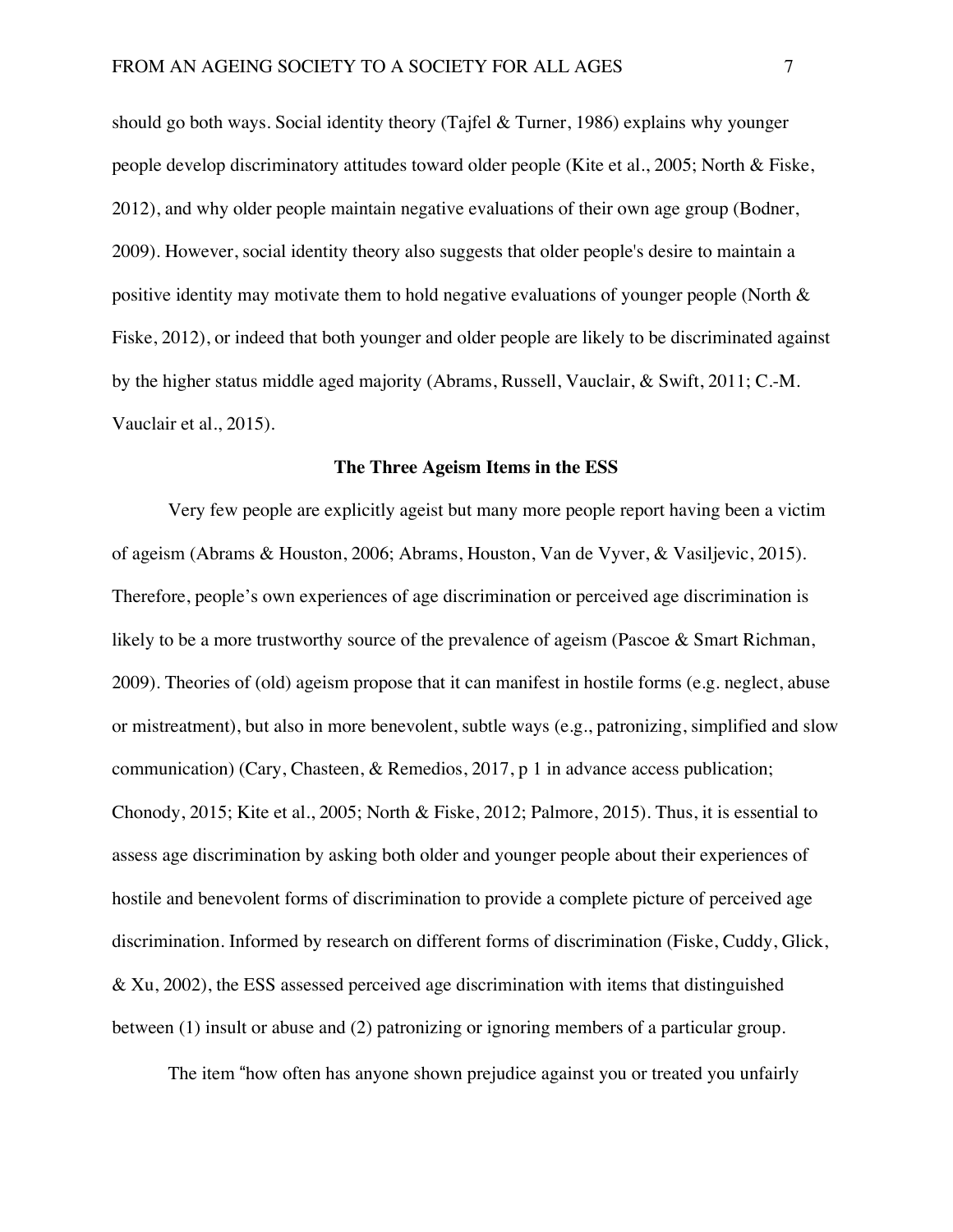because of your age" was created and used first in a program of research for the UK's Equalities and Human Rights Commission (Abrams & Houston, 2006), and was also used in several national surveys of age prejudice in the UK (Age Concern England, 2004; Ray et al., 2006). On the basis of that work, and collaboratively with Age UK, Abrams et al. (2009) also developed more specific measures to assess different elements of experiences of age discrimination which clustered into the two dimensions of ill-treatment and lack of respect (Abrams et al., 2009). Specifically, they confirmed that ageism was experienced in both hostile and benevolent manifestations. For the ESS, they therefore devised and pilot tested two additional items: "How often in the past year has someone treated you badly because of your age, for example by insulting you, abusing you or refusing you services?" as a measure of hostile ageism, and "How often, if at all, in the past year have you felt that someone showed you a lack of respect because of your age, for instance by ignoring or patronising you?", a measure that also could capture benevolent discrimination. These items were also included in the final survey, and their validity verified in additional data collection (C.-M. Vauclair, Abrams, & Bratt, 2010).

The three age discrimination items in the ESS have undergone extensive testing, including pilot studies with qualitative and quantitative means to justify their use in various countries in the ESS<sup>1</sup>. Using three items to assess perceived age discrimination provides a relatively brief measurement, but this limitation is compensated for by the sample size available in the ESS. However, it is still necessary to test statistically whether the items in fact measure the same concept across multiple countries and across age. The three age discrimination items were originally developed as a measure of perceived discrimination among older people in the UK (Ray et al., 2006), and it was assumed that these items would be applicable for comparisons of perceived age discrimination among older as well as younger people in various countries.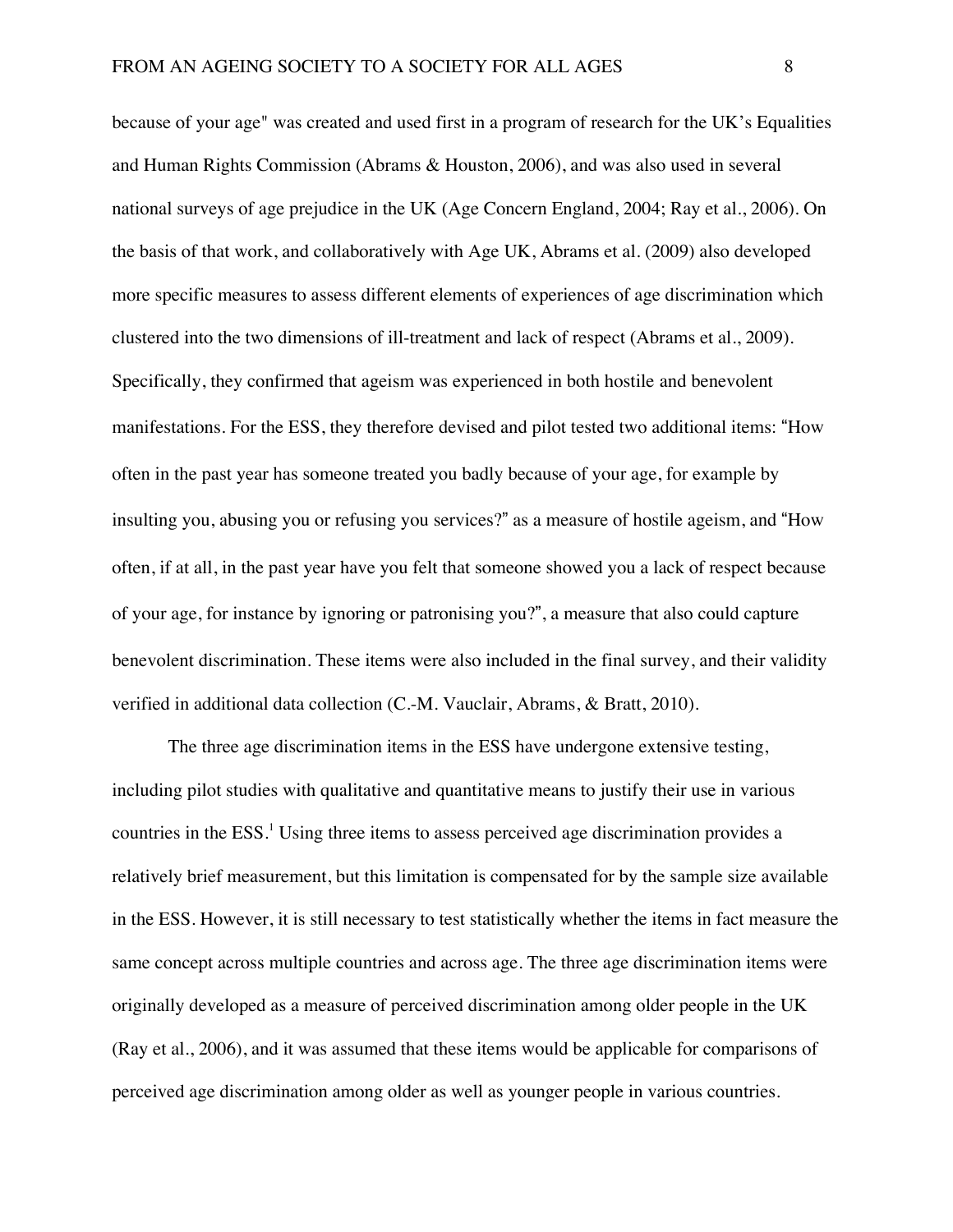Moreover, if the measure is to assess the degree of perceived age discrimination among older and younger people compared to middle-aged, the measurement needs to demonstrate substantial degree of measurement invariance across all these ages.

To the extent that prejudice and discrimination are fueled by negative intergroup stereotypes (see Nelson, 2009) ageism toward older and younger people could differ in that ageism toward older people may primarily be subtle (Chonody, 2015; Palmore, 2015). For example, older people are often ignored and not given the power and voice to express concern or control over their own situation, this behavior is often rooted in patronizing attitudes and beliefs that competence and capacity decline with age (Fiske et al., 2002). In contrast, discrimination toward younger people might be more hostile, due to stereotypes of their perceived competence but relatively colder (unfriendly) nature (Fiske et al., 2002). Ageism toward younger people may also originate in stereotypes derived from youth delinquency (Agnew, 2003). Ageism toward younger and older people may also differ in that ageism toward older people seems "qualitatively different as it is associated with deterioration and death rather than with the developmental potential of youth. The challenges of youth will be overcome as time goes by, whereas old age will be succeeded by death" (Iversen et al., 2009, p.3).

#### **Testing for Measurement Invariance**

The ESS assessed perceived age discrimination across age in 29 countries. For tests of levels of perceived age discrimination to be valid, the same latent construct needs to be assessed -- independently of country and the age of the respondent. The items should relate to the latent variable of perceived age discrimination in the same way for all individuals. Ideally, two individuals with similar experiences of age discrimination should respond to the three items in a similar way, independently of country and independently of age.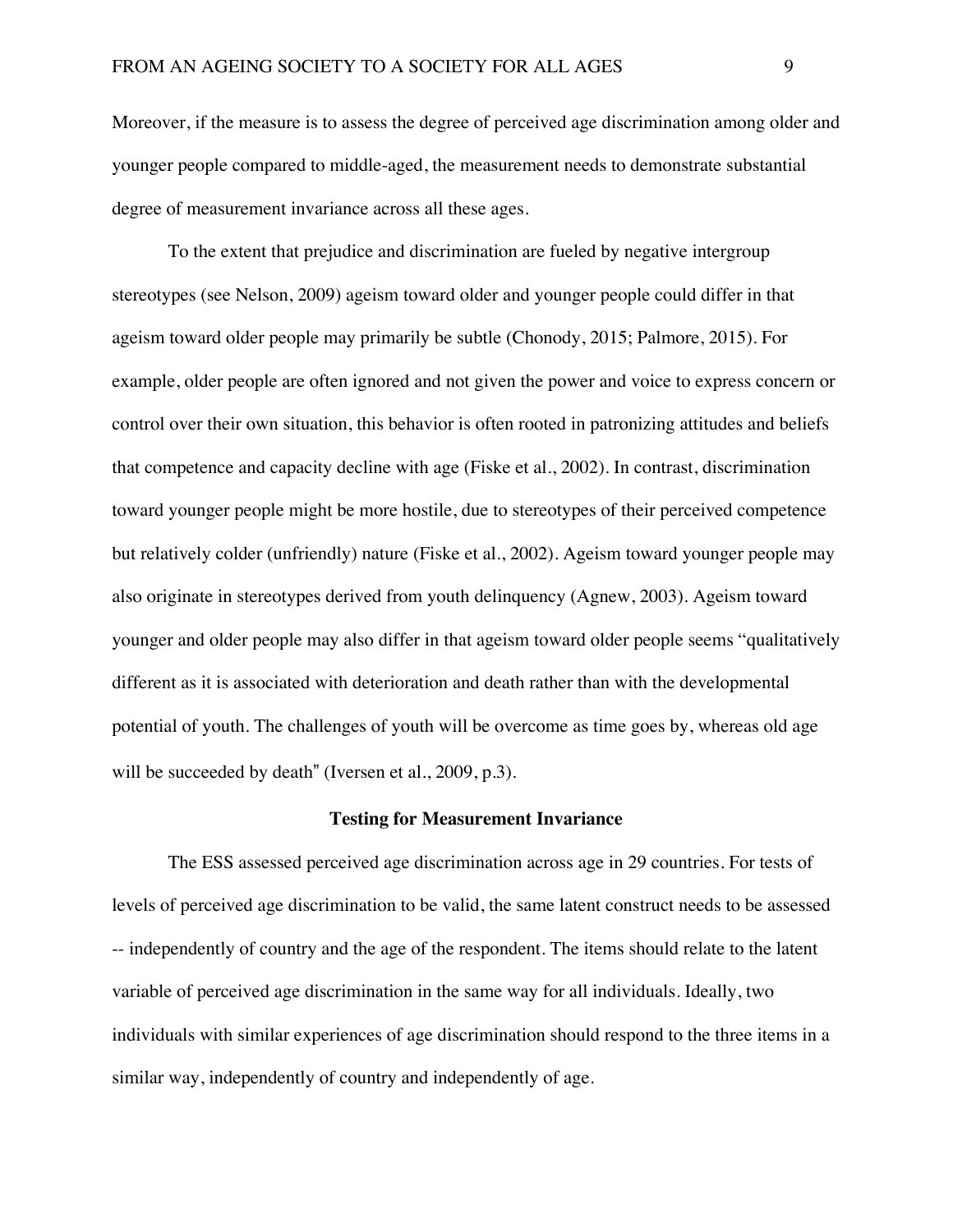#### **Measurement Invariance across Countries**

The first task in the present research was thus to test for measurement invariance across countries. In statistical terms, country differences represent group differences and can be tested with multi-group factor analysis (see Vandenberg & Lance, 2000). Studies of measurement invariance across groups typically investigate three types of measurement invariance: configural, metric, and scalar invariance. Configural invariance simply means that the factor structure (a factor and its indicators) will be the same across groups. The measurement of perceived age discrimination in the ESS, Round 4, used three items, for which a one-factor model will always fit, because it is a saturated model with no degrees of freedom. Consequently, tests of metric and scalar invariance are more interesting in the present research. *Metric invariance* (weak measurement invariance) allows factor means to vary across groups, but factor loadings are assumed to be invariant. *Scalar invariance* (strong measurement invariance) adds invariant intercepts/thresholds for factor indicators to the invariant factor loadings already tested in the metric invariance model. If both factor loadings and thresholds and for perceived age discrimination can be fixed to be invariant across countries, then the latent factor means are on the same scale (or more generally, the scale of the factor is the same across groups). That is, the relationship between the estimated factor and the observed variables would not depend on which country an individual belongs to and scalar invariance would allow for comparisons of factor means across countries (see Vandenberg & Lance, 2000).

In practice, strong measurement invariance (identical factor loadings and identical indicator intercepts/thresholds) is unlikely when many groups are involved, as in the ESS (Asparouhov & Muthén, 2014). Even metric invariance may be difficult to achieve with this many groups. One alternative might be to use partial measurement invariance with an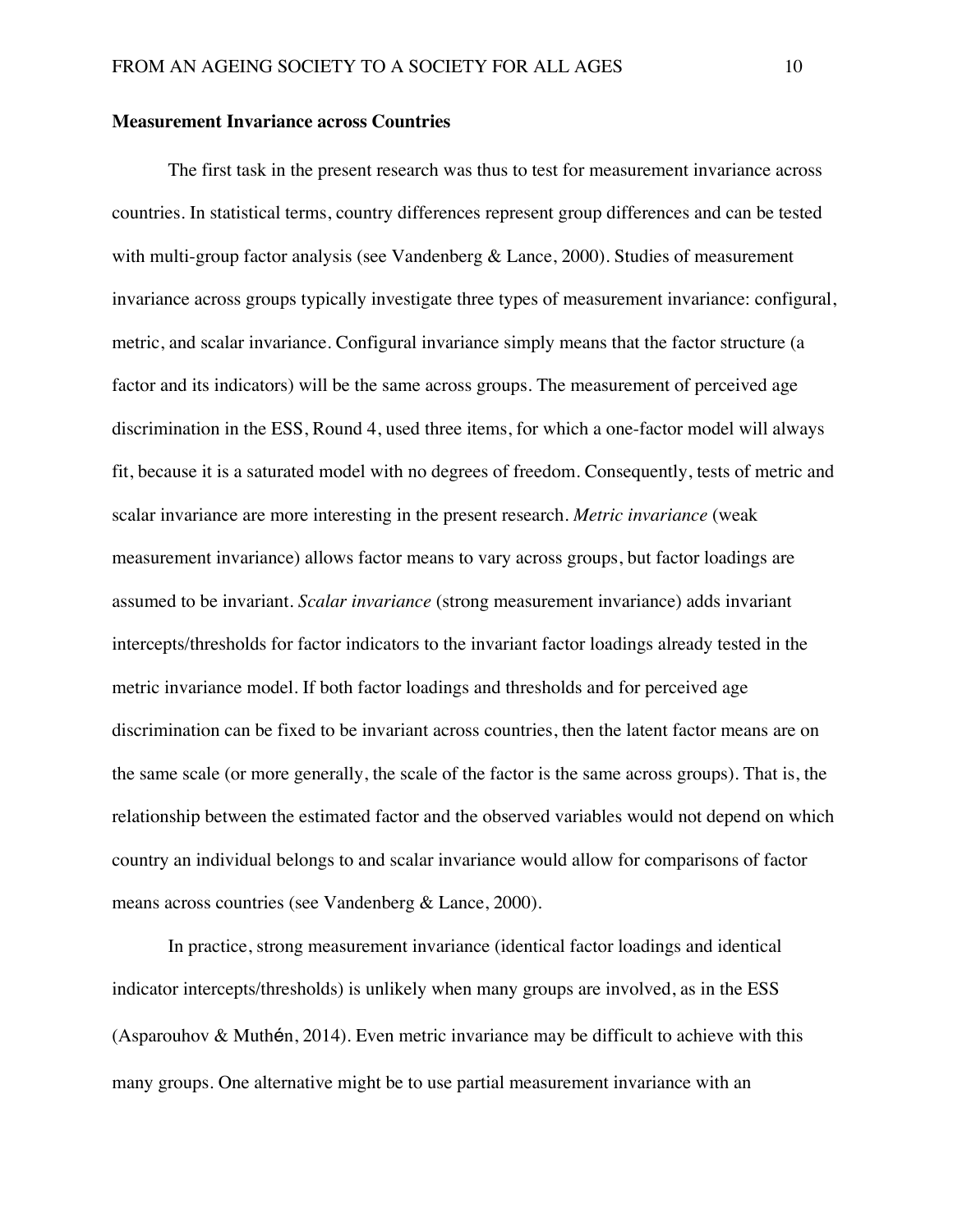exploratory adaption of the measurement model (Byrne, Shavelson, & Muthén, 1989; Steenkamp & Baumgartner, 1998). However, this approach is unlikely to be very helpful when many groups are analysed (see Asparouhov & Muthén, 2014). We therefore turned to the newly developed method of *approximate measurement invariance* (Asparouhov & Muthén, 2014), available in Mplus 7 (Muthén & Muthén, 2012). In approximate measurement invariance, the analysis estimates approximately equal factor loadings and approximately equal indicator intercepts/thresholds across groups, allowing for some wiggle room for these parameters (see the Methods section and the Supplemental Materials available online for details).

#### **Measurement Invariance across Age**

Assessing measurement invariance across age is more challenging, because age is a continuous variable. Though many studies have tested for measurement invariance across broadly defined age groups such as "older" and "younger" people, such categorizations tend to introduce somewhat arbitrary borders between groups and should be avoided (Hildebrandt et al., 2009; Tucker-Drob, 2009). Moreover, whereas measurement invariance across the broadly defined groups is tested, measurement invariance within the groups is not. Instead, the approach implicitly assumes homogeneity within each broad age category (Hildebrandt et al., 2009). Several recent contributions to the statistical literature have tried to solve this problem in traditional tests of measurement invariance. We apply two newly developed methods, which both can be used to test for measurement invariance across age in the present research: LSEM and MNLFA.

In LSEM, the full sample is analysed repeatedly, but in each run individuals in the sample are weighted differently dependent on their age (Hildebrandt et al., 2016; Hildebrandt et al., 2009). For instance, one factor model uses 20 years as focal point and assigns the weight of 1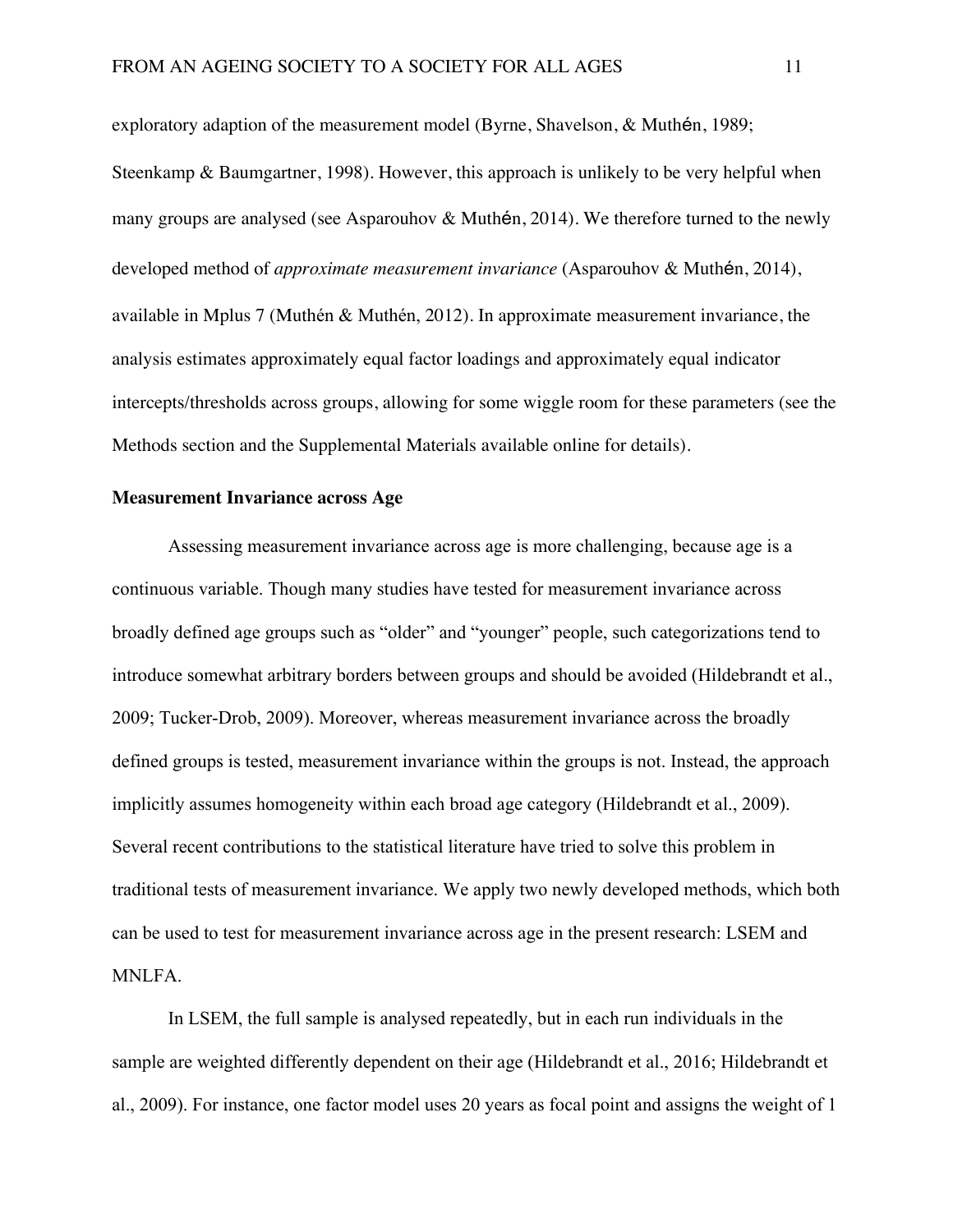to respondents who are 20 years old. Progressively lower weights are ascribed to respondents who are younger or older. Thus, estimations in this model are formed predominantly by respondents around 20 years, and the least by respondents at old age. Many focal points are used, from young to old age, and models will give different factor loadings and different indicator intercepts/thresholds if measurement invariance across age is not satisfied. This can be shown in plots that graphically summarize how factor loadings and intercepts/thresholds vary across age. The methods section and the Supplemental Materials provide further details on LSEM.

In MNLFA (Bauer, 2016) a continuous variable such as age is conceptualized as a moderator not only of the factor in question (e.g., levels of perceived age discrimination), but also of factor loadings and intercepts/thresholds in the model. Bauer uses the term differential item functioning (DIF) to describe lack of measurement invariance. In partial measurement invariance known from traditional tests of measurement invariance, some items demonstrate DIF, meaning lack of measurement invariance for these items. MNLA estimates to what extent model fit is improved by allowing for DIF for single (or several) items. An important aspect of MNLFA, is that this method can estimate factor scores and analyze individual differences for instance in perceived age discrimination with models that identify and include DIF as part of the model (Bauer, 2016). MNLFA allows any parameter, including factor loadings and thresholds, to differ as a function of individual characteristics, such as age. If age not only moderates the latent factor perceived age discrimination, but even factor loadings or intercepts/thresholds, then this represents DIF (i.e., measurement non-invariance).

An advantage of both LSEM and MNLFA is that they can test for measurement invariance across age as a continuous variable. Graphical plots in LSEM also show at what age measurement invariance does not hold. MNLFA on its part can estimate factor scores while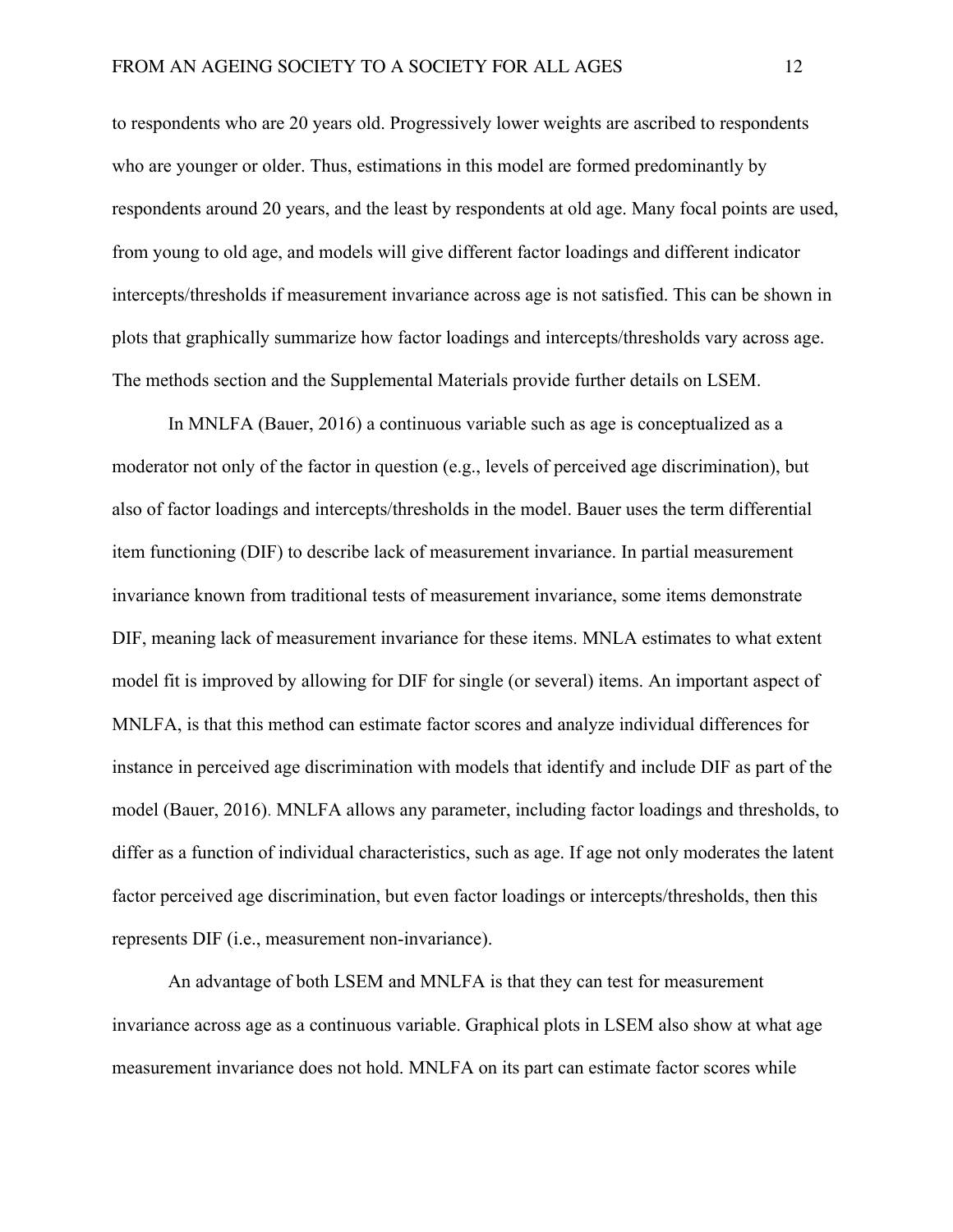explicitly modeling age-dependent differences in item functioning. We add a third, complementary approach to test for measurement invariance across age. As pointed out by Hildebrandt et al. (2009), estimating age in full years is not the only possible approach to test for measurement invariance across age. A traditional multi-group factor analysis could avoid using arbitrarily defined, broad age categories by "collecting a high number of observations within a narrowly defined age range (e.g. 5 years)" (Hildebrandt et al., 2009, p. 89). As argued by Hildebrandt et al., this approach requires an overall large sample size so that each narrowlydefined age group includes sufficient numbers of individuals. Such a method seems well suited in the ESS, which includes more than 56,000 respondents. Adding this as a third approach to test for measurement invariance across age is likely to improve analyses by giving a test of the robustness of findings.

Investigating measurement invariance across many narrowly-defined age groups implies numerous comparisons and may be unlikely to satisfy the requirements of scalar invariance. However, tests with *approximate measurement invariance* are adequate. Comparing groups across narrowly-defined age ranges represents an approximation of age as a continuous variable, and as such, this approach poses less stringent assumptions than LSEM or MNFLA, where age is measured in full years. However, approximate measurement invariance can combine advantages of LSEM and MNLFA: approximate measurement invariance can estimate non-invariance for single parameters and identify at what age invariance occurs, while simultaneously use these estimations to compute factor scores for each narrowly-defined age group. Although representing very different approaches to estimate degrees of measurement non-invariance, factor scores derived from MNLA and from approximate measurement invariance should give comparable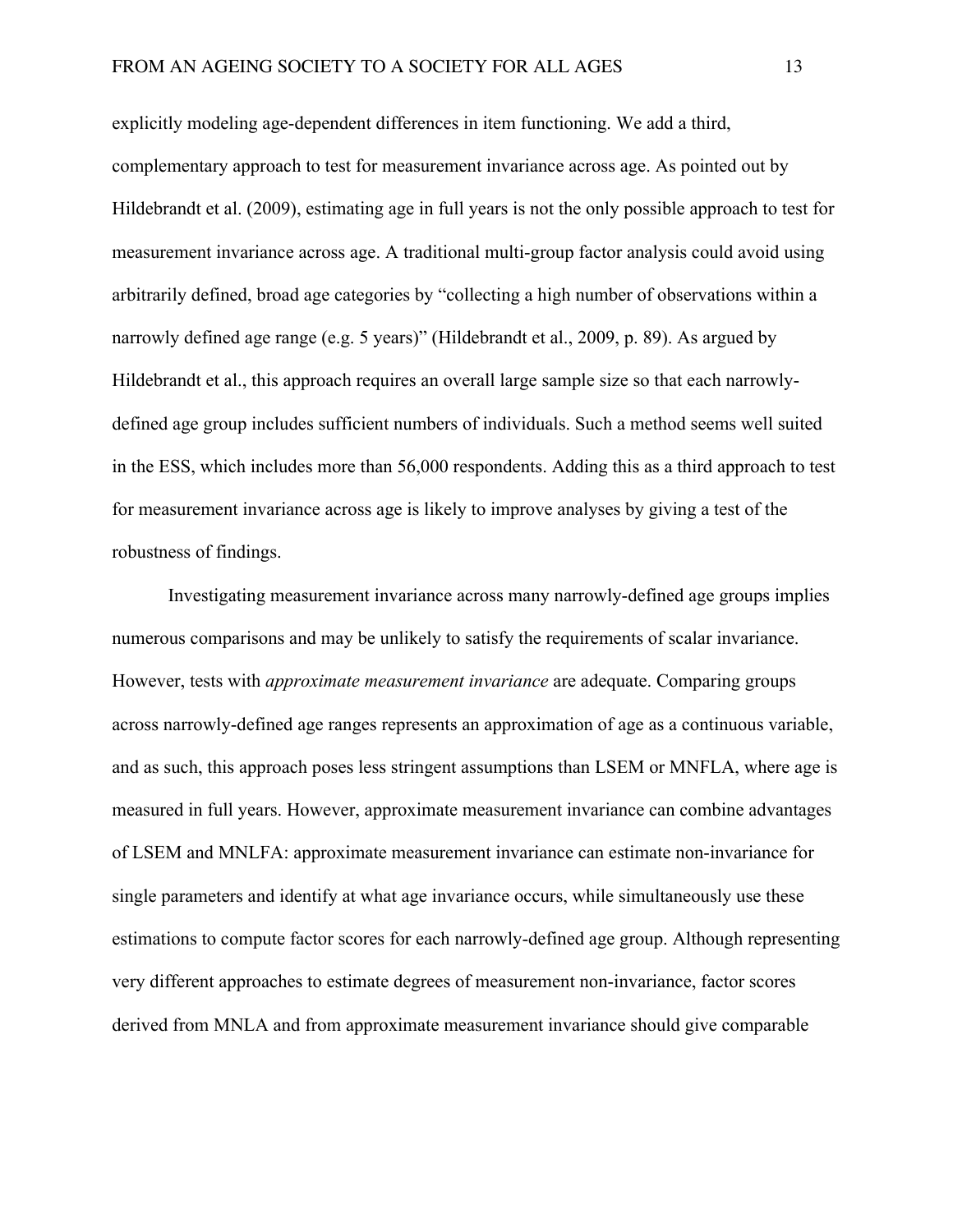distributions in perceived age discrimination, if these estimations are to be taken as indicative of age-dependent levels of perceived age discrimination.

#### **The Present Research**

Using data from Round 4 of the ESS, this research investigates perceived age discrimination across age in 29 countries. We first investigate to what extent the measurement exhibits measurement invariance across countries. Measurement across countries is analyzed by multi-group factor analysis, but we go beyond traditional tests of measurement invariance by using approximate measurement invariance (Asparouhov & Muthén, 2014). Next, we use LSEM and MNLFA to test for invariance across age as a continuous variable. In addition, we test for approximate measurement invariance across narrowly-defined age groups. We use factor scores derived from MNLFA and approximate measurement invariance for two separate tests of the fundamental question in the present research: how perceived age discrimination varies across age.

#### **Methods**

#### **Data**

We used data from the ESS Round 4, 3<sup>rd</sup> edition (European Social Survey Round 4 Data, 2008). Data were collected in 2008 and 2009 with personal interviews in 28 countries from the European region, plus Israel. The data are based on random probability samples and are highly representative of the eligible residential populations in each country (aged 15 and over), and representativeness is further increased by design weights available as part of the ESS data.<sup>2</sup> Age span included in the current research was thus 15 to 105 years,  $N = 56,272, 55\%$  female,  $M_{\text{age}} =$ 47.54,  $SD<sub>age</sub> = 18.5$ .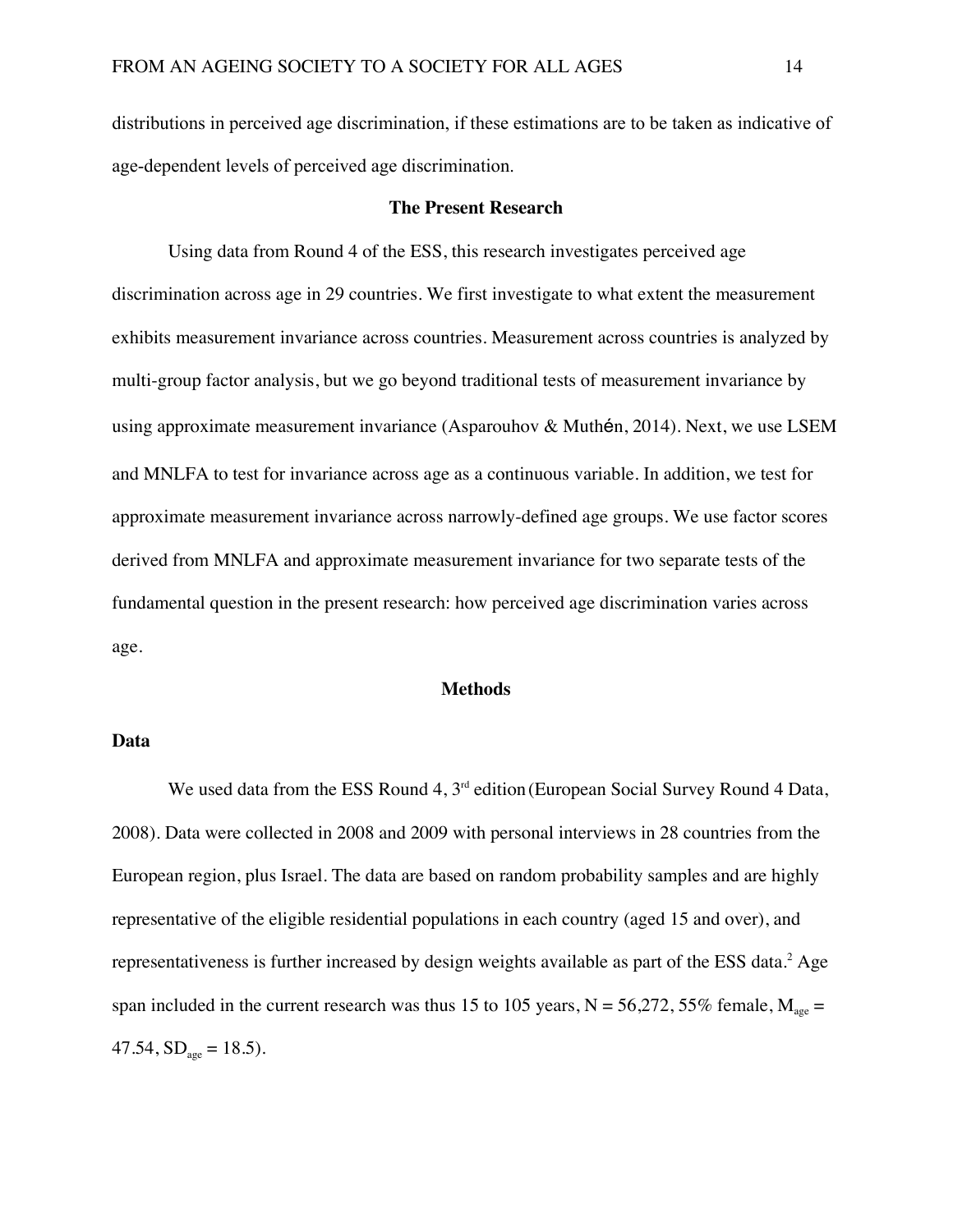#### **Measurements**

Perceived age discrimination was assessed with three items (labeled E35, E38, E39 in the ESS questionnaire). In the English version, these items read: (1) "Please tell me how often, in the past year, anyone has shown prejudice against you or treated you unfairly because of your age?" (2) "And how often, if at all, in the past year have you felt that someone showed you a lack of respect because of your age, for instance by ignoring or patronizing you?" (3) "How often in the past year has someone treated you badly because of your age, for example by insulting you, abusing you or refusing you services?" The three items on prejudice/unfair treatment, lack of respect, and being treated badly because of age were all assessed with a five-point scale from 0 to 4, labeling only the extremes Never (0) and Very often (4).

The three age discrimination items had highly skewed distributions (e.g., skewness = 1.66 for "prejudice because of age", see the Supplemental Materials for details). The skewed distributions for the items implied that the analysis could not define them as continuous (Dolan, 1994; Rhemtulla, Brosseau-Liard, & Savalei, 2012) and we estimated the factor model by treating the three indicators explicitly as categorical variables. Due to few responses in the two highest response categories, we collapsed the three highest categories, giving 3-point ordinal scales for analyses. We used structural equation models to conduct a simple test of the convergent and discriminant validity of the three age discrimination items versus models that included either ethnic discrimination or gender discrimination, or both. These tests concluded with discriminant and convergent validity of the three items for perceived age discrimination (see the Supplemental Materials for details).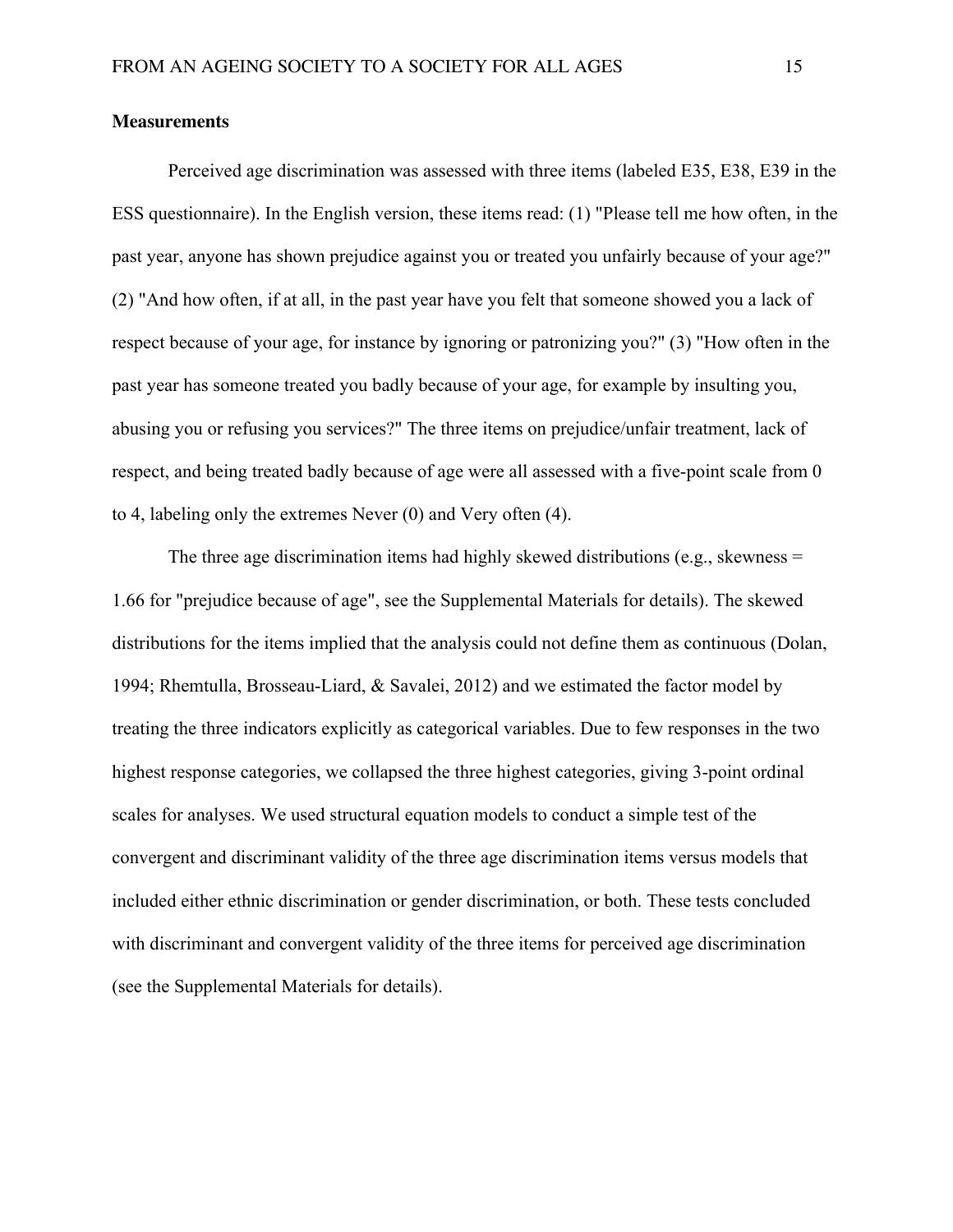#### **Analytical Strategy**

**Measurement Invariance across Countries.** The alignment method in Mplus starts with the configural model (the same factor model for all groups, but no restrictions imposed on factor loadings or intercepts/thresholds). It then adds approximate cross-group invariance to the extent that such invariance is supported by the data. Invariance is approximate in the sense that it allows for statistically non-significant differences in factor loadings and intercepts/thresholds. This alignment procedure can either be free or fixed, the latter uses one group as a baseline group when estimating measurement invariance. By allowing for some flexibility, approximate measurement invariance is more realistic than conventional scalar invariance, but serves the same objective: to develop a factor model that allows for computation of factor means and factor variances. The moderate differences across groups in factor loadings and intercepts/thresholds should have little effect on the estimated factor mean. The Supplemental Materials describe approximate measurement invariance and explains how Mplus estimates such measurement invariance with an alignment method. For further details, we refer to Asparouhov and Muthén  $(2014).$ 

**Measurement Invariance across Age.** Tests of measurement invariance across age used methods that could reflect the continuous nature of age. We first applied LSEM, using centered age, so that 0 for age was the average age of 47.5 years. Following Hildebrandt *et al.* (Hildebrandt et al., 2016; Hildebrandt et al., 2009), we used focal points in the LSEM models varying from two standard deviations above to two standard deviations below 0 of centered age, giving focal points that represented ages from 10.5 to 84.5 years. LSEM weights were developed so that respondents with an age close to the focal point received a high weight, weights were progressively lower the older or younger respondents were than respondents at the focal point.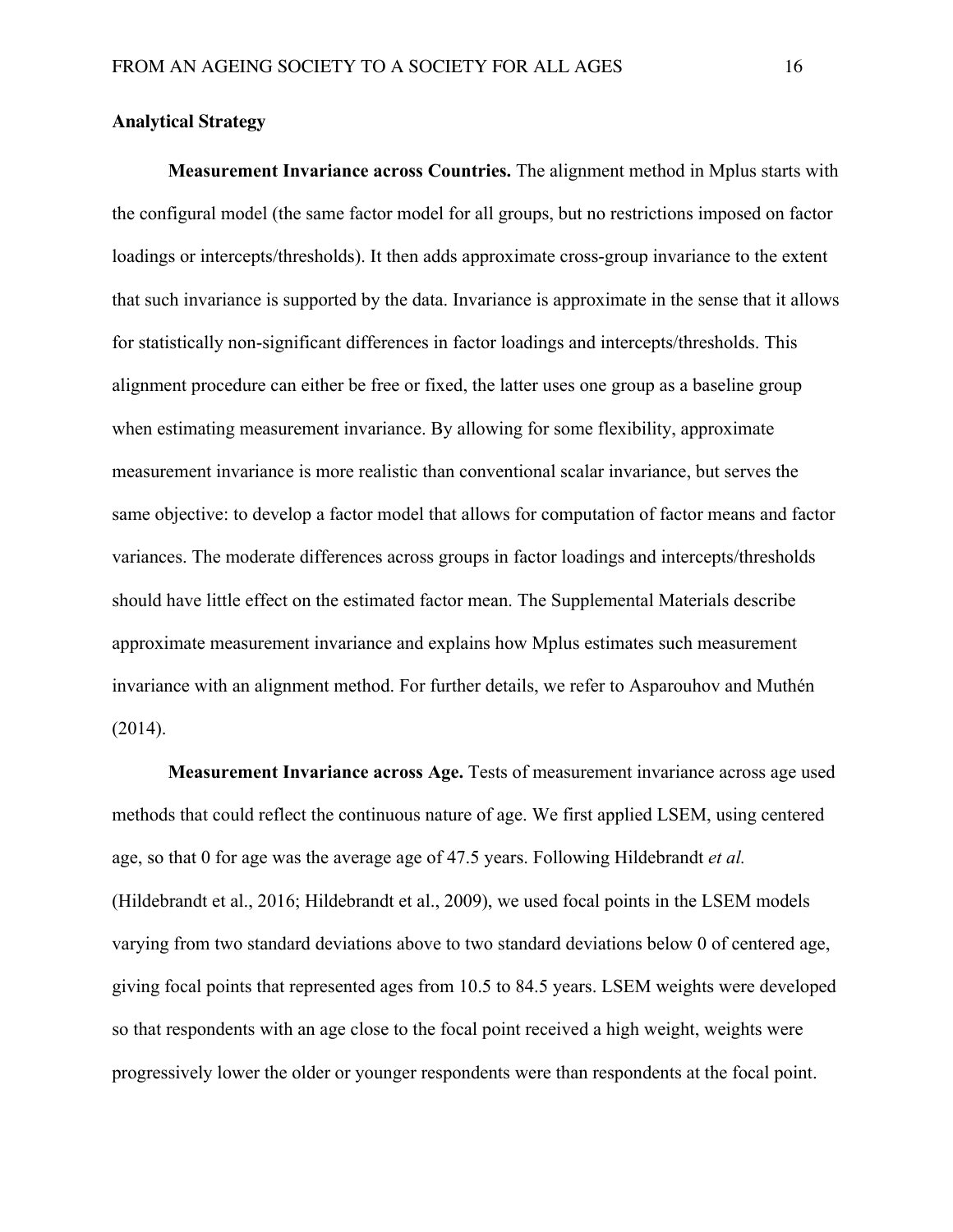The use of two SDs below and above the average implied that the first of the many models estimated gave the largest weight to 15 years old, since these were the youngest respondents. Respondents older than 84 were represented by their relatively high weights in models of respondents close to 2 SDs above the average.

Using a particular age as a focal point meant that respondents at this age would have the weight of 1. Weighting of the other respondents was determined by a bandwidth for the weighting procedure. Following Hildebrandt *et al.*, we used a Gaussian kernel function to define the bandwidth in each model. The density function given by the weighting procedure implied no upper or lower limit, meaning that the whole sample was included in each model, but respondents much older (younger) than the focal point had a very low weight. We used many iterations, moving the focal point slightly from model to model, estimating in total 401 models for an analysis with LSEM. The Supplemental Materials give details on how the bandwidth was defined and how we moved the focal point from model to model. The Supplemental Materials also show input code for Mplus analysis using LSEM (which include the respective input code and definitions of the bandwidth and weights).

A second method to analyze measurement invariance across age was MNLFA, as described by Bauer (2016) who builds on a similar methods (e.g Tucker-Drob, 2009). MNFLA can estimate how a continuous variable moderates parameters in a factor analysis. MNFLA can also estimate such potential measurement non-invariance for categorical indicators, as used in the present research.

The main point of interest was how age might moderate perceived age discrimination. Moderation by age could also exist for factor loadings and for thresholds in the factor model, implying some degree of non-invariance in measurement. The moderation effect (of the factor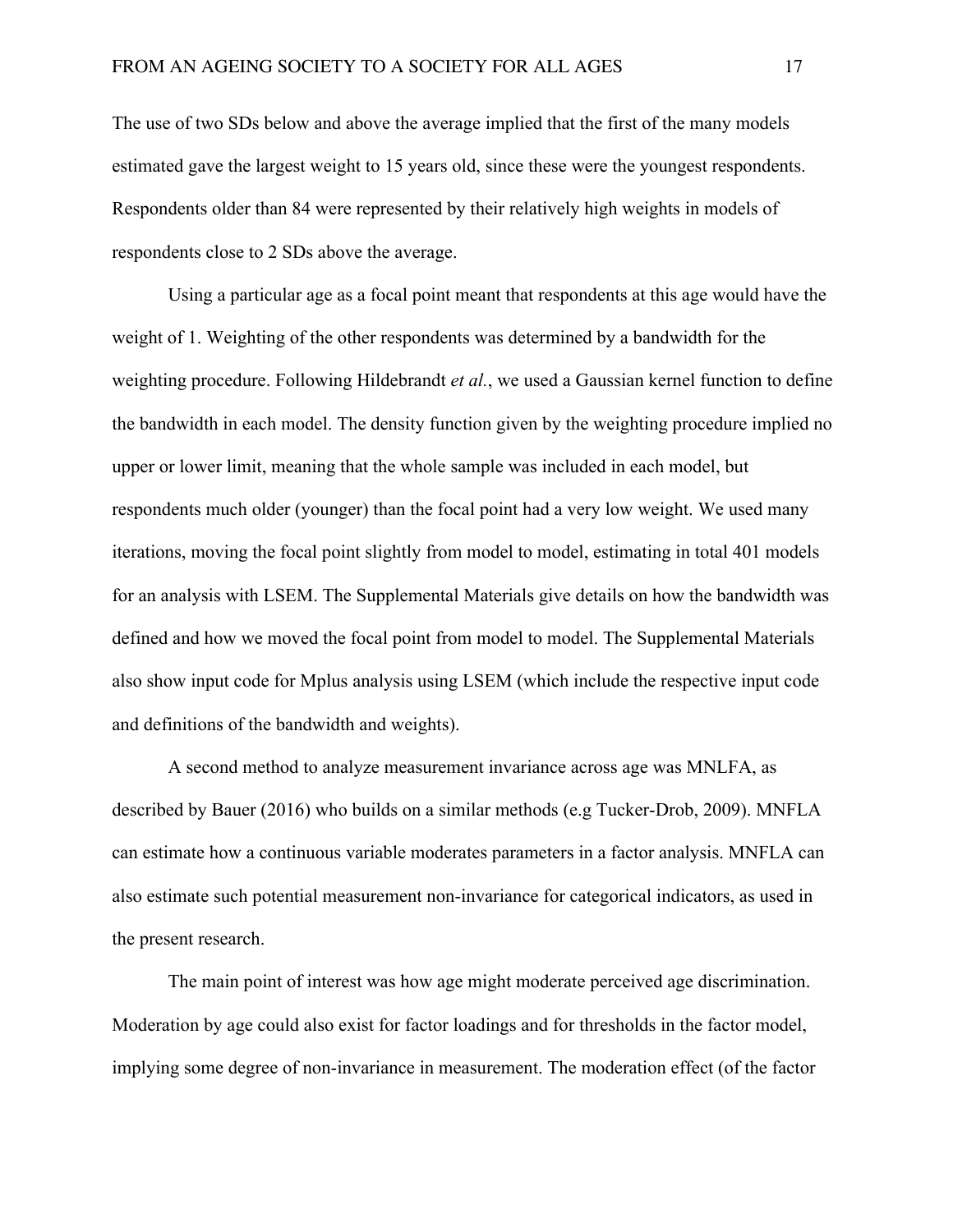itself and of parameters in the measurement model) need not be linear, it can also be nonlinear. It was reasonable to expect that levels of perceived age discrimination could to some extent demonstrate a U-shaped distribution, meaning that it was reasonable to add squared age as a second moderator above and beyond non-squared age.

Following Bauer (2016), we tested models with DIF for a particular item by comparing each of them with a model with no DIF, i.e., with a model with full measurement invariance. We then kept DIF for the item resulting in the largest improvement in fit and added DIF for a second item, testing whether fit improved further. Finally, we used the model with the best fit to estimate factor scores for each respondent, accounting for measurement non-invariance. The Supplemental Materials give further details on analyses with MNLFA.

**Measurement Invariance across 15 Age Groups**. We also conducted tests of approximate measurement invariance across 15 age groups, using a 5-year span from the age of 15 to 89 to group respondents (sample size was too low for respondents aged 90 and more). In tests of approximate measurement invariance, we used the alignment method first with a free alignment and then with a fixed alignment (with one age group as baseline group). We compared the factor scores derived from approximate measurement invariance across 15 age groups with factor scores derived from MNLFA.

**Estimation Procedures**. Analyses used Mplus 7.4 (Muthén & Muthén, 2012), supplemented by R version 3.3.2 (R Core Team, 2016), with MplusAutomation (Hallquist & Wiley, 2016) and ggplot2 (Wickham, 2009) as add-on packages. RStudio was used as an integrated development environment for R.

Analyses applied maximum likelihood estimations, and the three age discrimination items were defined as categorical. We used full information analyses, meaning that cases with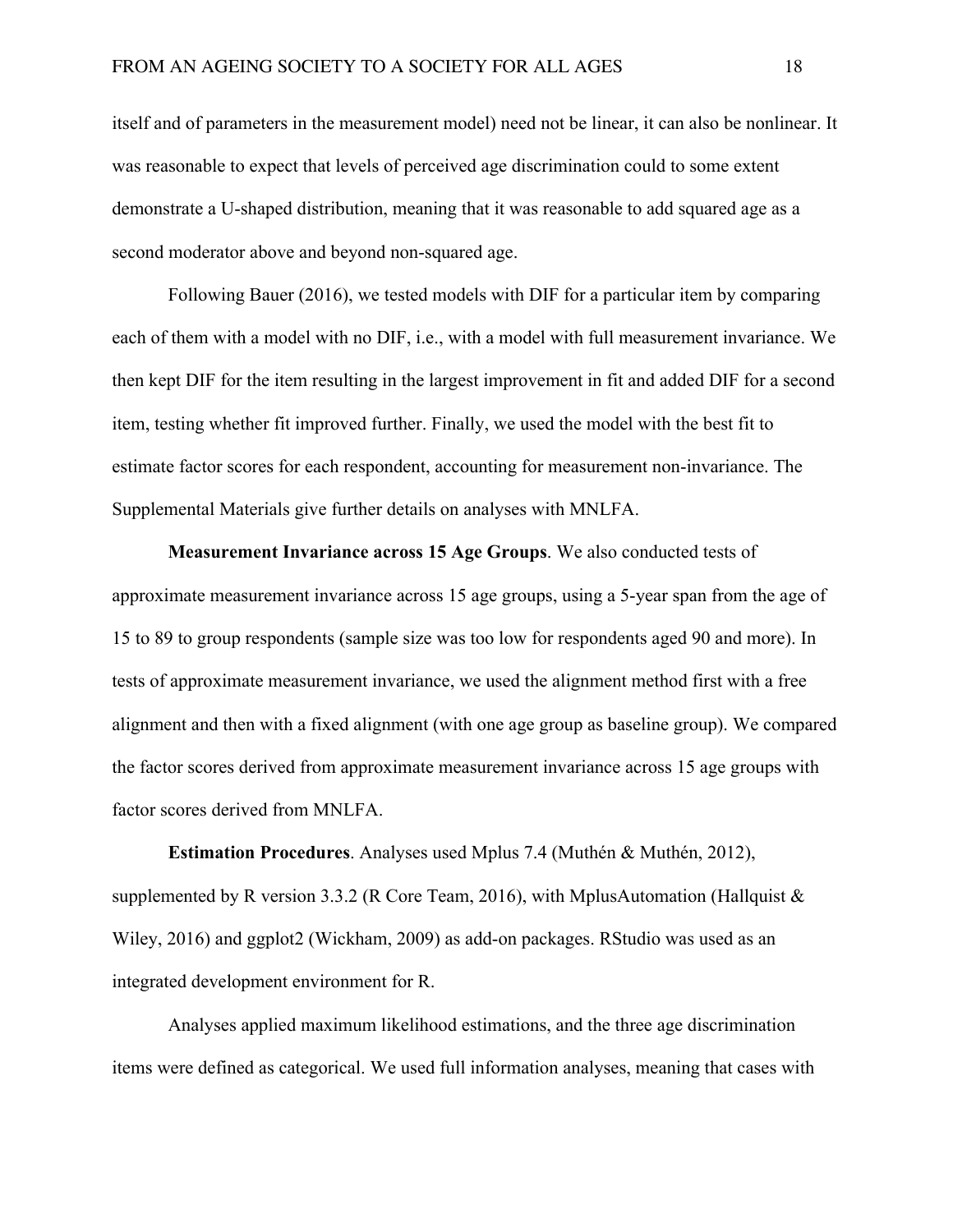missing data were included in the analysis (Enders, 2010). We note, however, that the ESS data includes little missingness (about 1.5% for each item, see the Supplemental Materials for details). Analyses used robust standard errors, with Mplus' MLR estimator when possible. We used the MLF estimator in Mplus when MLR estimations failed. MLF is a simpler estimation method than MLR, using only the sums of products of first-order derivatives for the estimation of standard errors, MLR also uses approximations of second-order derivatives.

Analyses of cross-age differences with local structural equation modeling and with moderated non-linear factor analysis considered country as a clustering variable by using a sandwich estimator (Asparouhov, 2005). Analyses with MNLFA also included sampling weights (the variable called "pspwght" in the ESS data), other analyses of age discrimination across age could not use sampling weights because these are not available in estimations with MLF and because weights were already used for focal points in the analysis with LSEM. Models tested in MNLFA were nested and we used the scaled difference Chi-square test of Satorra and Bentler (2001) to compare fit of MNLFA models.

#### **Results**

#### **Measurement Invariance across Countries**

The overarching goal in the present research using ESS data was to investigate whether younger respondents would report equal or possibly even higher levels of perceived age discrimination than older respondents. This analysis first had to test for measurement invariance across countries and age.

As expected, the data did not support metric invariance across all 29 countries ( $p < .001$ ). An alignment analysis (aiming at approximate measurement invariance) to further investigate measurement invariance across countries confirmed that there was substantial measurement non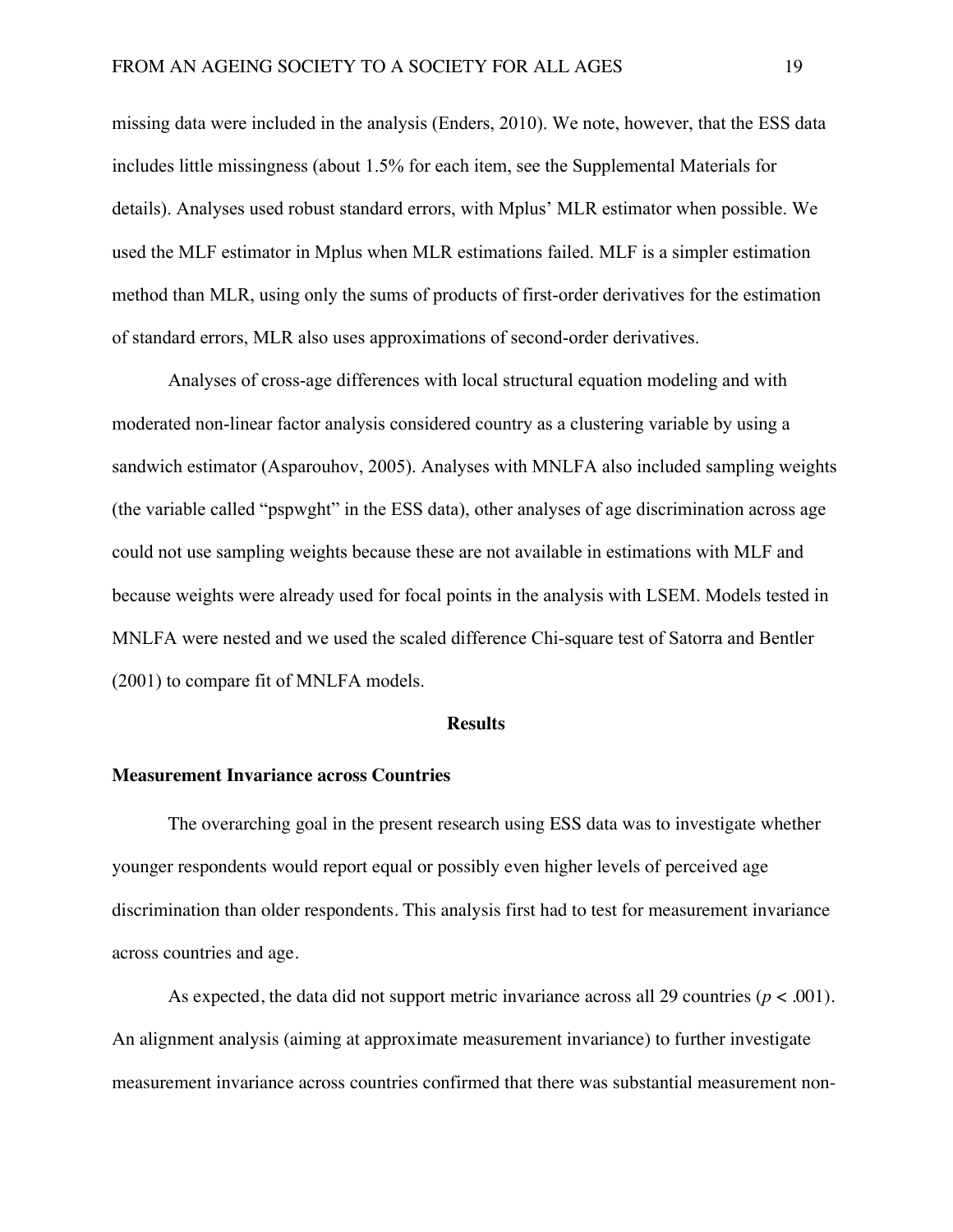invariance across countries. Many parameters for single countries were significantly lower or higher than the overall mean for each of these parameters. We solved this measurement problem by using results from the alignment analysis to develop two groups of countries, each with a high degree of measurement invariance. Approximate measurement invariance (approximately invariant factor loadings and approximately invariant thresholds) was satisfied, with few noninvariant parameters for single countries. <sup>3</sup> No obvious explanation for the grouping was evident, countries that were similar in geography, culture, GDP, or welfare state policies did not cluster into one group, neither did countries with similar languages. We assumed that the subsequent analysis would reveal differences between the two groups of countries.

In Country Group 1, only 17 out of 171 parameters (factor loadings and thresholds for each of the 19 countries) were non-invariant. In the second group of countries, 15 out of 90 parameters were non-invariant. The item *lack of respect due to age* showed a high degree of measurement invariance within each of the two groups of countries. Its factor loading and both thresholds were approximately invariant across all 19 countries in Country Group 1. In Country Group 2, only one of its parameters (threshold #1 for respondents from Finland) was not approximately invariant.

The item *treated badly because of age* showed a relatively high degree of measurement invariance within each of the two groups of countries (with invariant factor loadings, but some non-invariance for thresholds, see the Supplemental Materials for details). Measurement invariance was lower for the item *prejudice because of age*. The Supplemental Materials show output with all results for approximate measurement invariance across countries, including rank order of the countries within each of the two country groups (see the section "Approximate Measurement Invariance Across Countries" in the Supplemental Materials, starting at page 21).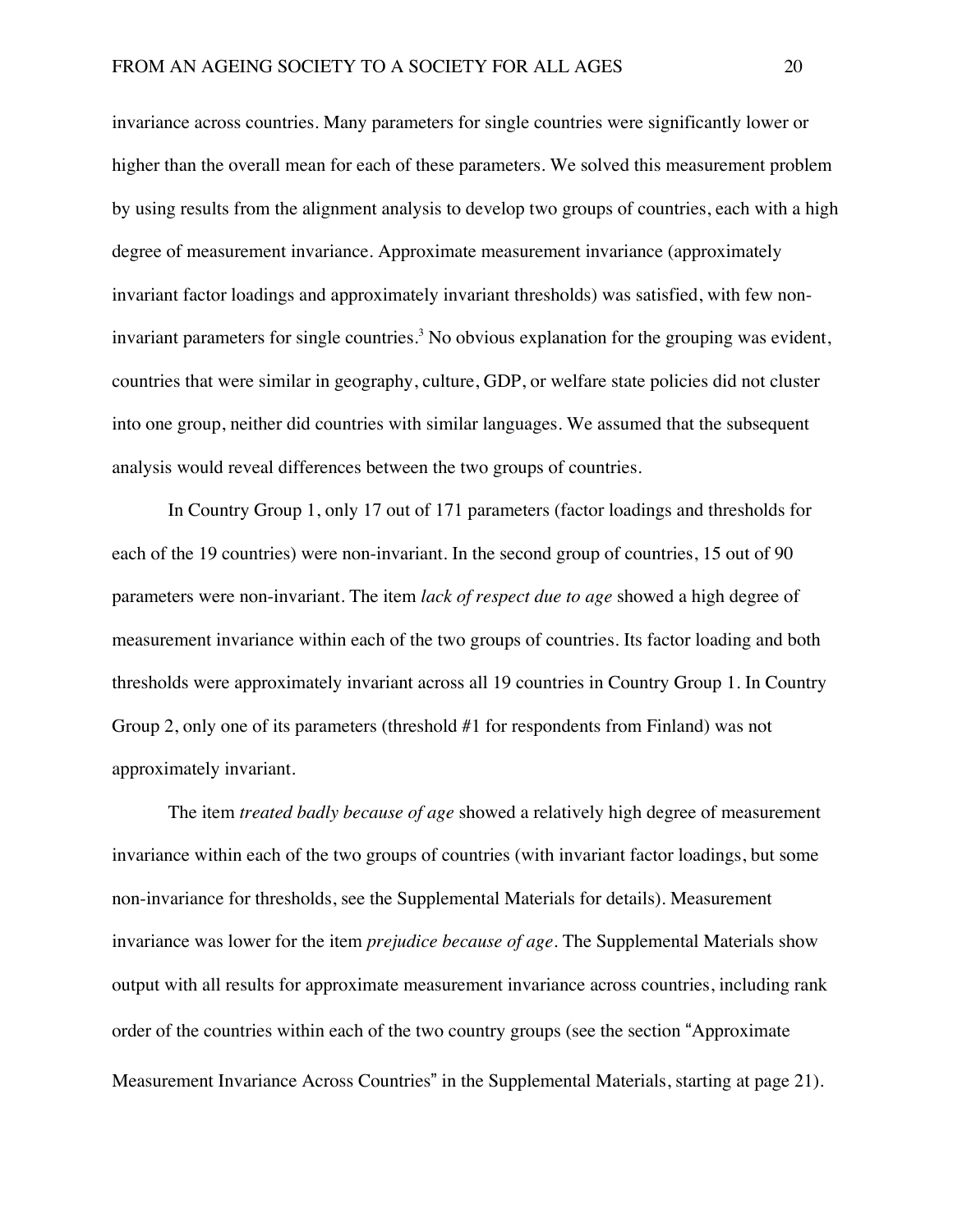#### **Measurement Invariance across Age**

**Models using LSEM**. Having established a high degree of approximate measurement invariance within two groups of countries, we turned to the question of interest in the current research: perceived age discrimination across age. Analyses were performed on each of the two groups of countries separately. One advantage of this strategy was that we conducted analyses on data where we already had established approximate measurement invariance across countries and might achieve a similar degree of measurement invariance across age. A second advantage of the strategy was that in addition to using two statistical approaches (MNLFA and the alignment analysis) to develop age-dependent factor scores and seek confirmation that these two different methods would indicate similar tendencies for perceived age discrimination across age), we could test the robustness of the findings also by conducting analyses on two separate samples (two parts of the original data).

The results from LSEM analyses are shown in Figure 1. Because of differences in agedependent weighting of respondents in the many models, factor loadings and thresholds might vary between the models. LSEM indicated more measurement invariance across age in Country Group 1 (as the previous alignment analysis had done for measurement invariance across countries). Among these respondents, thresholds were relatively stable across age and factor loadings varied only moderately.

Variation across age was larger for respondents in Country Group 2. Here, factor loadings for *treated badly* (blue line) showed a wave-like formation, with lower factor loadings among the youngest and people in their 50s and 60s (0 on the centered age variable equals 47.5 years). Even factor loadings for the two other items showed variation across age, with factor loadings for *prejudice because of age* (green line) being higher among the older half of the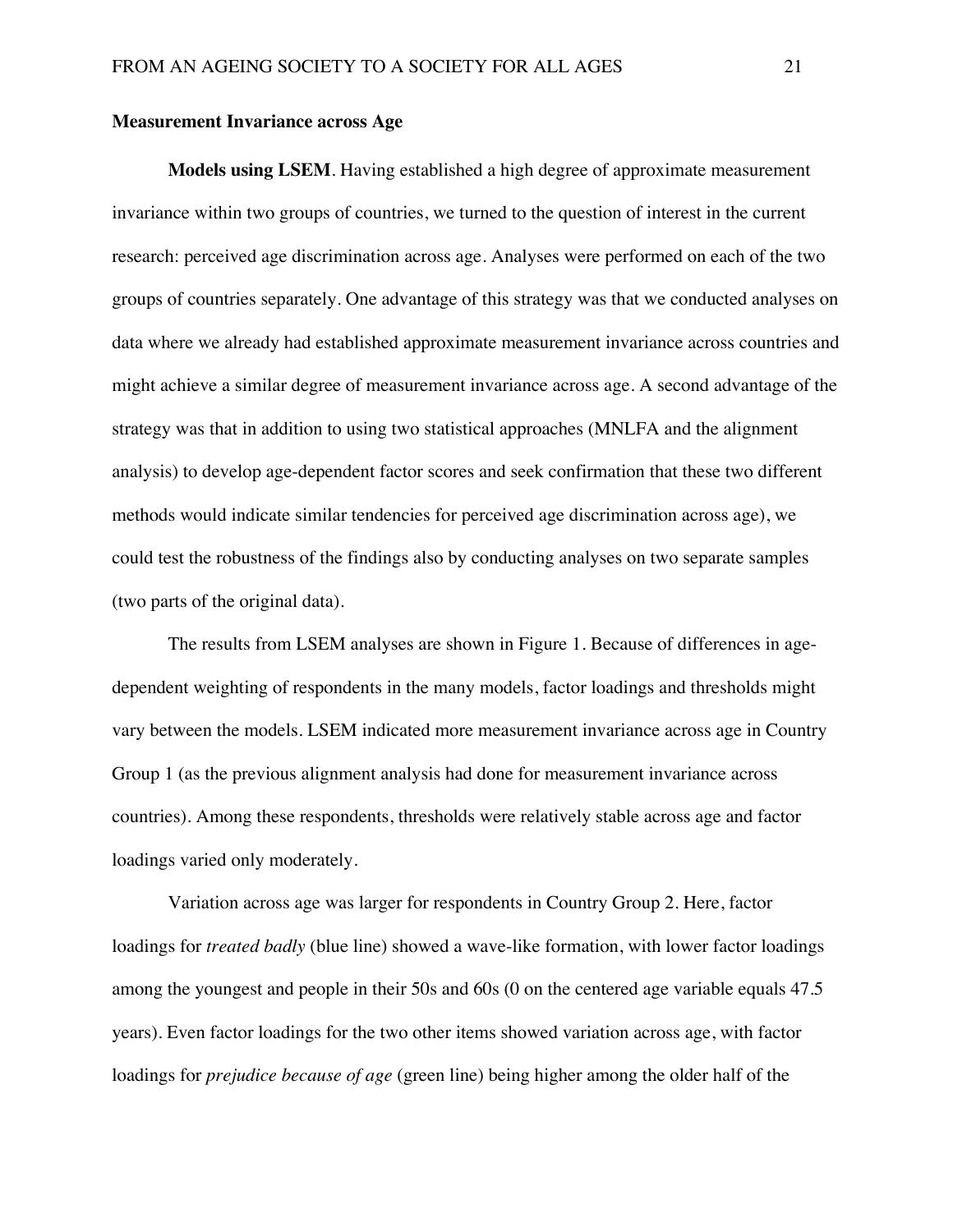sample. We also note that factor loadings were overall lower in Country Group 2 than in Country Group 1. Simultaneously, thresholds for prejudice were clearly lower in Country Group 2 than in Country Group 1. In general, thresholds varied more across age among respondents in Country Group 2 than in Country Group 1, but these variations were moderate.

Overall, the findings from LSEM corroborated the conclusion in the initial alignment analysis of country differences to distinguish between two groups of countries. Also, the LSEM analysis indicated that estimations of factor means for perceived age discrimination needed to apply models that could account for some degree of measurement invariance across age.

**Models using MNLFA**. We used MNLFA to further test for measurement noninvariance across age. Models attempting to use MNLFA with the 3-point scales did not converge and we recoded all items into dichotomous, thus following the template by Bauer (2016). Again, we completed separate analyses on respondents from the two groups of countries. We first compared models allowing for measurement non-invariance (DIF) for one item with a model imposing full measurement invariance across age.

Results were similar for respondents from the two groups of countries. For both, model fit was improved by adding DIF for either the item prejudice because of age ( $p < .001$ , as tested with the nested scaled Chi-square) or for the item treated badly because of age  $(p < .001)$ . Using DIF for the item lack of respect did not result in a statistically significant improved fit ( $p = 0.13$ ) in Country Group 1,  $p = .10$  in Country Group 2). Using DIF for both prejudice because of age and for treated badly because of age gave further improvement in fit over using DIF for only one of these items ( $p = .02$  for Country Group 1,  $p = .001$  for Country Group 2).

We focused on the model allowing for DIF both for prejudice across age and for treated badly because of age. Using this model, we estimated factor scores across age for perceived age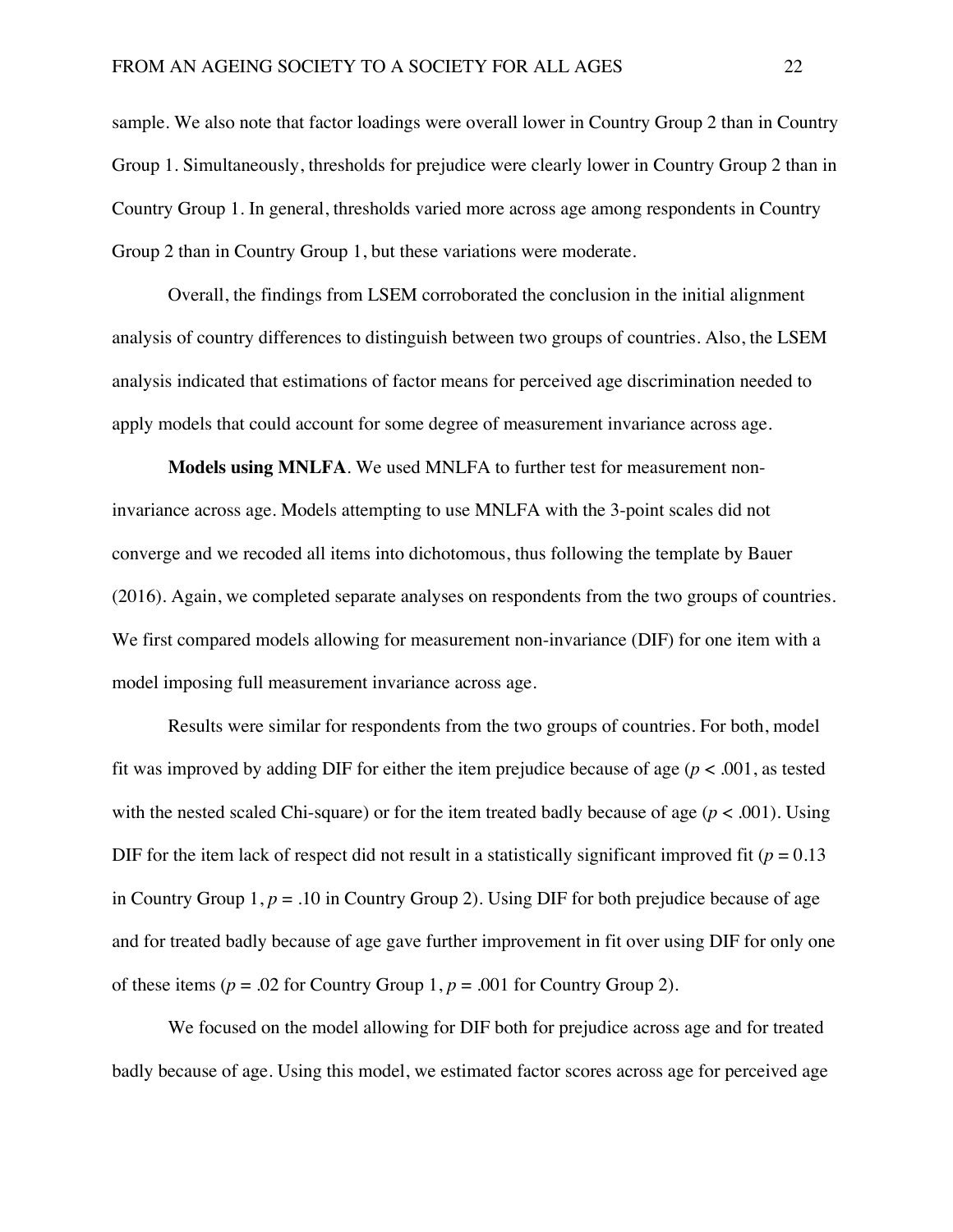discrimination. In the upper part of Figure 2 we plotted the smoothed means across age for these individual factor scores. As shown in Figure 2, MNFLA indicated substantially higher levels of perceived age discrimination among the youngest respondents, both for Country Group 1 and for Country Group 2. A notable difference between the two analyses, however, was that only for respondents in Country Group 1 did the analysis indicate increased levels of perceived age discrimination among older respondents.

A limitation in the MNLFA analysis was its use of dichotomous indicators. Also, the MNLFA could identify which factor loadings and thresholds varied significantly across age, but not at what age. Furthemore, the test of DIF in MNLFA relied on a significance test with very high sensitivity, given the sample sizes used for analyses. Thus, we returned to tests with approximate measurement invariance as a supplement to the analysis with MNLFA.

#### **Approximate Measurement Invariance across Age**

We tested for approximate measurement invariance across age groups defined by a narrow age span (5 years), letting 15 age groups represent an approximation of age as a continuous variable. One advantage of this additional approach, was that we could identify at what age factor loadings or thresholds needed to be non-invariant. A second advantage was that we could estimate factor scores with models that accounted for these age-specific noninvariances and compare them with factor scores derived from the MNLFA models.

Analyses were conducted on respondents from Country Group 1 and Country Group 2 separately, first with a free alignment across age groups. In both analyses, Mplus concluded that the youngest group (aged 15 to 19) should be used as a baseline group in a fixed alignment. The fixed alignment analysis indicated a high degree of (approximate) measurement invariance across age. Among respondents from Country Group 1, only 10 of the 135 parameters were non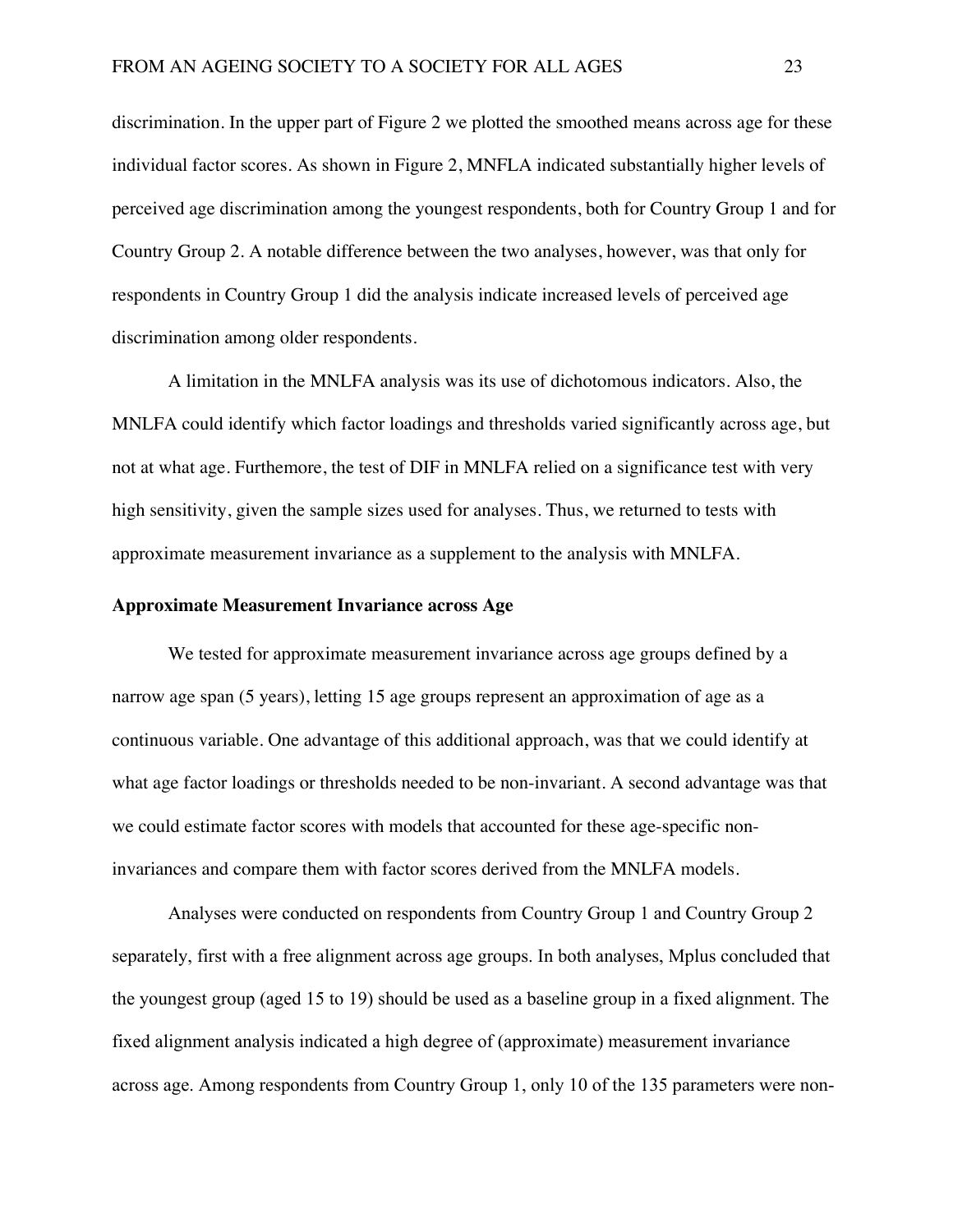invariant, among respondents from Country Group 2, only 3 of 135 parameters were noninvariant. In both groups of countries, factor loadings for prejudice because of age and for lack of respect because of age were approximately invariant across all 15 age groups. Even thresholds for these items were approximately invariant, except for threshold #1 for prejudice among 75 to 79 years old in Country Group 2 (higher than the average threshold in Country Group 2).

The item treated badly because of age required more non-invariance across age groups, with threshold #1 being higher among 15 to 19 years old and threshold #2 being lower among all four age groups between 15 and 34 years. At the same time, factor loadings for this item were lower than average among the same four age groups between 15 and 34, and among 65 to 69 years old. The Supplemental Materials show further details of results for approximate measurement invariance across age groups.

The two plots in the lower part of Figure 2 show factor scores, with estimations using the high degree of (approximate) measurement invariance across groups, but accounting for the noninvariance detected. As a baseline group, the youngest respondents had a factor score of zero for perceived age discrimination. Since this age group also had high levels of perceived age discrimination, factor scores for other age groups were negative, reflecting their relative score compared to the baseline group. The plots for factor scores from the alignment analysis of age groups were compatible with the plots for individual factor scores across age derived from MNLFA, and in both analyses, younger respondents were estimated to perceive substantially higher levels of age discrimination than any other age group. However, the alignment analysis indicated less perceived age discrimination among older people in Country Group 1 than MNLFA did.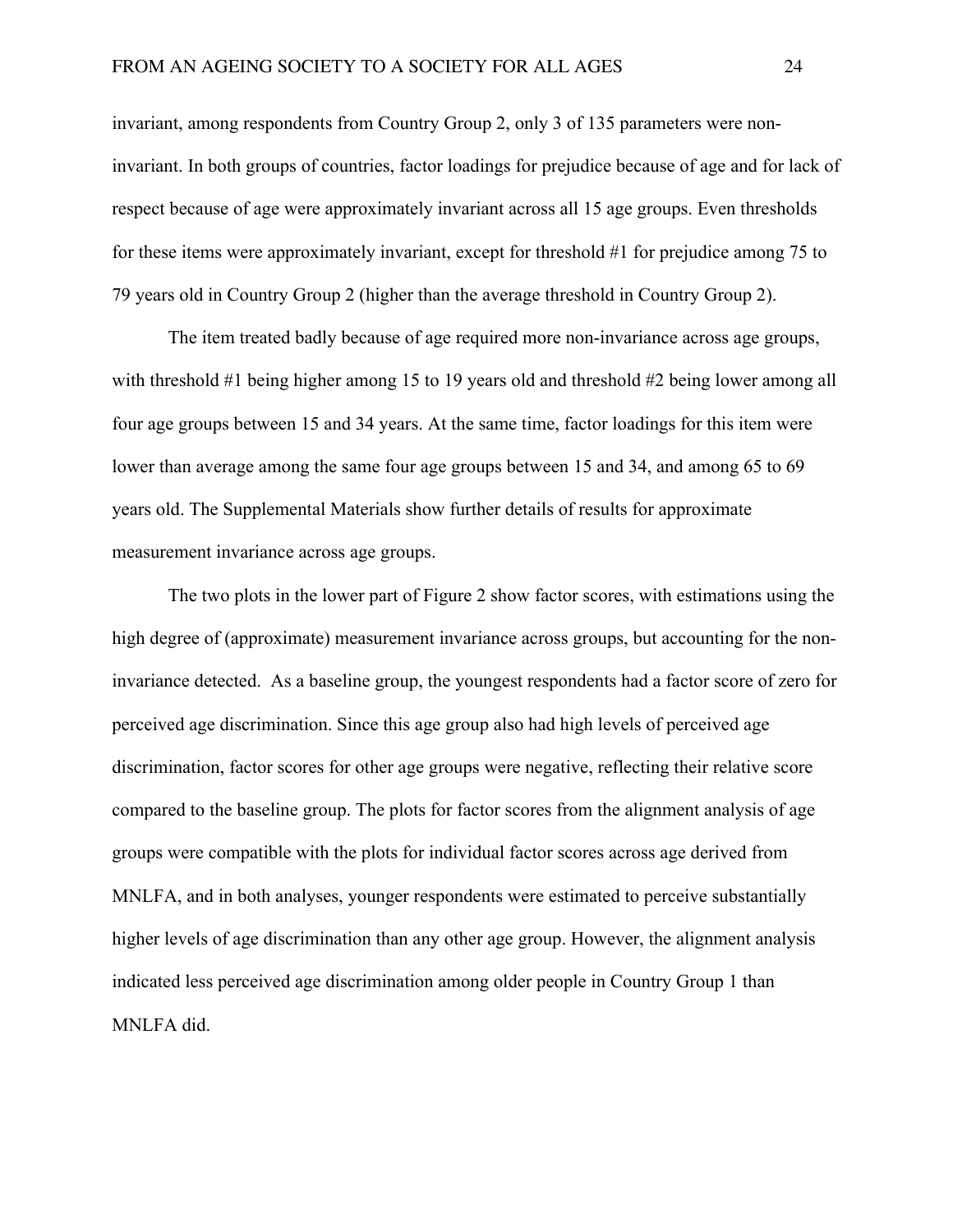#### **Perceived Age Discrimination across Age in Single Countries**

The analysis of perceived age discrimination across age had so far not distinguished between countries. The overall trends depicted in Figure 2 might not apply to all countries within the two country groups. We ran analyses with MNLFA within each country separately, estimating how perceived age discrimination varied across age with models that fixed the factor laoding and thresholds for lack of respect to be invariant but allowed for DIF for the two other items.

Figure 3 shows plots of (smoothed) means of individual factor scores across age in 28 countries, the estimation for Bulgaria did not converge. No single pattern fitted all countries, and no obvious difference between Country Group 1 and Country Group 2 was evident when we inspected distributions for single countries. Thus, Figure 3 does not consider the previous grouping of countries and instead uses an order that should make it easier to detect groups of patterns across the 28 countries. We note that the scale varied between countries due to differences in the variation in perceived age discrimination across age. Grey areas in single plots represent standard errors around the smoothed mean estimation and thus uncertainties associated with low sample size (in particular for respondents above 80 or 85). Also, estimations for some countries were associated with relatively high uncertainty due to overall low sample size or a very skewed age distribution (Turkey).

In 14 of the 28 countries, perceived age discrimination across age had a pattern strikingly inconsistent with the common assumption that older people are the foremost targets of age discrimination (Romania, United Kingdom, Slovenia, Estonia, Sweden, Switzerland, Norway, Denmark, Ireland, Belgium, Finland, France, Portugal, Hungary). In these countries, smoothed means for perceived age discrimination were estimated to be high among the youngest and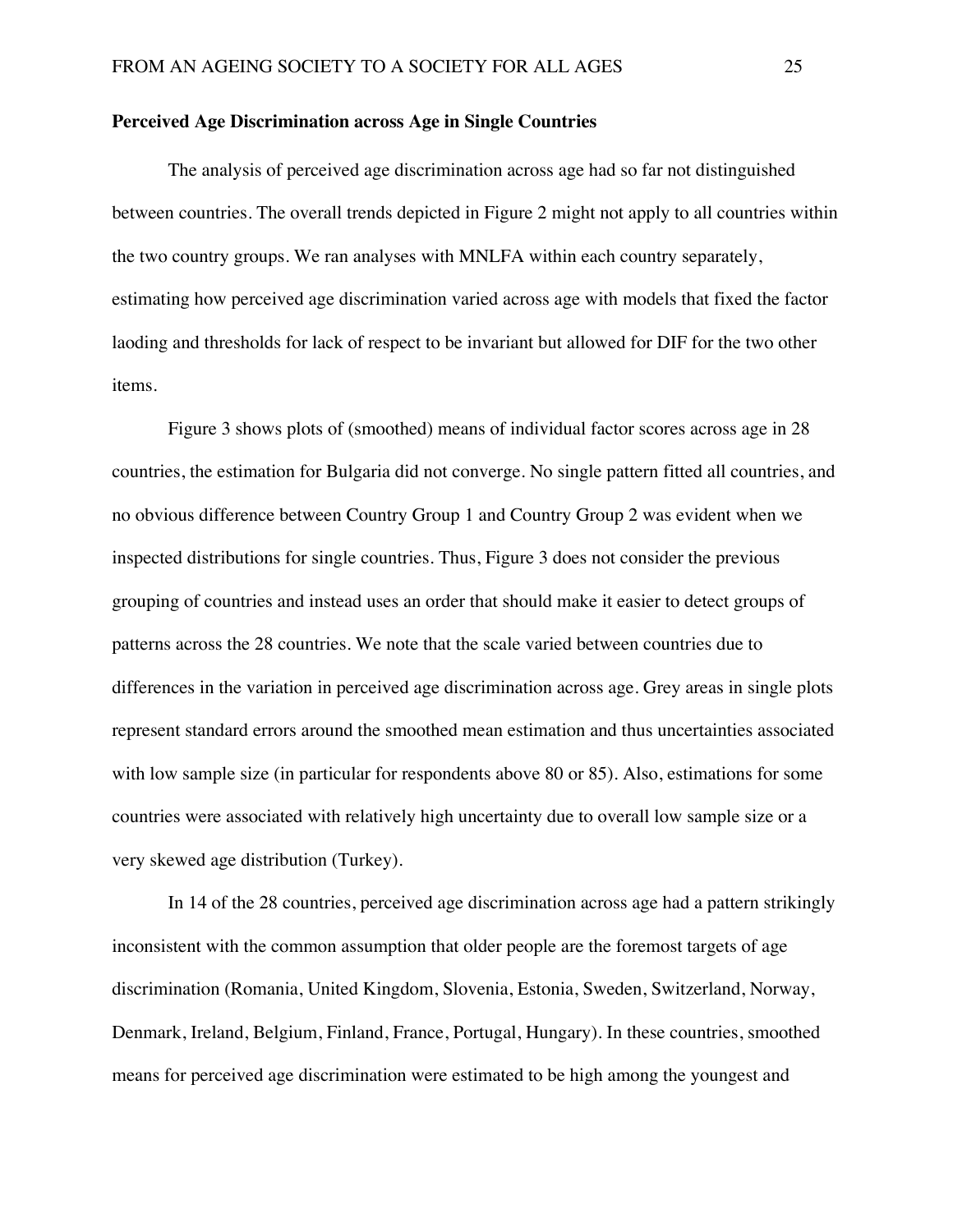dropping steadily as respondents were older (all but Hungary), or to be constant over age and dropping among the very oldest (Hungary).

Nearly all of the remaining countries showed perceived age discrimination to be higher among the youngest respondents, but also relatively high among older respondents. Data from some countries indicated a clear U-shaped distribution (Poland, Germany, Spain, Ukraine), or a J-shaped distribution with the highest levels of perceived age discrimination among the oldest respondents (Czech Republic, Russia). Two countries stood out as clearly distinct from the other countries, with the analysis indicating a constant level of perceived age discrimination across age except for being much higher (Cyprus) or very much higher (Greece) among the oldest respondents.

#### **Discussion**

The purpose of this research was to investigate perceived age discrimination across age with data collected in 29 countries in the ESS (Round 4). Age discrimination against older people has received substantial attention in research (Butler, 2005; Iversen et al., 2009; North & Fiske, 2012). Discrimination against younger people has received limited attention, and it is commonly assumed that older, not younger people are the foremost targets of age-based discrimination. We investigated whether younger respondents experienced equal or even higher levels of age discrimination than older respondents. As part of this research, the analysis needed to demonstrate that the three age discrimination items are valid as measurements of perceived age discrimination across countries and age.

Once we distinguished between two groups of countries, the analysis showed a high degree of (approximate) measurement invariance within each of these country groups. Distributions in factor loadings and thresholds across age differed somewhat between the two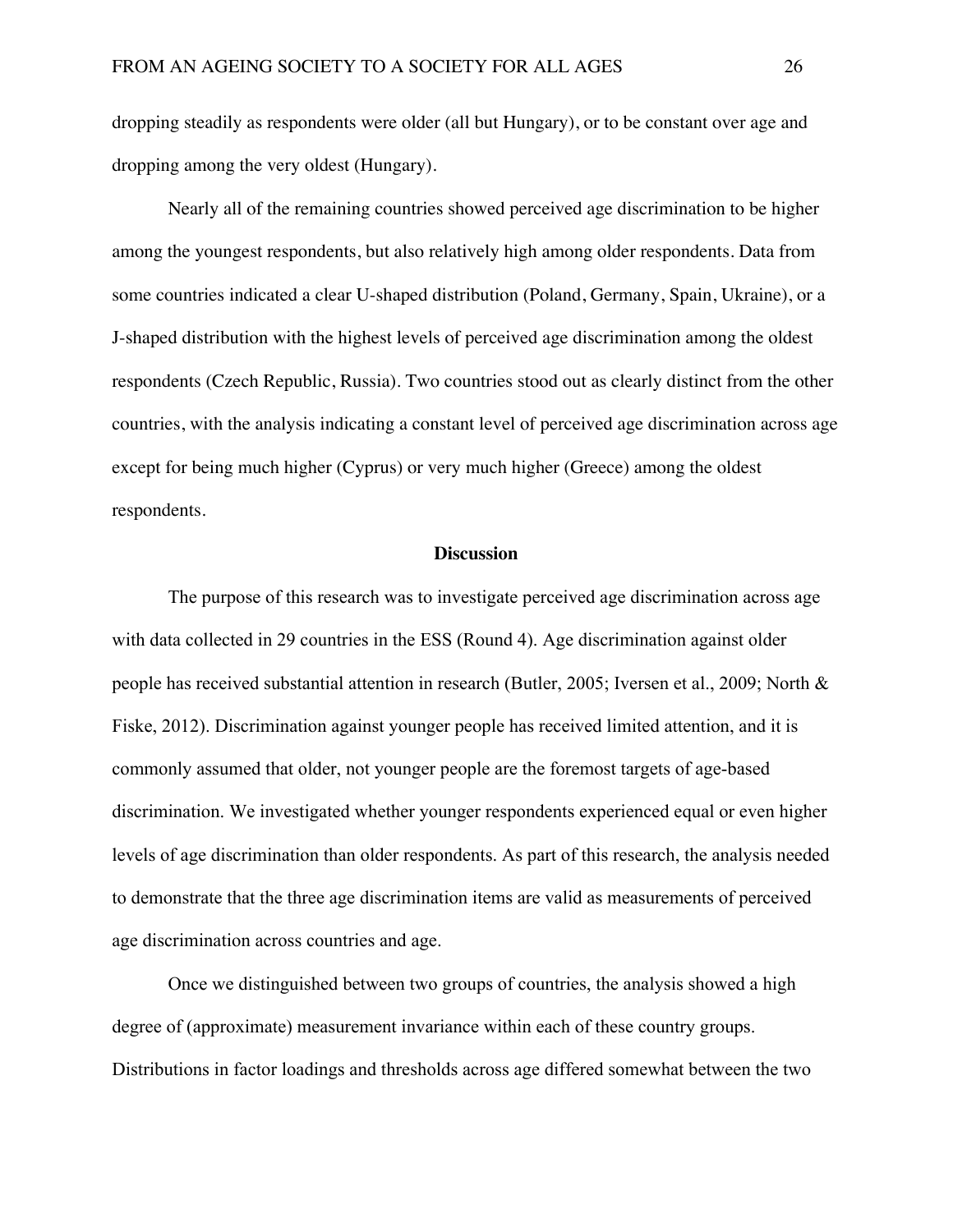groups of countries, but overall the analysis indicated a robust conclusion: Younger people reported experiencing the highest levels of age discrimination.

This conclusion is based on analyses with two complementary methods that could account for some measurement non-invariance when estimating factor scores across age: MNLFA and approximate measurement invariance. Further analyses conducted on each country separately (with MNLFA) showed that no single pattern of perceived age discrimination across age fitted all countries. However, in half of the countries the analysis indicated low levels of perceived age discrimination among older people, and substantially higher levels among younger people. For other countries, the data indicated U-shaped distributions with higher levels of perceived age discrimination among older and younger than middle-aged people (but highest levels among younger respondents). In only five countries (the Czech Republic, Russia, Ukraine, Cyprus, Greece) did older respondents report experiencing more age discrimination than other age groups. The Czech Republic, Russia, and Ukraine had high overall levels of perceived age discrimination (potentially associated with lower level of modernization and low employment rates for older people, see C.-M. Vauclair et al., 2015).

#### **Implications for Understanding Age Discrimination**

Though the consequences of ageism toward older adults are often in focus and well documented (e.g., see the recent *Journal of Social Issues* on Ageism in Health and Employment contexts, 2016), our analyses revealed higher levels of perceived age discrimination among younger people than among older people. Ageism toward older people is often hidden and not sanctioned (Cuddy et al., 2005), but the same seems true for ageism toward younger people. In particular, countries in Northern Europe, often perceived to be more modern and egalitarian than countries in Eastern or Southern Europe (Esping-Andersen, 2007), appear to be characterized by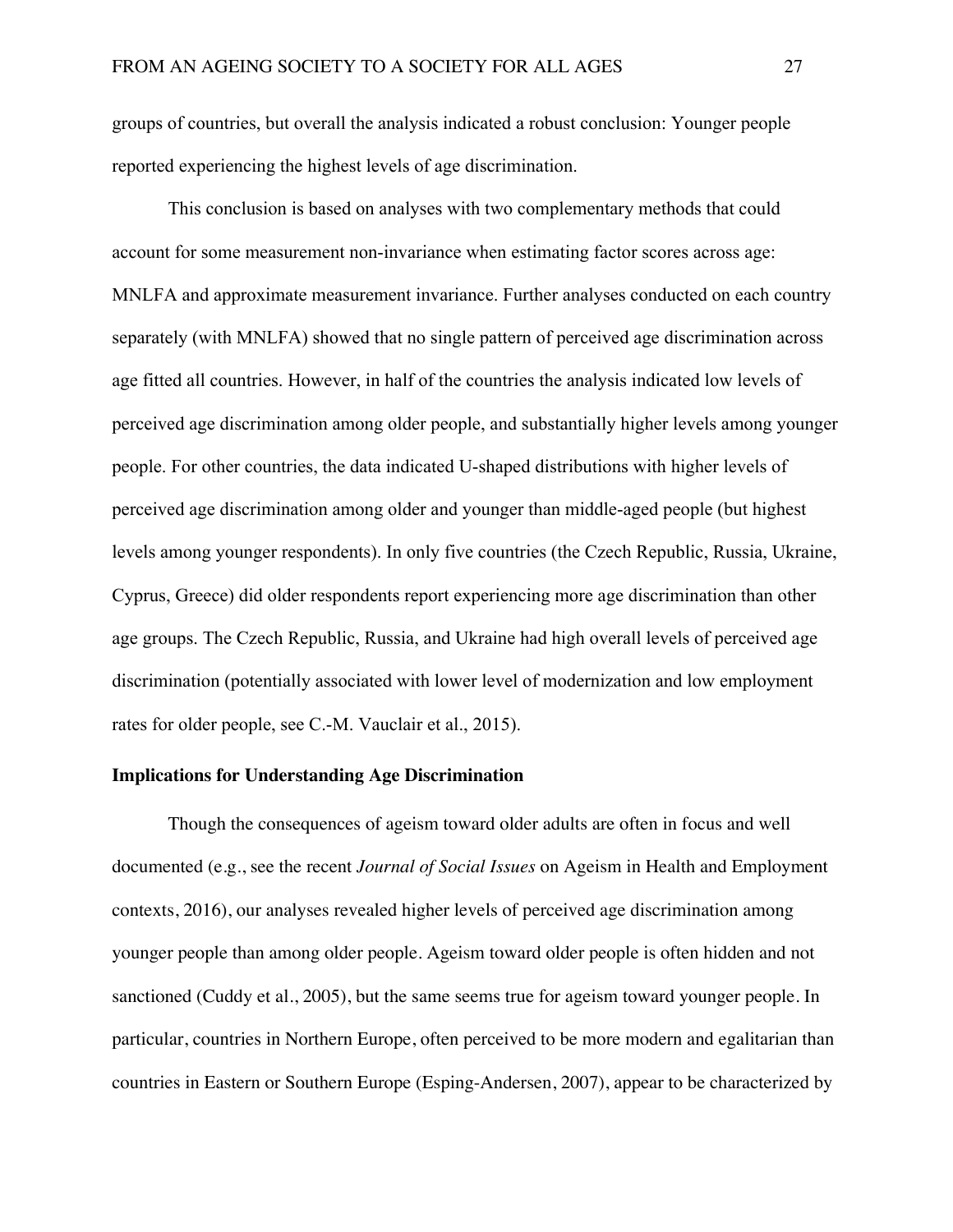low perceived discrimination among older people yet notably high perceived discrimination among younger people (see Figure 3). It is interesting to speculate about whether similar patterns apply when comparing (for example) North American with Latin American populations, or different regions of Africa or Southern Asia, where perhaps cultures that are more traditional or more collectivist may attach different levels of status to older versus younger people (C. M. Vauclair, Hanke, Huang, & Abrams, 2016).

Discrimination based on old age could affect increasing numbers of people among the ageing population of Europe and North America (e.g., Swift, Abrams, Lamont, & Drury, 2017). Alternatively, the growing political power of older people (by voting representation, perhaps also increased economic power) could mean that age discrimination against younger people may become even more prevalent than at present.

Some authors (Hagestad  $&$  Uhlenberg, 2005) have suggested that age discrimination against older and younger people are both caused by age segregation in modern societies. Age segregation is likely to contribute to social distance and prejudice between the generations (Drury, Hutchison, & Abrams, 2016), but the data in the ESS do not support the assumption that a single cause accounts for perceived age discrimination among older as well as younger people because the association between levels of perceived age discrimination among older and younger respondents were not the same in different countries (see Figure 3).

The present findings are clearly inconsistent with the common assumption that older people more than any other age group will experience age discrimination. However, this conclusion applies to perceived age discrimination, i.e., the subjective experience of being discriminated against because of age. It is uncertain to what extent differences in subjective experiences of age discrimination reflect actual differences in age discrimination or to explicit or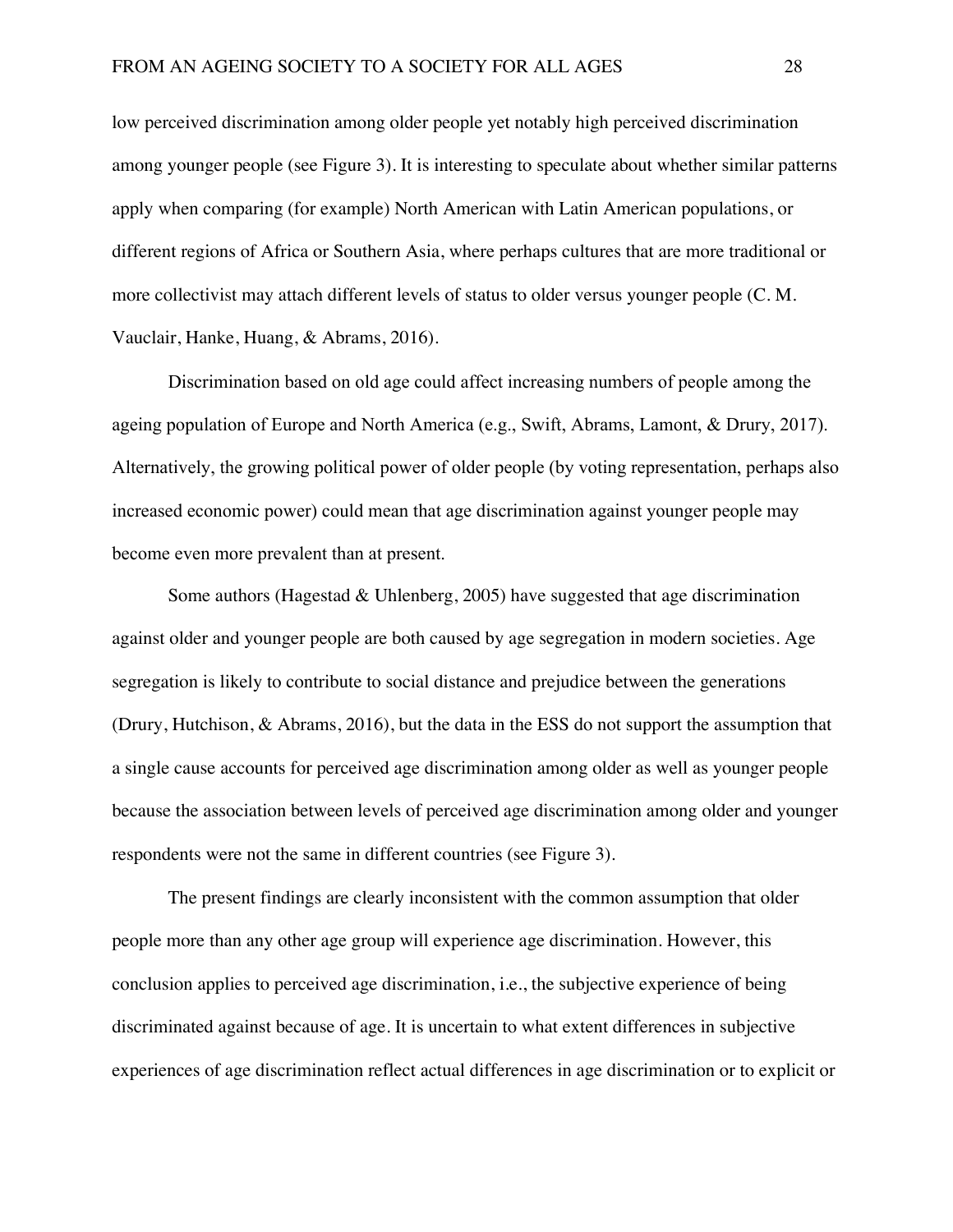implicit age prejudice. One possible explanation is that negative attitudes toward a social group not always are expressed as overt discrimination (LaPiere, 1934). Though attitudes toward older people may be more negative than toward younger people (e.g., Cuddy et al., 2005; Kite et al., 2005), these negative attitudes might not be as easily expressed as overt discrimination toward older people (potentially due to a social norm against expressing ageism toward older people, Crandall, Eshleman, & O'brien, 2002).

A second possible explanation lies in the nature of perceived discrimination. The perception of being discriminated against is a psychological variable, dependent not only on the behavior of other people, but also on the individual's interpretation of interactions with other people. Potentially, emotional problems could increase the tendency to blame conflicts in social interactions on discrimination (Major, Kaiser, & McCoy, 2003). Possibly, younger people can be relatively insecure compared to older people and might more readily attribute rejections or conflicts to age discrimination. A third explanation could be that younger people are less homebound than older people and thus likely to interact more with strangers, with more frequent interaction with strangers comes more frequent opportunities to encounter conflicts (Hewstone & Swart, 2011).

#### **The Three Age Discrimination Items in the ESS**

The three items on perceived age discrimination analyzed in this research have only been used in Round 4 of the ESS. The present research has documented that at least when distinguishing between two groups of countries in the ESS, the three age discrimination items performed well as measures of perceived age discrimination, with approximate measurement invariance across countries and age.

The repeating core module of the ESS measures age discrimination uses a different,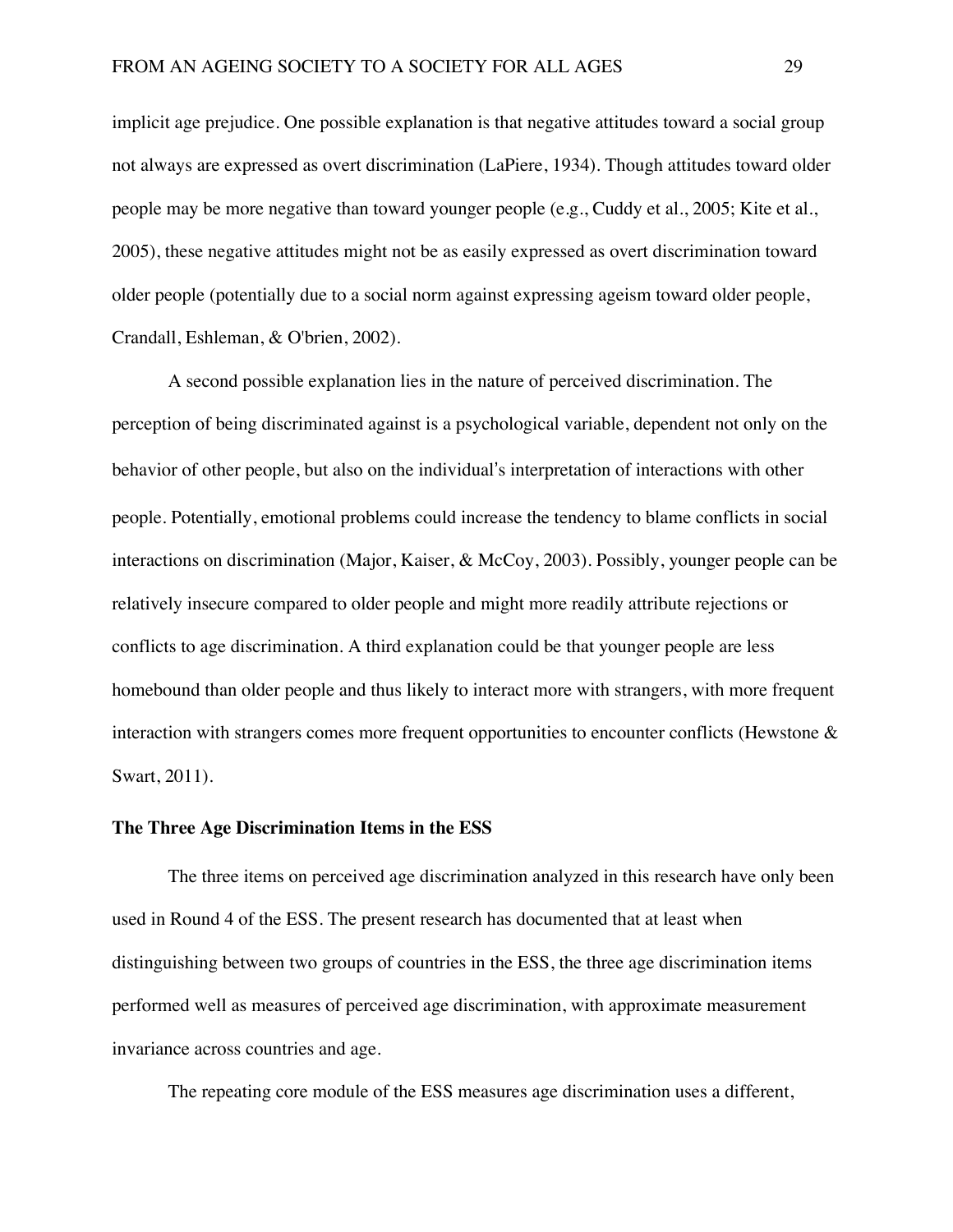single, item: "Would you describe yourself as being a member of a group that is discriminated against in this country?" Only those answering yes are then asked what group membership they think of when responding positively to the question of discrimination. Moreover, the respondents themselves name the group membership(s) that leads to discrimination. This question format can be valuable for studies on self-categorization, but it does not suffice as a measurement of discrimination. This is evident in the data. Only 1.1% of women in the ESS, Round 4, reported gender discrimination with this question format -- an unrealistically low figure for the prevalence of gender discrimination against women in Europe. Age discrimination is also underreported with this question format, only 2.7% of those over 70 years reported age-based discrimination in Round 4 (as opposed to 33% of respondents over 70 years reporting experience with age-based prejudice with the measurement analyzed in the present research). Thus, the three-item measure tested in the present research appears to have much better sensitivity, face validity and measurement properties. This evidence has important implications for other measures of prejudice and for the measures that should be adopted in future large scale international surveys as well as smaller scale studies.

#### **Strengths and Limitations of the Present Evidence**

We recognize that the measure of perceived age discrimination used in the present research is relatively restricted and that age discrimination takes multiple forms. The increasing numbers of international surveys typically involve multiple research partners, often from different academic disciplines and with competing demands for space within the instrument. This type of collaboration makes it all the more important to establish economical but robust measures that can be used for cross-group comparisons (be that international or at lower levels such as regions or breakdowns by other demographic variables). The present measure of age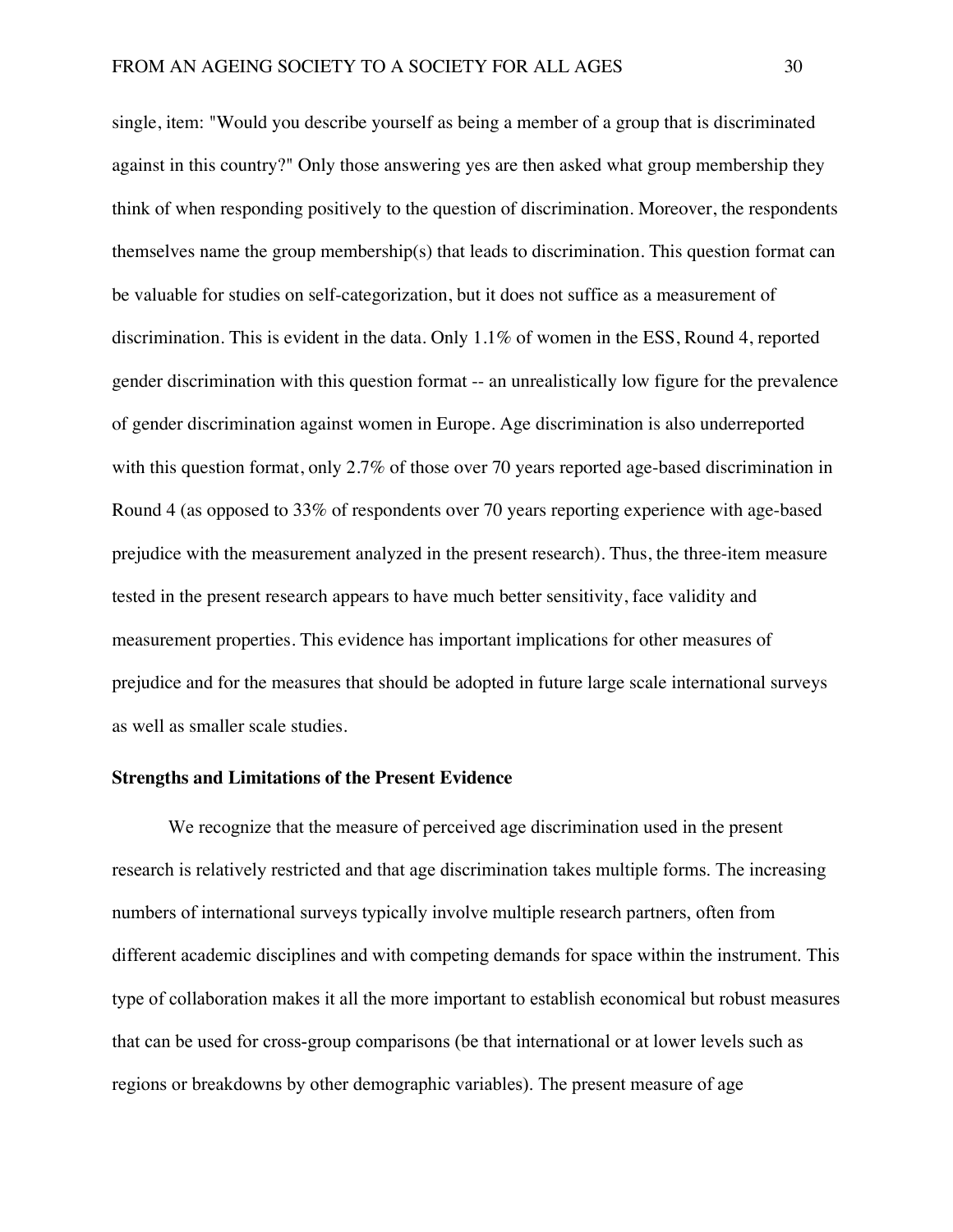discrimination was itself distilled from a larger set of items and therefore was intended to capture most of these elements in a simple and efficient manner (Abrams et al., 2007). With only three items, the measure is brief, but the limited number of items is compensated for by the large sample size, both overall and in single countries.

We have analysed measurement invariance across countries and age separately. We have not considered how measurement invariance by country and age are interrelated, e.g., whether the mean age or variance in age across countries could affect measurement invariance across countries (see the Supplemental Materials for density plots showing age differences across countries). A further limitation might be the MNLFA finding DIF for two items. However, MNLFA relied on a Chi-square test which, with the current sample sizes  $(N > 19,000$  and  $N >$ 37,000), is highly sensitive to very minor differences in factor loadings and thresholds across age. Consequently, we do not see the identification of statistically significant differences across (some point of) age for two items in MNLFA as an important objection to the measurement. Rather, we see this finding as illustrative of shortcomings in the traditional approaches to measurement invariance (Asparouhov & Muthén, 2014). From a substantive point of view, it is of less interest whether factor loadings and intercepts are fully equal across all ages. It is more interesting to know whether they are sufficiently equal to merit conclusions about levels of perceived age discrimination across age. LSEM indicated limited over-age differences in factor loadings and intercepts. Moreover, the tests of approximate measurement invariance across age groups defined by 5-year intervals revealed that only 10 of the 135 parameters were noninvariant among respondents from Country Group 1, and only 3 of 135 parameters were noninvariant among respondents from Country Group 2. Such moderate differences across age in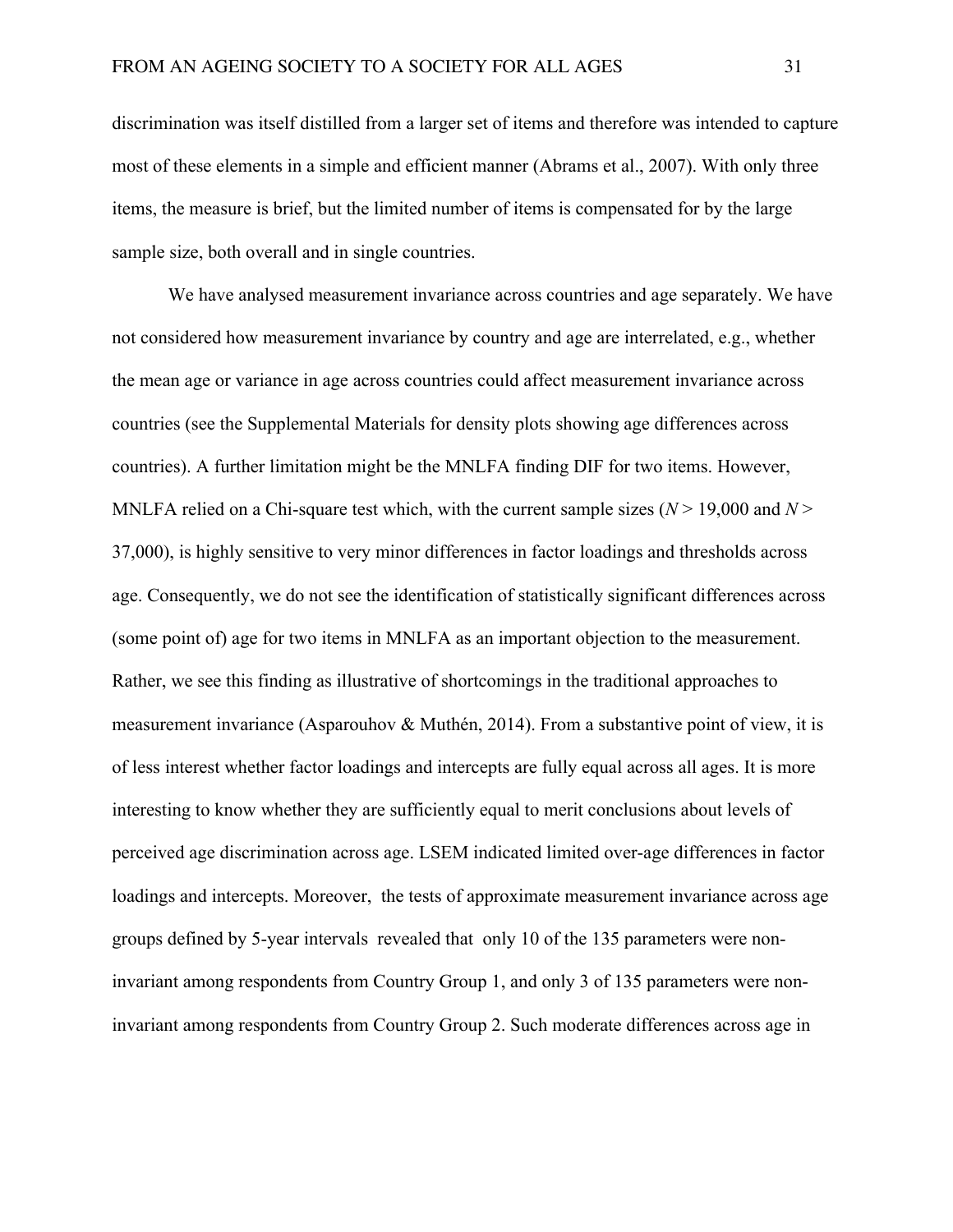factor loadings and thresholds should have little effect on comparisons of levels of perceived age discrimination.

The present measure yielded estimates of experiences of discrimination that are much more plausible than those yielded by previous single item measures (e.g. that used in Eurobarometer surveys which seem subject to floor effects, and the measure of experience discrimination used in the main module of the ESS). Importantly, whereas the single item measures applied previously in the ESS and Eurobarometer yield responses that might easily be used to infer that age discrimination is a rare phenomenon experienced by less than 5% of the population, the present measure clearly reveals that experiences of ageism are quite widespread, in line with other evidence about people's views of whether ageism is a serious societal problem (AgeUK, 2011), particularly for younger people. Therefore, we believe that the present measure provides an important and fairly optimal balance between breadth and specificity, and to be sufficiently sensitive to adequately capture important developmental as well as cross-cultural variation in experiences. For this reason, we believe it should provide a good template for similar measures of perceived discrimination directed toward other social categories (e.g., gender, ethnicity) when measurements need to be brief. The approximate measurement invariance for the age discrimination items in the ESS countries also suggests that the three-item measurement of perceived age discrimination can be used well beyond a European context. We expect that the three items would do well as measurements of age discrimination in Northern America, but we also suggest that surveys in other parts of the world may consider the three items.

We recognize that the present measure does not distinguish between discrimination that arises in different types of context, such as within the workplace (Abrams et al., 2016), in public places, or even the home (Bai, Lai, & Guo, 2016). Future research will be required to determine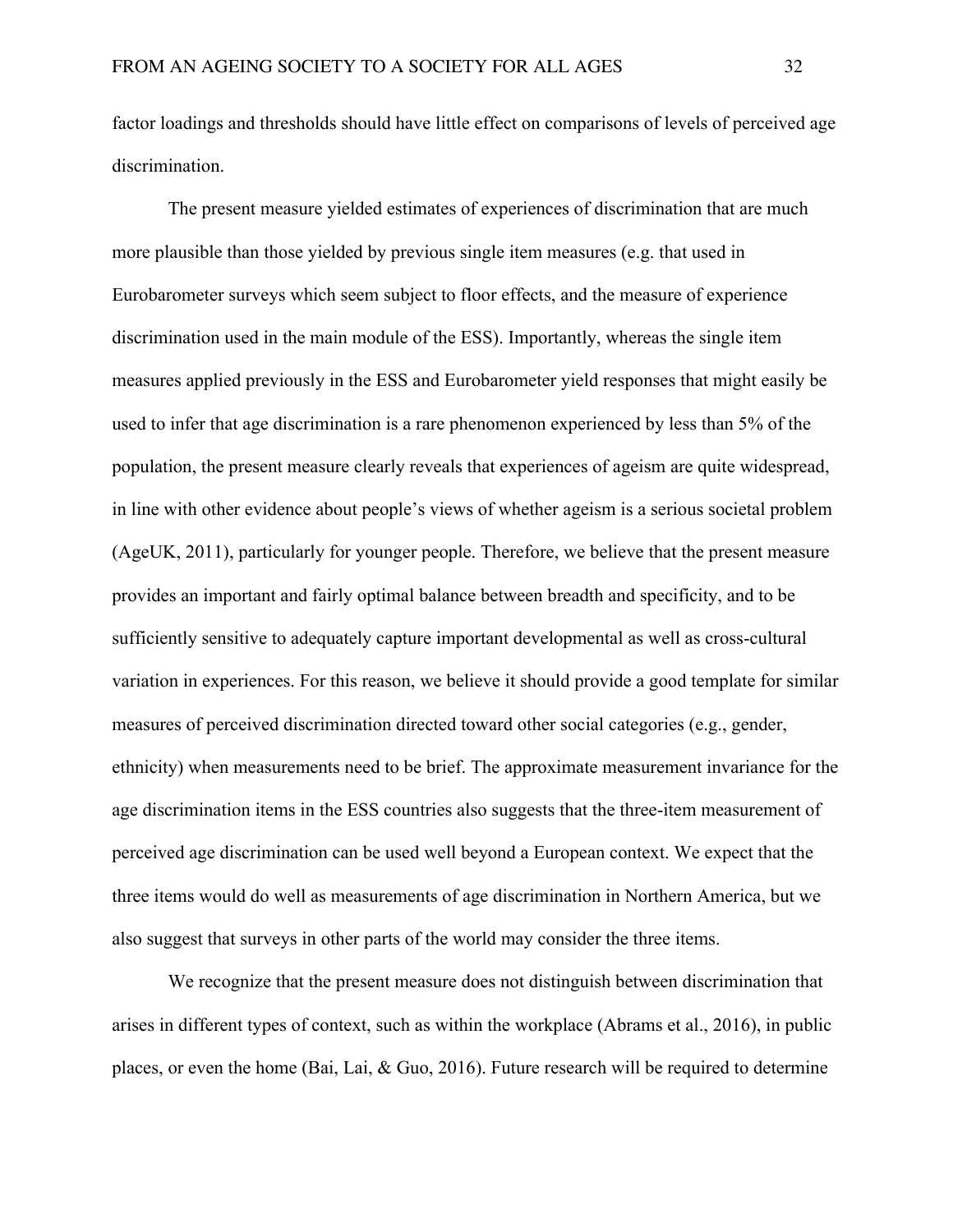whether the addition of these more specific foci helps to capture experiences that are missed by the more general measure.

#### **Conclusion**

The ultimate goal of this research was to understand substantive differences in discrimination. The three-item measurement of perceived age discrimination used in the ESS, Round 4, was tested for measurement invariance across age and countries, with favorable results. Using these three items, the present research uncovered substantial perceived age discrimination not only among older people, but even more so among younger people. The consistency and international scope of this evidence strongly challenges the conventional wisdom that ageism is primarily a problem for the old. Rather, it affects all ages and the relationship between them. We conclude that more research is now required to understand ageism toward younger people and to consider developmental differences and changes over the lifespan. More work is also needed to understand how young children develop positive and negative attitudes toward their own and other ages. These goals will be easier to achieve given the confidence that there now exists a sufficiently valid instrument for measuring experiences of ageism from early adulthood to old age.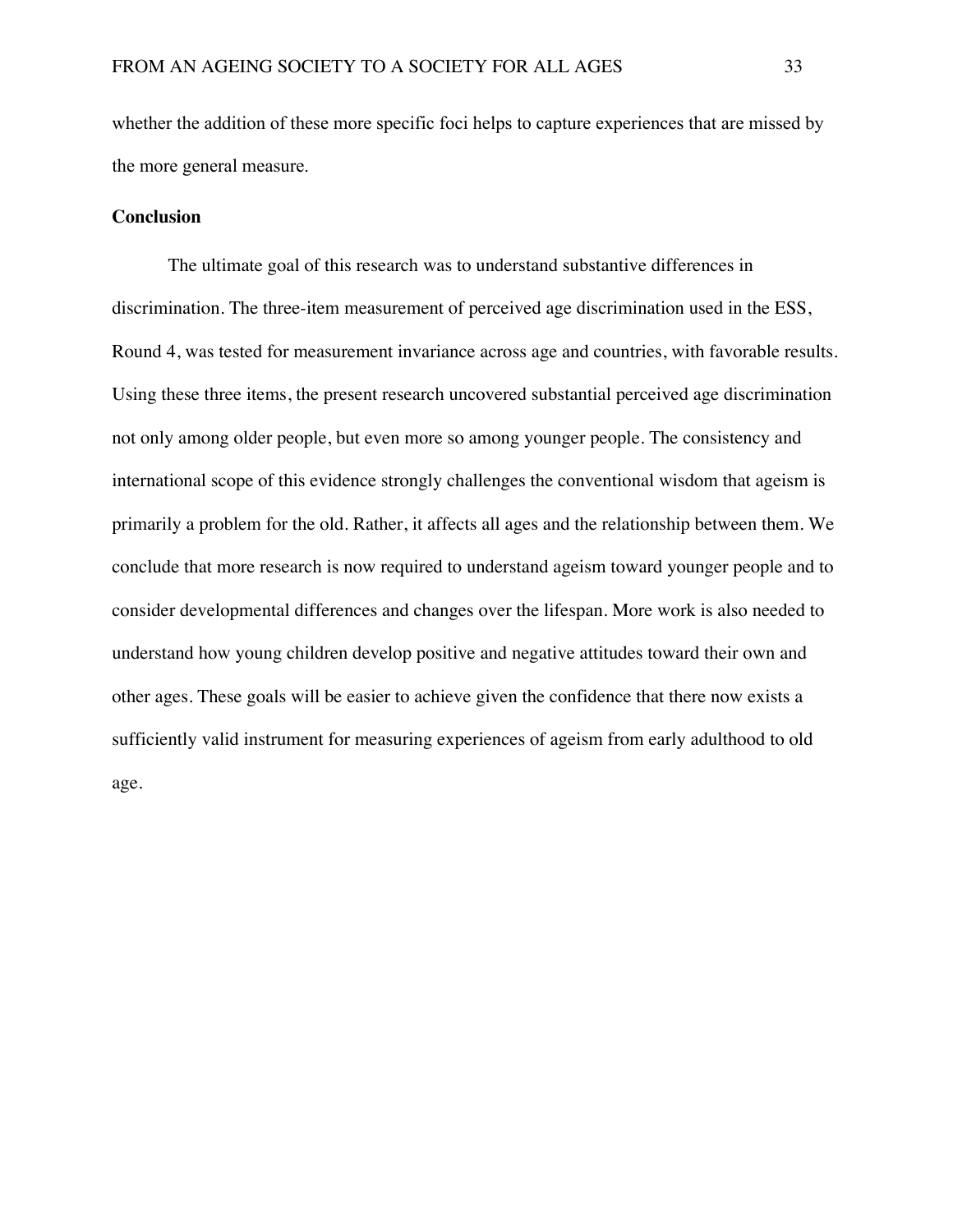#### **References**

```
Abrams, D., Eilola, T., & Swift, H. S. (2009). Attitudes to age in Britain 2004-08: Department
for Work and Pensions, Research Report No 599.
https://www.researchgate.net/profile/Dominic_Abrams/publication/265031315_Attitudes
to age in Britain 2004-08/links/542c011e0cf277d58e8a7f13.pdf
```
- Abrams, D., & Houston, D. M. (2006). *A Profile of Prejudice in Britain: Report of the National Survey*. The Equalities Review. Cabinet Office.
- Abrams, D., Houston, D. M., Van de Vyver, J., & Vasiljevic, M. (2015). Equality hypocrisy? Equality is a universal human right that we apply unequally. *Peace and Conflict: Journal of Peace Psychology, 21*(1), 28-46. doi: 10.1037/pac0000084
- Abrams, D., Lima, L., & Coudin, G. (2007). Experiences and expressions of ageism. European Social Survey Module template with background information, survey questions. http://www.europeansocialsurvey.org/docs/round4/questionnaire/ESS4\_final\_ageism\_mo dule template.pdf
- Abrams, D., Russell, P. S., Vauclair, C.-M., & Swift, H. S. (2011). Ageism in Europe: Findings from the European Social Survey. London: AgeUK. http://www.ageuk.org.uk/documents/en-gb/id10704 ageism across europe report interactive.pdf?dtrk=true
- Abrams, D., Swift, H. J., & Drury, L. (2016). Old and unemployable? How age-based stereotypes affect willingness to hire job candidates. *Journal of Social Issues, 72*(1), 105- 121. doi: 10.1111/josi.12158
- Age Concern England. (2004). How Ageist Is Britain? London: Age Concern England. https://kar.kent.ac.uk/24312/1/HOWAGE~1.PDF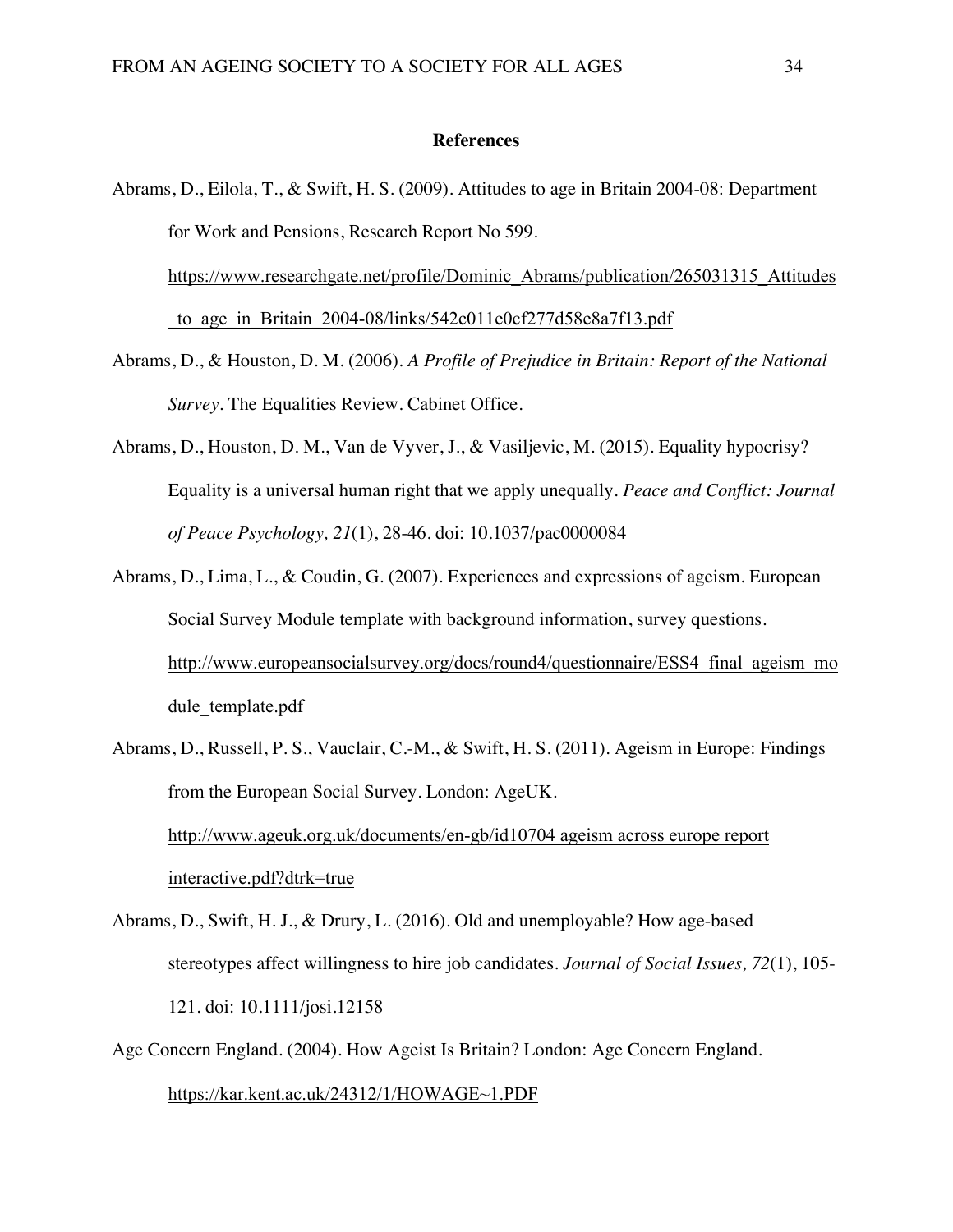- AgeUK. (2011). Grey Matters A Survey of Ageism across Europe: EU Briefing and Policy Recommendations London: AgeUK. http://www.ageuk.org.uk/Documents/EN-GB/Forprofessionals/ageism\_across\_europe\_report.pdf?dtrk=true
- Agnew, R. (2003). An integrated theory of the adolescent peak in offending. *Youth & Society, 34*(3), 263-299. doi: 10.1177/0044118X02250094
- Asparouhov, T. (2005). Sampling weights in latent variable modeling. *Structural Equation Modeling, 12*(3), 411-434. doi: 10.1207/s15328007sem1203\_4
- Asparouhov, T., & Muthén, B. (2014). Multiple-group factor analysis alignment. *Structural Equation Modeling, 21*(4), 495-508. doi: 10.1080/10705511.2014.919210
- Bai, X., Lai, D. W. L., & Guo, A. (2016). Ageism and depression: Perceptions of older people as a burden in China. *Journal of Social Issues, 72*(1), 26-46. doi: 10.1111/josi.12154
- Bauer, D. (2016). A more general model for testing measurement invariance and differential item functioning. *Psychological Methods*, Advance Online Publication. doi: 10.1037/met0000077
- Bodner, E. (2009). On the origins of ageism among older and younger adults. *International Psychogeriatrics, 21*(06), 1003-1014. doi: 10.1017/S104161020999055X
- Boffey, D. (2011, 30 October 2011). UK among Europe's worst countries for ageism. *The Observer*.
- Butler, R. N. (1969). Age-ism: Another form of bigotry. *Gerontologist, 9*(4 Part 1), 243-246. doi: 10.1093/geront/9.4\_Part\_1.243

Butler, R. N. (2005). Ageism: Looking back over my shoulder. *Generations, 3*(Fall 2005), 84-86.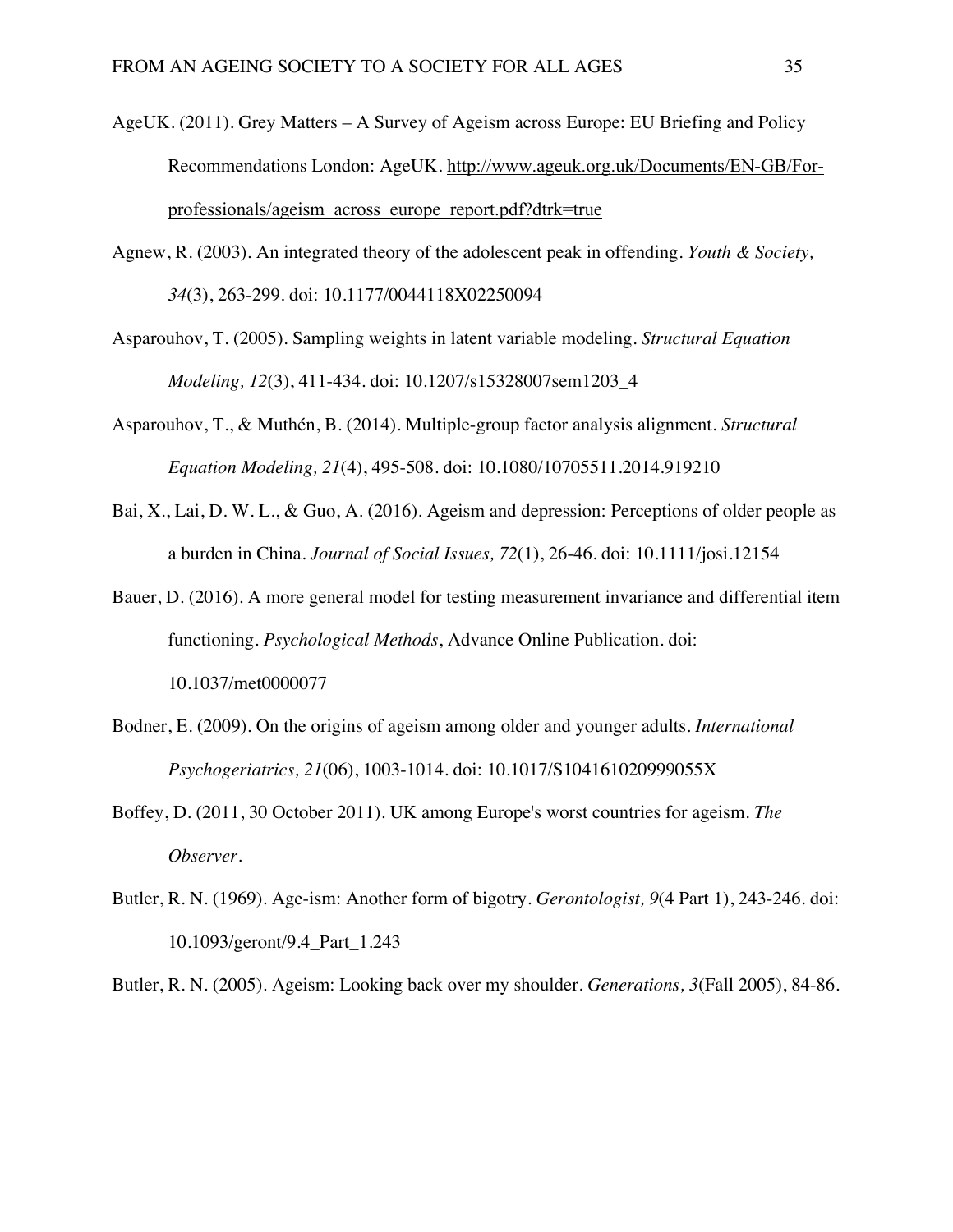- Byrne, B. M., Shavelson, R. J., & Muthén, B. (1989). Testing for the equivalence of factor covariance and mean structures: The issue of partial measurement invariance. *Psychological Bulletin, 105*(3), 456. doi: 10.1037/0033-2909.105.3.456
- Cary, L. A., Chasteen, A. L., & Remedios, J. (2017). The ambivalent ageism scale: Developing and validating a scale to measure benevolent and hostile ageism. *The Gerontologist, 57*(2), e27-e36. doi: 10.1093/geront/gnw118
- Chonody, J. M. (2015). Positive and negative ageism: The role of benevolent and hostile sexism. *Affilia, 31*(2), 1-12. doi: 10.1177/0886109915595839

Coleman, J. S. (1982). *The Asymmetric Society*. New York: Syracuse University Press.

- Crandall, C. S., Eshleman, A., & O'brien, L. (2002). Social norms and the expression and suppression of prejudice: the struggle for internalization. *Journal of Personality and Social Psychology, 82*(3), 359-378.
- Cuddy, A. J. C., Norton, M. I., & Fiske, S. T. (2005). This old stereotype: The pervasiveness and persistence of the elderly stereotype. *Journal of Social Issues, 61*(2), 267-285. doi: 10.1111/j.1540-4560.2005.00405.x
- Dolan, C. V. (1994). Factor analysis of variables with 2, 3, 5 and 7 response categories: A comparison of categorical variable estimators using simulated data. *British Journal of Mathematical and Statistical Psychology, 47*(2), 309-326. doi: 10.1111/j.2044- 8317.1994.tb01039.x
- Drury, L., Hutchison, P., & Abrams, D. (2016). Direct and extended intergenerational contact and young people's attitudes towards older adults. *British Journal of Social Psychology, 55*(3), 522-543. doi: 10.1111/bjso.12146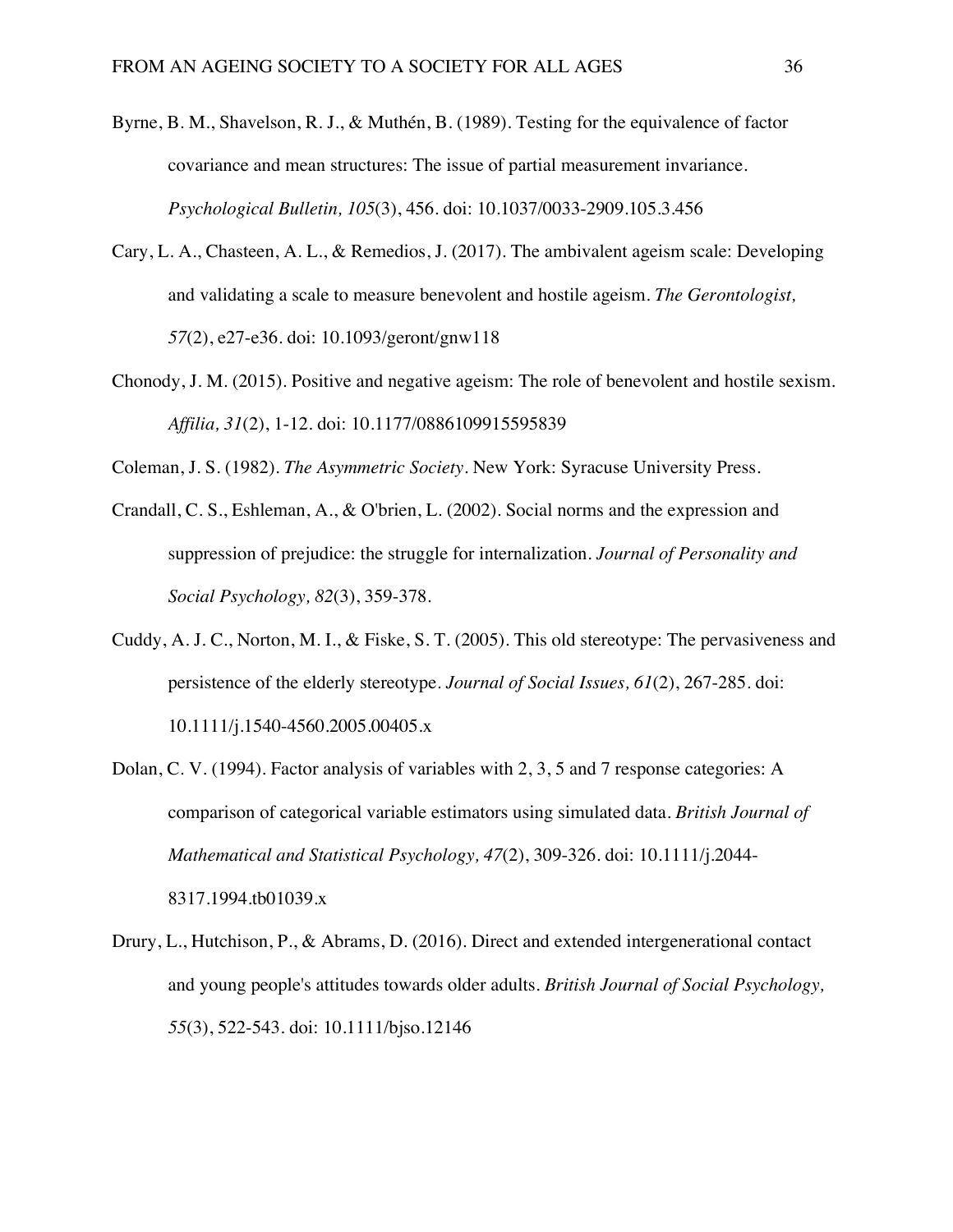- Duncan, C., & Loretto, W. (2004). Never the right age? Gender and age based discrimination in employment. *Gender, Work & Organization, 11*(1), 95-115. doi: 10.1111/j.1468- 0432.2004.00222.x
- Enders, C. K. (2010). *Applied missing data analysis*. New York: Guilford Press.
- Esping-Andersen, G. (2007). Sociological explanations of changing income distributions. *American Behavioral Scientist, 50*(5), 639-658. doi: 10.1177/0002764206295011
- Fiske, S. T., Cuddy, A. J., Glick, P., & Xu, J. (2002). A model of (often mixed) stereotype content: competence and warmth respectively follow from perceived status and competition. *Journal of Personality and Social Psychology, 82*(6), 878-902. doi: 10.1037/0022-3514.82.6.878
- Garstka, T. A., Schmitt, M. T., Branscombe, N. R., & Hummert, M. L. (2004). How young and older adults differ in their responses to perceived age discrimination. *Psychology and Aging, 19*(2), 326-335. doi: 10.1037/0882-7974.19.2.326
- Hagestad, G. O., & Uhlenberg, P. (2005). The social separation of old and young: A root of ageism. *Journal of Social Issues, 61*(2), 343-360. doi: 10.1111/j.1540-4560.2005.00409.x
- Hallquist, M., & Wiley, J. (2016). MplusAutomation: Automating Mplus Model Estimation and Interpretation. R package version 0.6-4. https://cran.rproject.org/package=MplusAutomation.
- Hammer, T. (Ed.). (2003). *Youth unemployment and social exclusion in Europe: a comparative study*. Bristol: Policy Press.
- Hehman, J. A., & Bugental, D. B. (2013). "Life stage-specific" variations in performance in response to age stereotypes. *Developmental Psychology, 49*(7), 1396-1406. doi: 10.1037/a0029559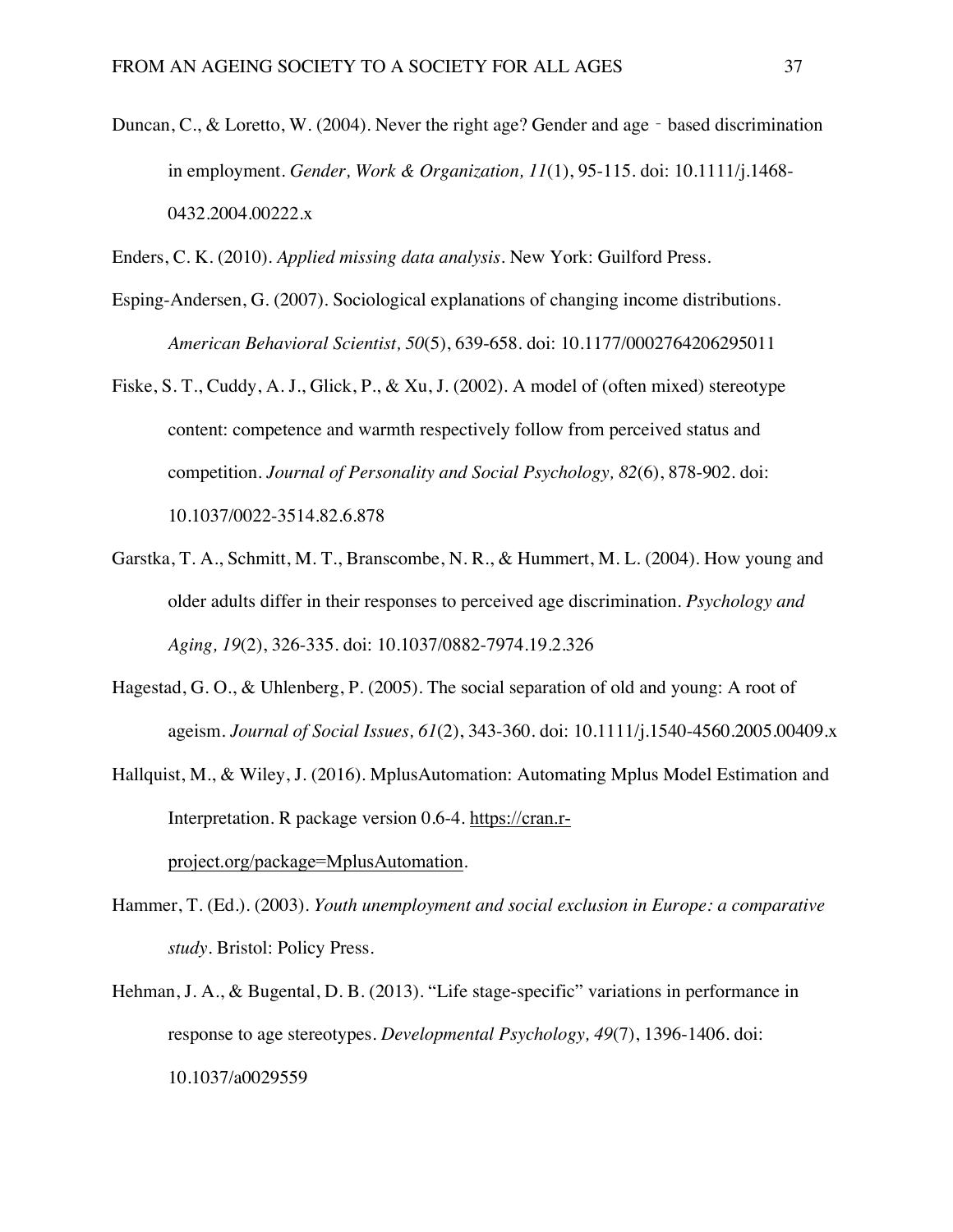- Hewstone, M., & Swart, H. (2011). Fifty  $\overline{\phantom{a}}$  odd years of inter  $\overline{\phantom{a}}$  group contact: From hypothesis to integrated theory. *British Journal of Social Psychology, 50*(3), 374-386. doi: 10.1111/j.2044-8309.2011.02047.x
- Hildebrandt, A., Lüdtke, O., Robitzsch, A., Sommer, C., & Wilhelm, O. (2016). Exploring Factor Model Parameters across Continuous Variables with Local Structural Equation Models. *Multivariate Behavioral Research, 51*(2-3), 257-278. doi: 10.1080/00273171.2016.1142856
- Hildebrandt, A., Wilhelm, O., & Robitzsch, A. (2009). Complementary and competing factor analytic approaches for the investigation of measurement invariance. *Review of Psychology, 16*(2), 87-102.
- Horn, J. L., & McArdle, J. J. (2007). A practical and theoretical guide to measurement invariance in aging research. *Experimental Aging Research, 18*(3), 117-144. doi: 10.1080/03610739208253916
- Iversen, T. N., Larsen, L., & Solem, P. E. (2009). A conceptual analysis of Ageism. *Nordic Psychology, 61*(3), 4-22. doi: 10.1027/1901-2276.61.3.4
- Kite, M. E., Stockdale, G. D., Whitley, B. E., & Johnson, B. T. (2005). Attitudes Toward Younger and Older Adults: An Updated Meta - Analytic Review. *Journal of Social Issues, 61*(2), 241-266. doi: 10.1111/j.1540-4560.2005.00404.x
- Lamont, R. A., Swift, H. J., & Abrams, D. (2015). A review and meta-analysis of age-based stereotype threat: Negative stereotypes, not facts, do the damage. *Psychology and Aging, 30*(1), 180-193. doi: 10.1037/a0038586
- LaPiere, R. T. (1934). Attitudes vs. actions. *Social Forces, 13*(2), 230-237. doi: 10.2307/2570339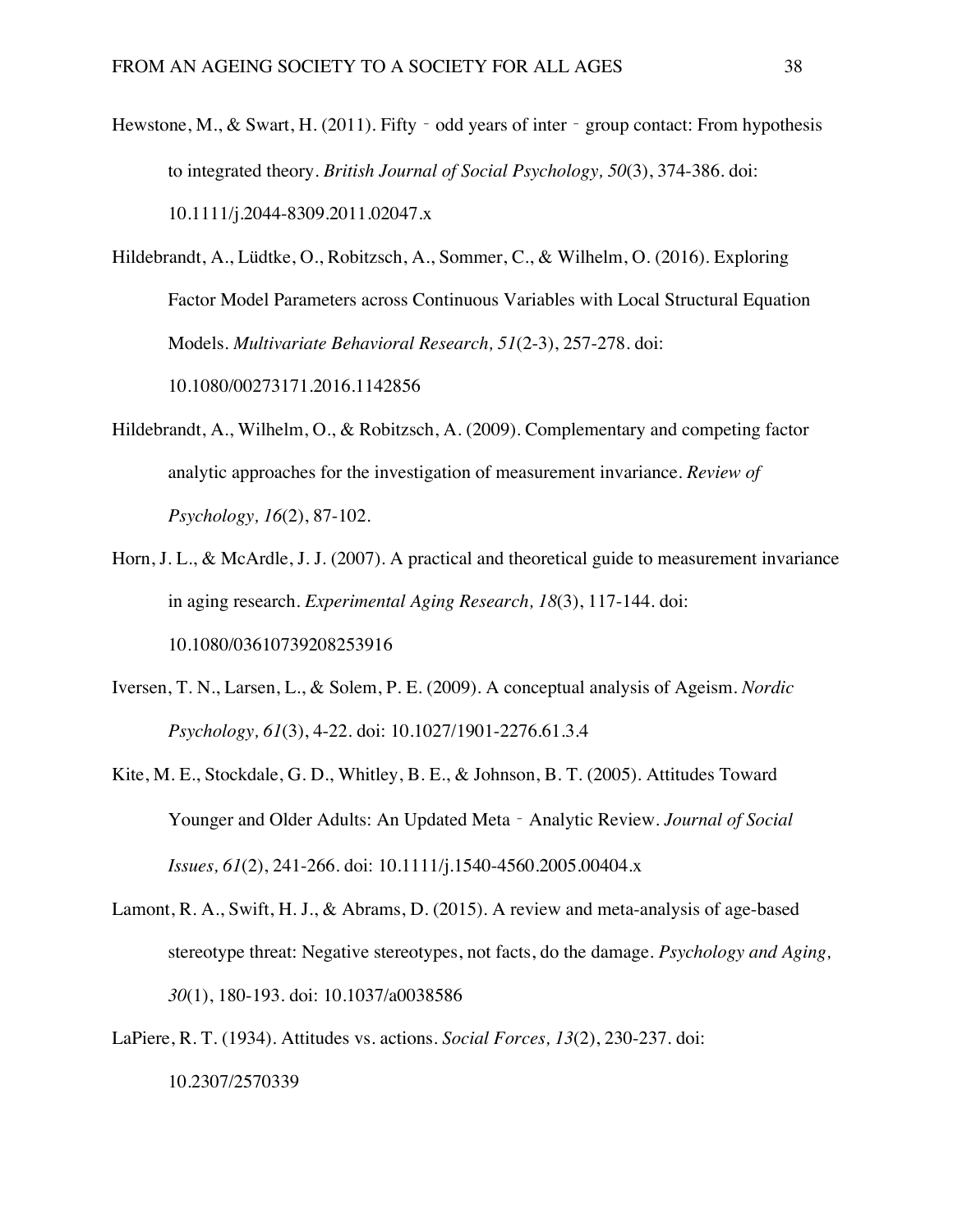- Levy, S. R., & Macdonald, J. L. (2016). Progress on understanding ageism. *Journal of Social Issues, 72*(1), 5-25. doi: 10.1111/josi.12153
- Major, B., Kaiser, C. R., & McCoy, S. K. (2003). It's not my fault: When and why attributions to prejudice protect self-esteem. *Personality and Social Psychology Bulletin, 29*(6), 772- 781. doi: 10.1177/0146167203029006009
- Muthén, L. K., & Muthén, B. O. (2012). *Mplus User's Guide. Seventh Edition*. Los Angeles, CA: Muthén & Muthén.
- Nelson, T. D. (2005). Ageism: Prejudice against our feared future self. *Journal of Social Issues, 61*(2), 207-221. doi: 10.1111/j.1540-4560.2005.00402.x
- Nelson, T. D. (2009). *Handbook of Prejudice, Stereotyping, and Discrimination*: Lawrence Erlbaum Associates, Incorporated.
- North, M. S., & Fiske, S. T. (2012). An inconvenienced youth? Ageism and its potential intergenerational roots. *Psychological Bulletin, 138*(5), 982-997. doi: 10.1037/a0027843
- Palmore, E. (2015). Ageism Comes of Age. *The Gerontologist, 70*(6), 873-875. doi: 10.1093/geronb/gbv079
- Pascoe, E., & Smart Richman, L. (2009). Perceived discrimination and health: A meta-analytic review. *Psychological Bulletin, 135*(4), 531-554. doi: 10.1037/a0016059
- R Core Team. (2016). R: A language and environment for statistical computing. R Foundation for Statistical Computing, Vienna, Austria. URL https://www.r-project.org/. *R Foundation for Statistical Computing, Vienna, Austria. URL* https://www.r-project.org/*.*
- Ray, S., Sharp, E., & Abrams, D. (2006). Age discrimination: A benchmark of public attitudes. London: Age Concern England. http://www.ageuk.org.uk/documents/en-gb/for-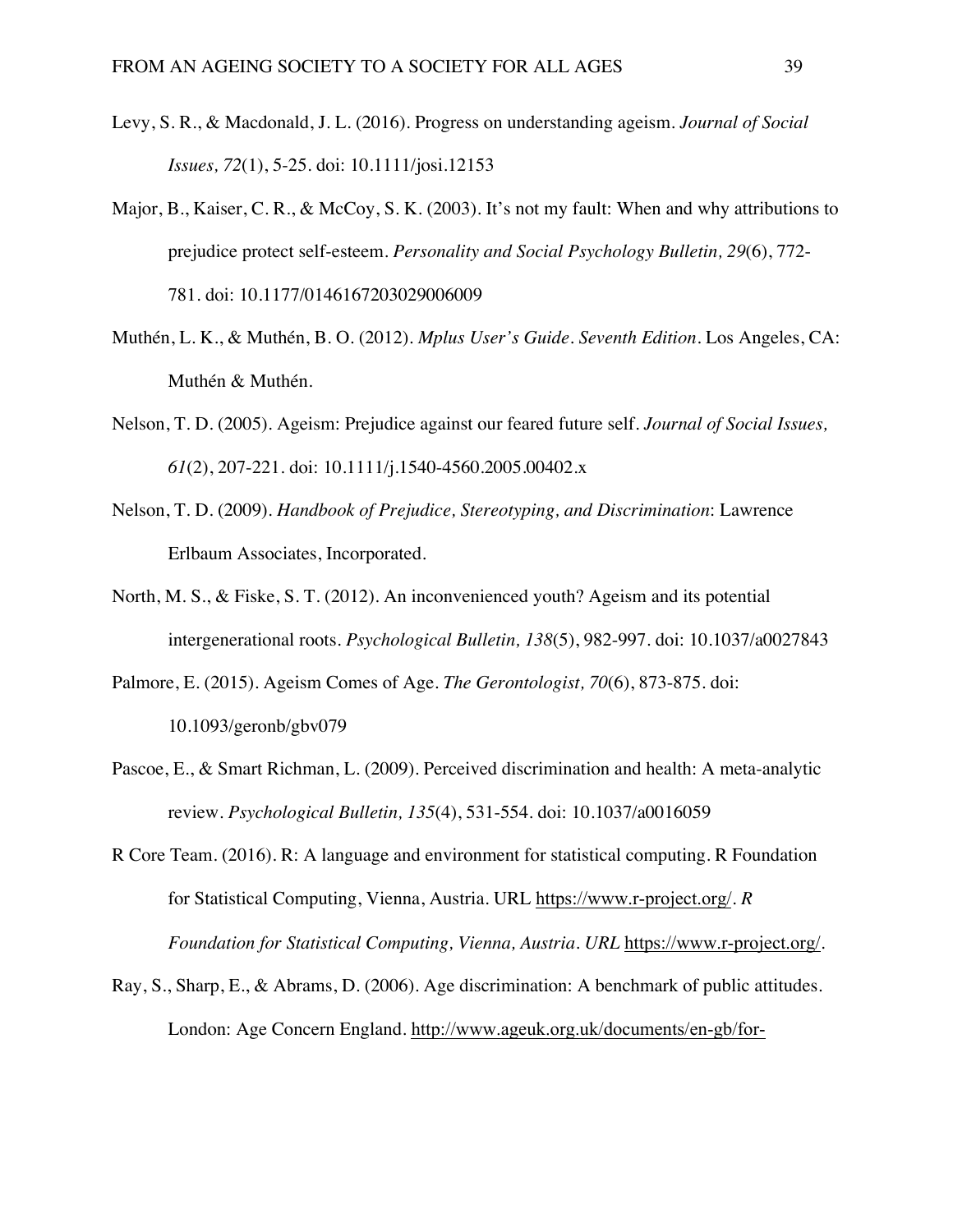professionals/equality-and-human-rights/ageism - a benchmark of public ageist attitudes\_pro.pdf

- Rhemtulla, M., Brosseau-Liard, P. É., & Savalei, V. (2012). When can categorical variables be treated as continuous? A comparison of robust continuous and categorical SEM estimation methods under suboptimal conditions. *Psychological Methods, 17*(3), 354- 373. doi: 10.1037/a0029315
- Satorra, A., & Bentler, P. M. (2001). A scaled difference Chi-square test statistic for moment structure analysis. *Psychometrika, 66*(4), 507-514. doi: 10.1007/BF02296192
- Snape, E., & Redman, T. (2003). Too old or too young? The impact of perceived age discrimination. *Human Resource Management Journal, 13*(1), 78-89. doi: 10.1111/j.1748-8583.2003.tb00085.x
- Steenkamp, J.-B. E., & Baumgartner, H. (1998). Assessing measurement invariance in crossnational consumer research. *Journal of Consumer Research, 25*(1), 78-107. doi: 10.1086/209528
- Stuckelberger, A., Abrams, D., & Chastonay, P. (2012). Age discrimination as a source of exclusion in Europe: The need for a human rights plan for older persons. In S. Thomas & K. Norah (Eds.), *From Exclusion to Inclusion in Old Age: A Global Challenge* (pp. 125- 144): Policy Press,.
- Swift, H. J., Abrams, D., Lamont, R. A., & Drury, L. (2017). The risks of ageism model: How ageism and negative attitudes toward age can be a barrier to active aging. *Social Issues and Policy Review, 11*(1), 195-231. doi: 10.1111/sipr.12031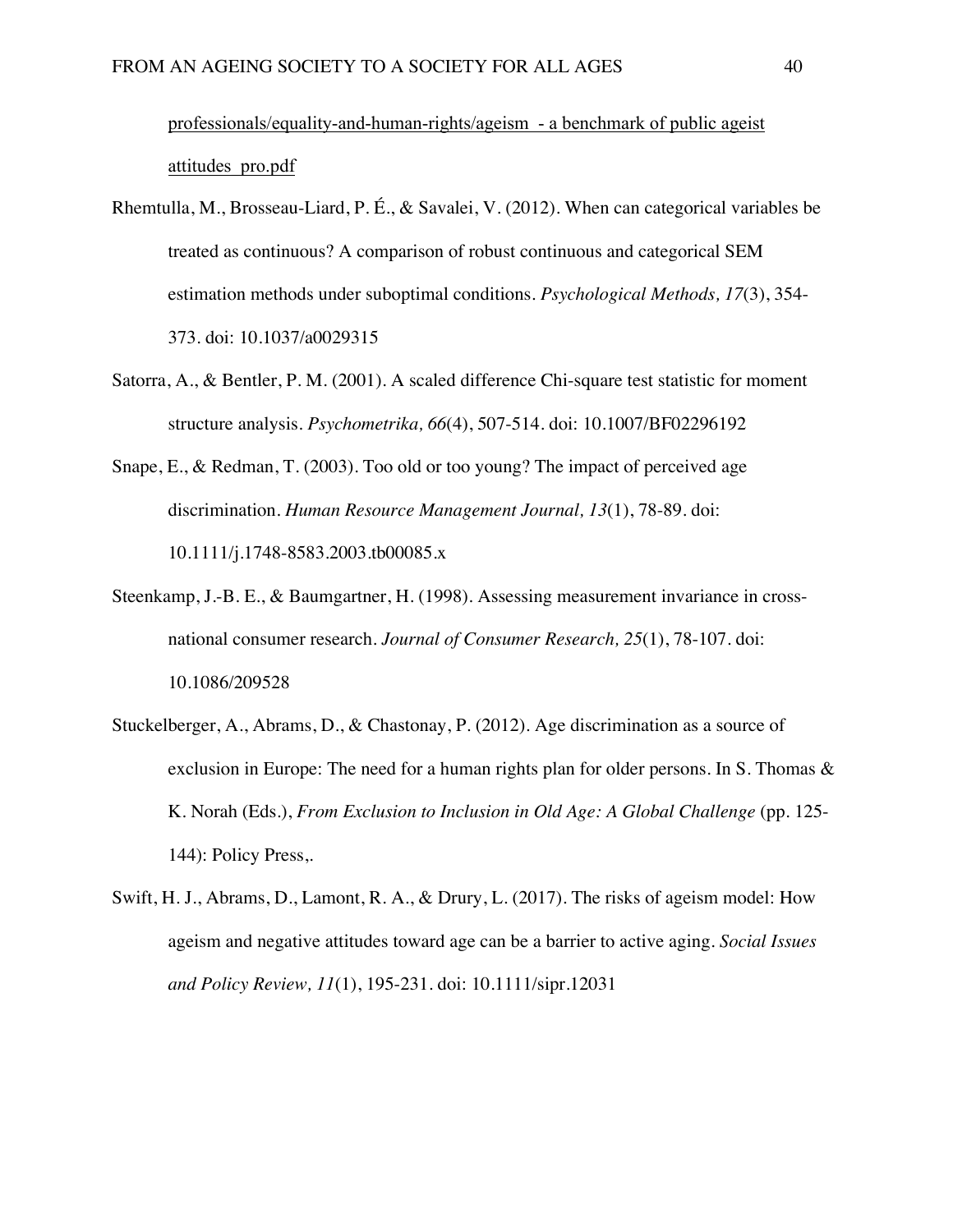- Tajfel, H., & Turner, J. C. (1986). The social identity theory of intergroup behavior. In S. Worchel & W. G. Austin (Eds.), *Psychology of Intergroup Relations* (2nd ed., pp. 7-24). Chicago: Nelson-Hall.
- Tucker-Drob, E. M. (2009). Differentiation of cognitive abilities across the life span. *Developmental Psychology, 45*(4), 1097-1118. doi: 10.1037/a0015864
- Vandenberg, R. J., & Lance, C. E. (2000). A review and synthesis of the measurement invariance literature: Suggestions, practices, and recommendations for organizational research. *Organizational Research Methods, 3*(1), 4-70. doi: 10.1177/109442810031002
- Vauclair, C.-M., Abrams, D., & Bratt, C. (2010). Measuring Attitudes to Age in Britain: Reliability and validity of the indicators?, Report for the Department of Work and Pensions *(Working Paper No. 90)*.

https://www.gov.uk/government/uploads/system/uploads/attachment\_data/file/214388/W P90.pdf

- Vauclair, C.-M., Marques, S., Lima, M. L., Bratt, C., Swift, H. J., & Abrams, D. (2015). Subjective social status of older people across countries: the role of modernization and employment. *The Journals of Gerontology Series B: Psychological Sciences and Social Sciences, 70*(4), 650-660. doi: 10.1093/geronb/gbu074
- Vauclair, C. M., Hanke, K., Huang, L. L., & Abrams, D. (2016). Are Asian cultures really less ageist than Western ones? It depends on the questions asked. *International Journal of Psychology, 52*(2), 136–144. doi: 10.1002/ijop.12292
- WHO. (2011). Global health and ageing. WHO, Geneva: World Health Organization. http://www.who.int/ageing/publications/global\_health.pdf?ua=1

Wickham, H. (2009). *ggplot2: Elegant Graphics for Data Analysis*. New York: Springer-Verlag.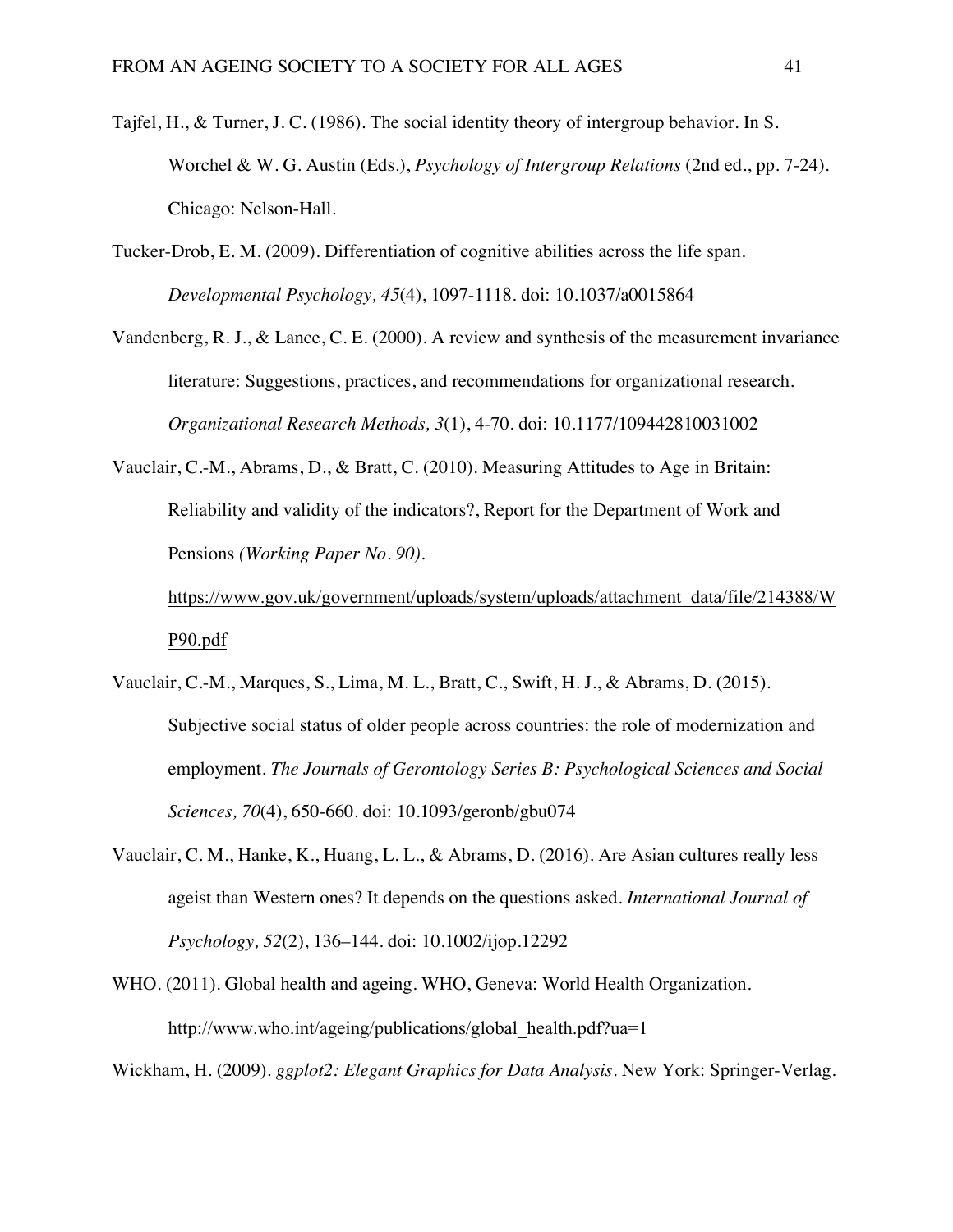Zebrowitz, L. A., & Montepare, J. M. (2000). "Too young, too old": Stigmatizing adolescents and elders. In Todd F. Heatherton, Robert E. Kleck, Michelle R. Hebl, & J. G. Hull (Eds.), *The social psychology of stigma* (pp. 334-373). New York: The Guilford Press.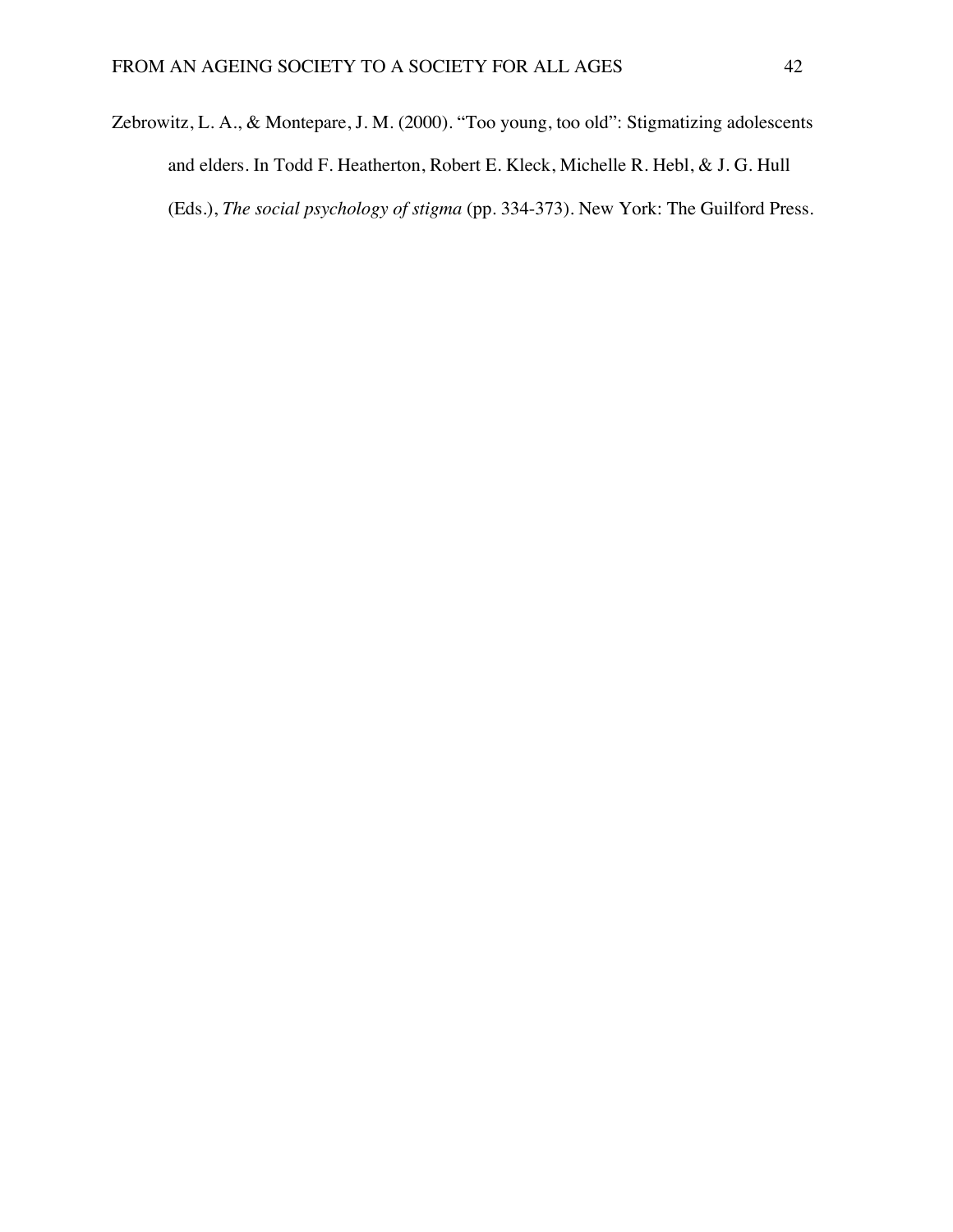#### **Footnotes**

<sup>1</sup> See http://www.europeansocialsurvey.org/methodology/pre-testing\_and\_piloting.html

<sup>2</sup> We excluded one respondent whose age had mysteriously been recorded as 123 years.

<sup>3</sup> *Country Group 1* included the following countries: Bulgaria, Switzerland, Cyprus, Czech Republic, Spain, France, United Kingdom, Croatia, Hungary, Ireland, Israel, Latvia, Norway, Poland, Portugal, Romania, Russia, Slovenia, Turkey. *Country Group 2* included the following countries: Belgium, Germany, Denmark, Estonia, Finland, Greece, Netherlands, Sweden, Slovakia, Ukraine.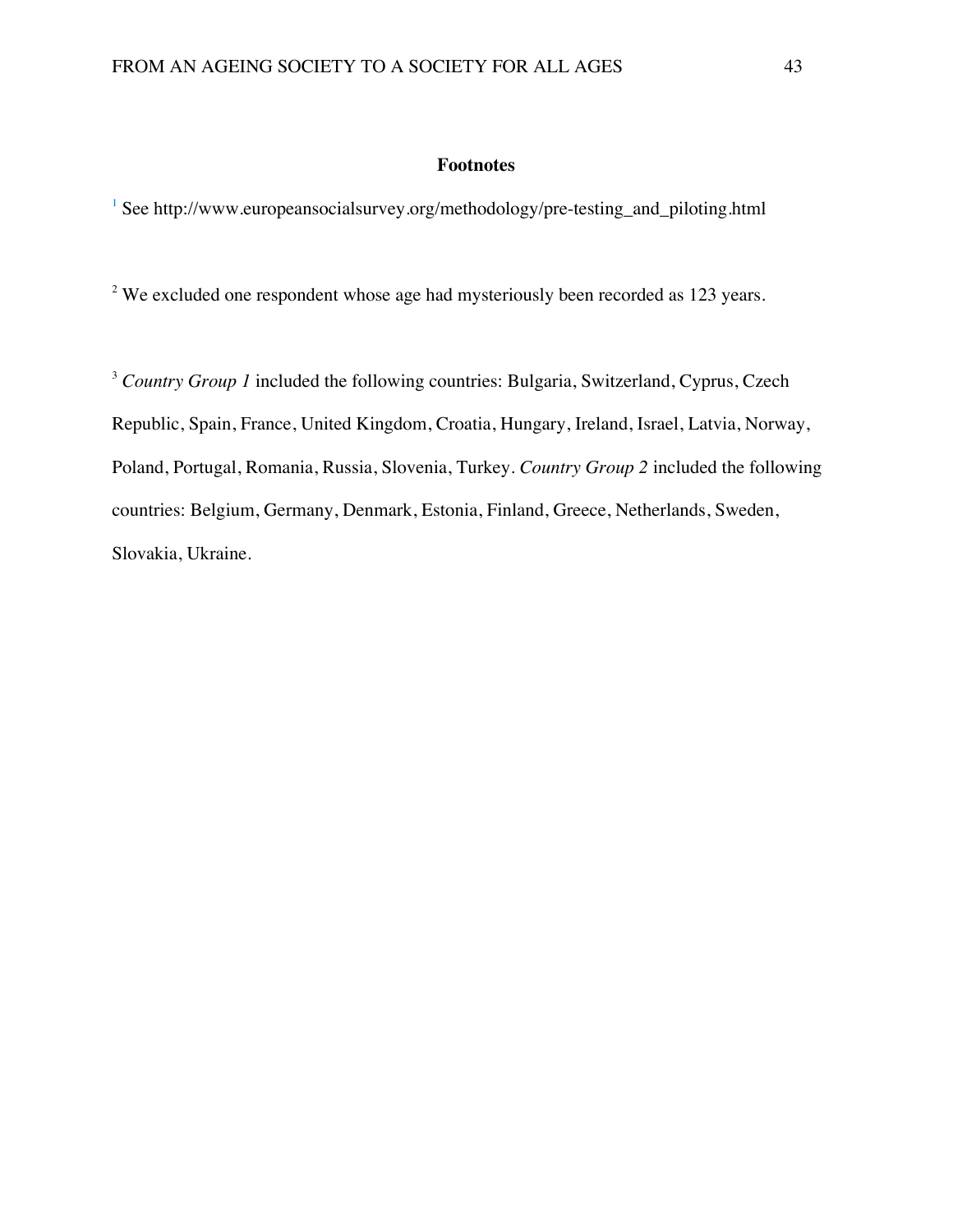#### **Figure Captions**

#### Figure 1

Factor loadings for lack of respect (red line), treated badly (blue) and prejudice because of age (green) and indicator thresholds estimated by local structural equation modeling

#### Figure 2

Factor scores across age, estimated with moderated non-linear factor analysis and with approximate measurement invariance

*Figure note*. Lines in the two plots for factor scores from MNLFA represent smoothed means of individual factor scores, as estimated by ggplot2. The alignment analysis (approximate measurement invariance) estimated respondents aged 50 to 54 in Country Group 2 to have very low perceived age discrimination (-4.00), below the scale used in the plot.

#### Figure 3.

Levels of perceived age discrimination across age, results from moderated non-linear factor analysis of data from single countries.

*Figure note*. Lines in each plot represent smoothed means of individual factor scores, as estimated by ggplot2. The y-scale for levels of perceived age discrimination varies between plots.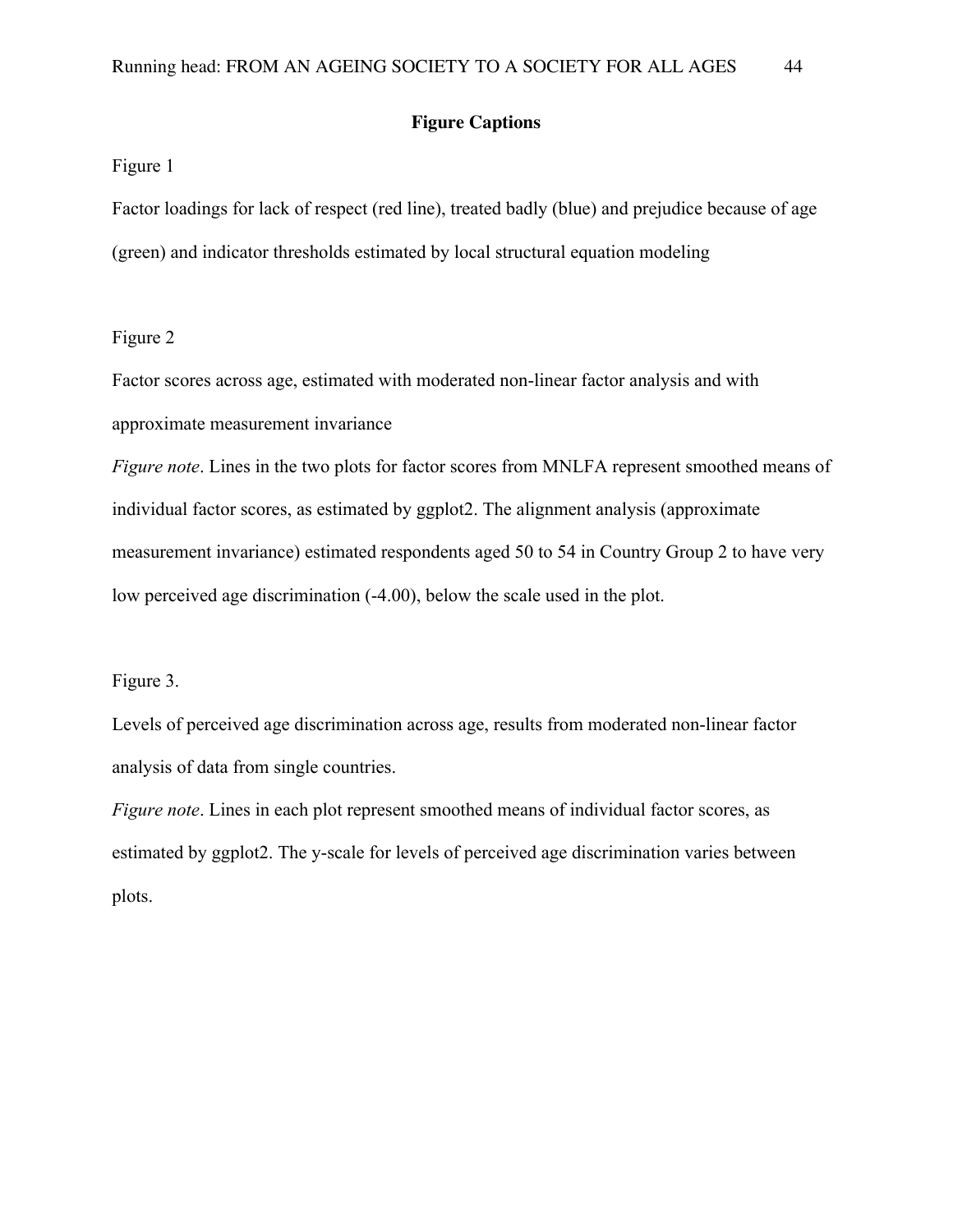## Figure 1

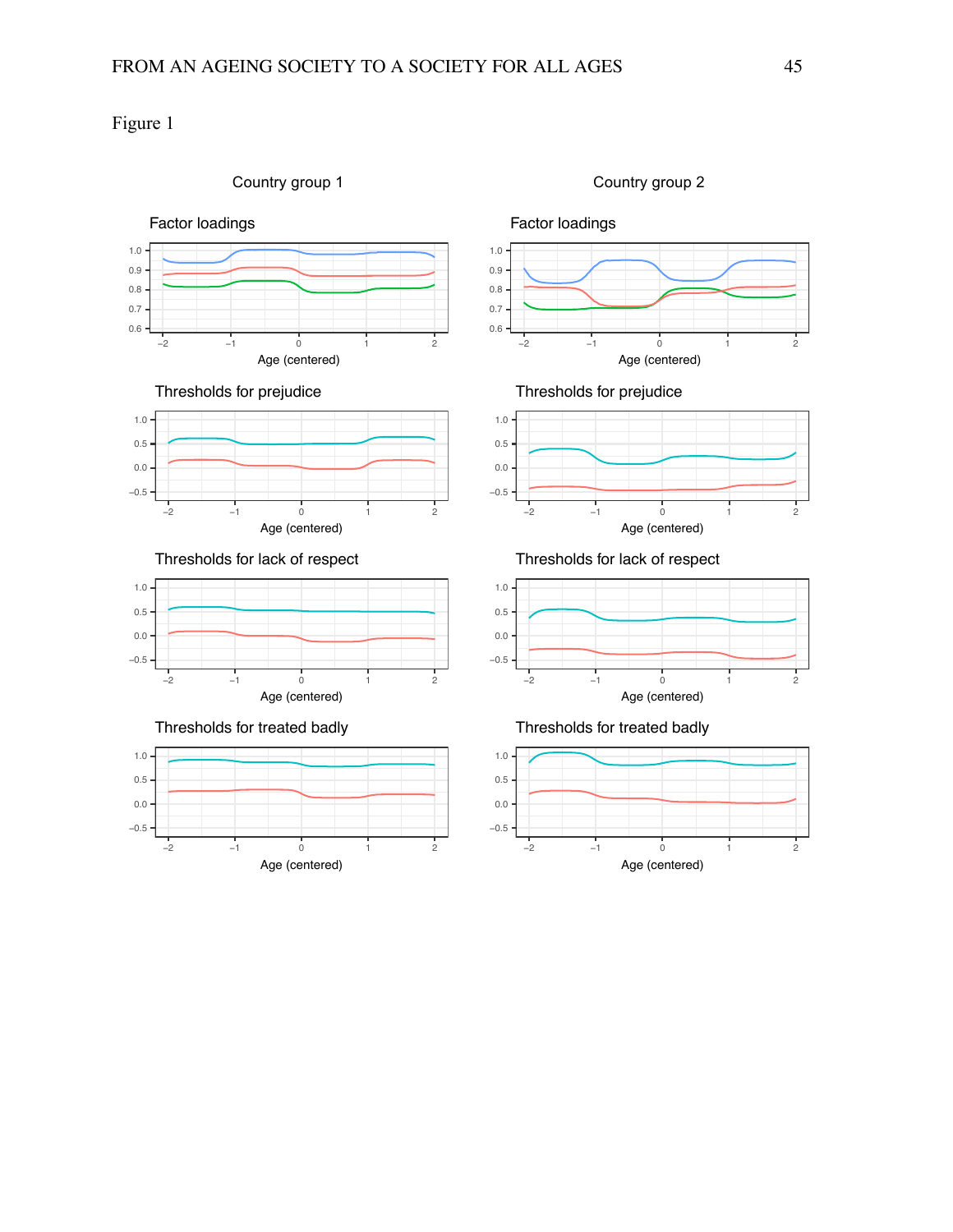Figure 2



*Factor scores for age groups in approximate measurement invariance*